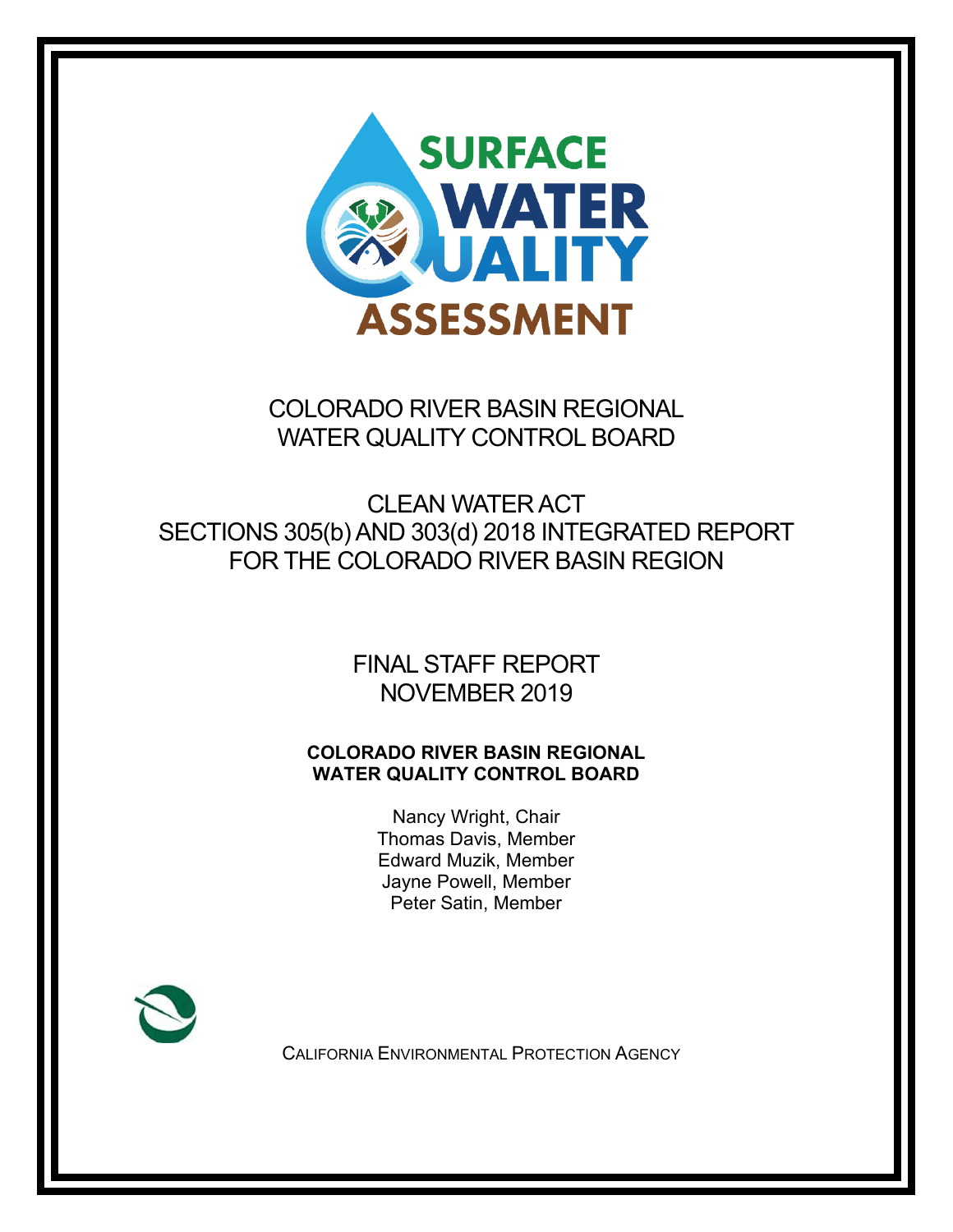# <span id="page-1-0"></span>**Executive Summary**

This Staff Report contains recommendations for updates to the California Integrated Report – Clean Water Act Section 303(d) List of Impaired Waters and Section 305(b) Surface Water Quality Assessment (Integrated Report) for surface waters in the Colorado River Basin Region. The recommendations are based on data and information collected from Colorado River Basin Regional Water Quality Control Board (Colorado River Basin Water Board) surface water bodies (e.g., rivers and lakes) and submitted prior to the end of the data solicitation period for the 2018 Integrated Report cycle. The report proposes changes to the Clean Water Act Section 303(d) List of Impaired Waters (303(d) List), and pursuant to Clean Water Act section 305(b), analyzes the extent to which all surface waters in the region are meeting beneficial uses and proposes changes to the categorization of those waters.

This Staff Report provides background on the assessment process and the methods used. Staff assessed a total of 56 waterbody segments containing 2,204 waterbodypollutant combinations. Primary data sources include the California Environmental Data Exchange Network (CEDEN) (which includes data from the Surface Water Ambient Monitoring Program [SWAMP]), the National Water Information System (NWIS), and the STOrage and RETrieval (STORET) databases (please note, STORET was decommissioned by United States Environmental Protection Agency [USEPA] in June 2018). The assessments are summarized in waterbody Fact Sheets in Appendix A.

Attachment 1 has the USEPA-approved 2012 303(d) List, which contains 68 listings. Staff recommends that two listings in the approved 2012 303(d) List be placed as being addressed by an alternative to a Total Maximum Daily Load (TMDL), as explained in Section 3.2 of this Staff Report. Based on the data assessments, staff also recommends that 24 new listings for pollutant impairment. As a result, staff recommends that the 2018 303(d) List have a total of 92 listings, which includes 68 listings retained from the 2012 303(d) List and the 24 proposed new listings.

Following the public participation process, the Colorado River Basin Water Board will consider adopting staff recommendations and sending them to the State Water Resources Control Board (State Water Board) for review and inclusion in the 2018 California Integrated Report. The Integrated Report will then be submitted to USEPA for review and approval. USEPA has final approval of the Integrated Report.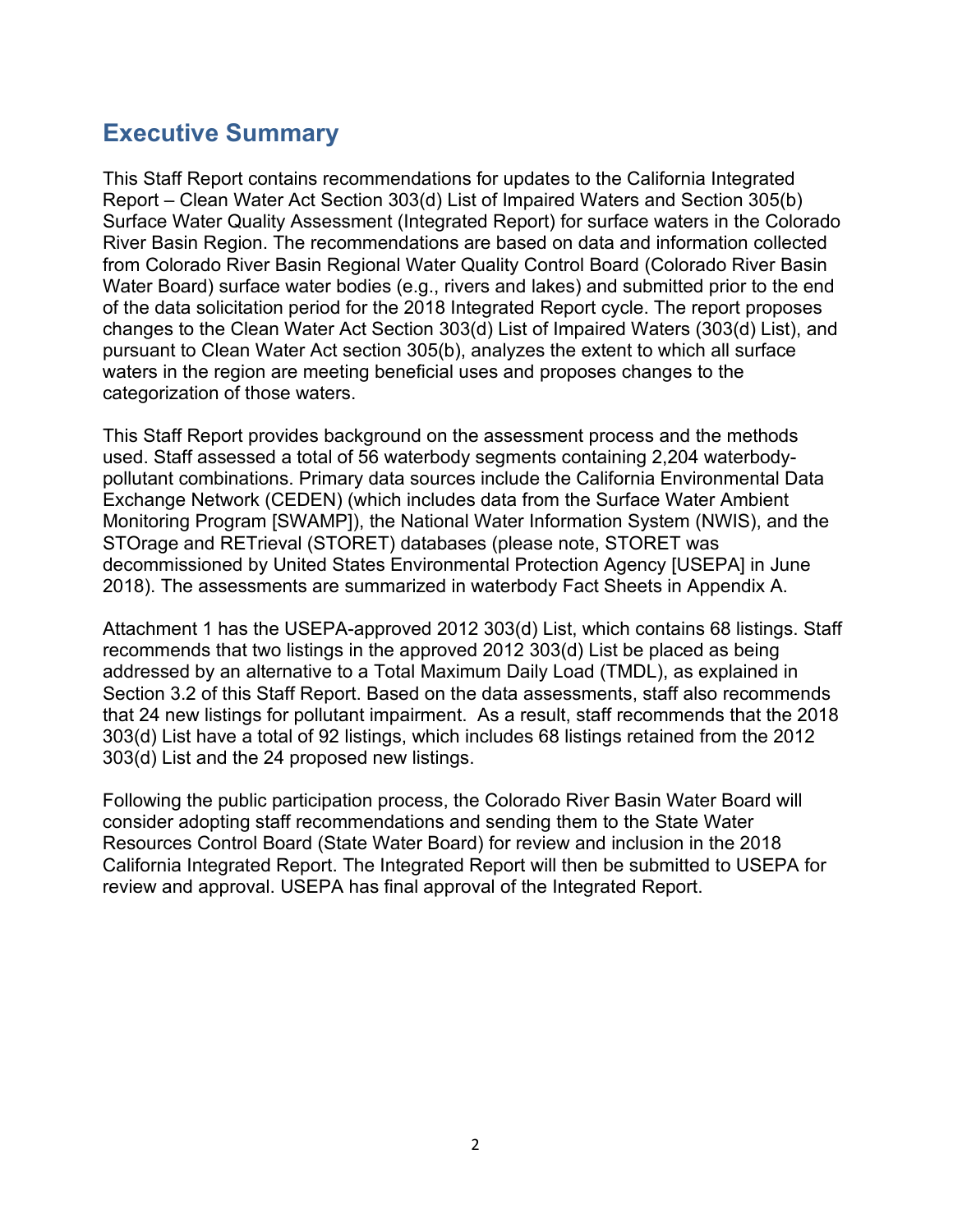# **Contents**

| 1.1 |                                                                          |  |
|-----|--------------------------------------------------------------------------|--|
| 1.2 |                                                                          |  |
| 1.3 |                                                                          |  |
| 1.4 |                                                                          |  |
| 1.5 |                                                                          |  |
| 1.6 |                                                                          |  |
|     |                                                                          |  |
| 2.1 | Recommended Updates to the 303(d) List of Impaired Waterbodies 11        |  |
| 2.2 |                                                                          |  |
|     |                                                                          |  |
| 3.1 |                                                                          |  |
| 3.2 |                                                                          |  |
|     |                                                                          |  |
| 4.1 |                                                                          |  |
| 4.2 |                                                                          |  |
| 4.3 |                                                                          |  |
|     |                                                                          |  |
|     |                                                                          |  |
|     |                                                                          |  |
|     | Attachment 3: Table of Water Quality Objectives/Criteria or Guidelines36 |  |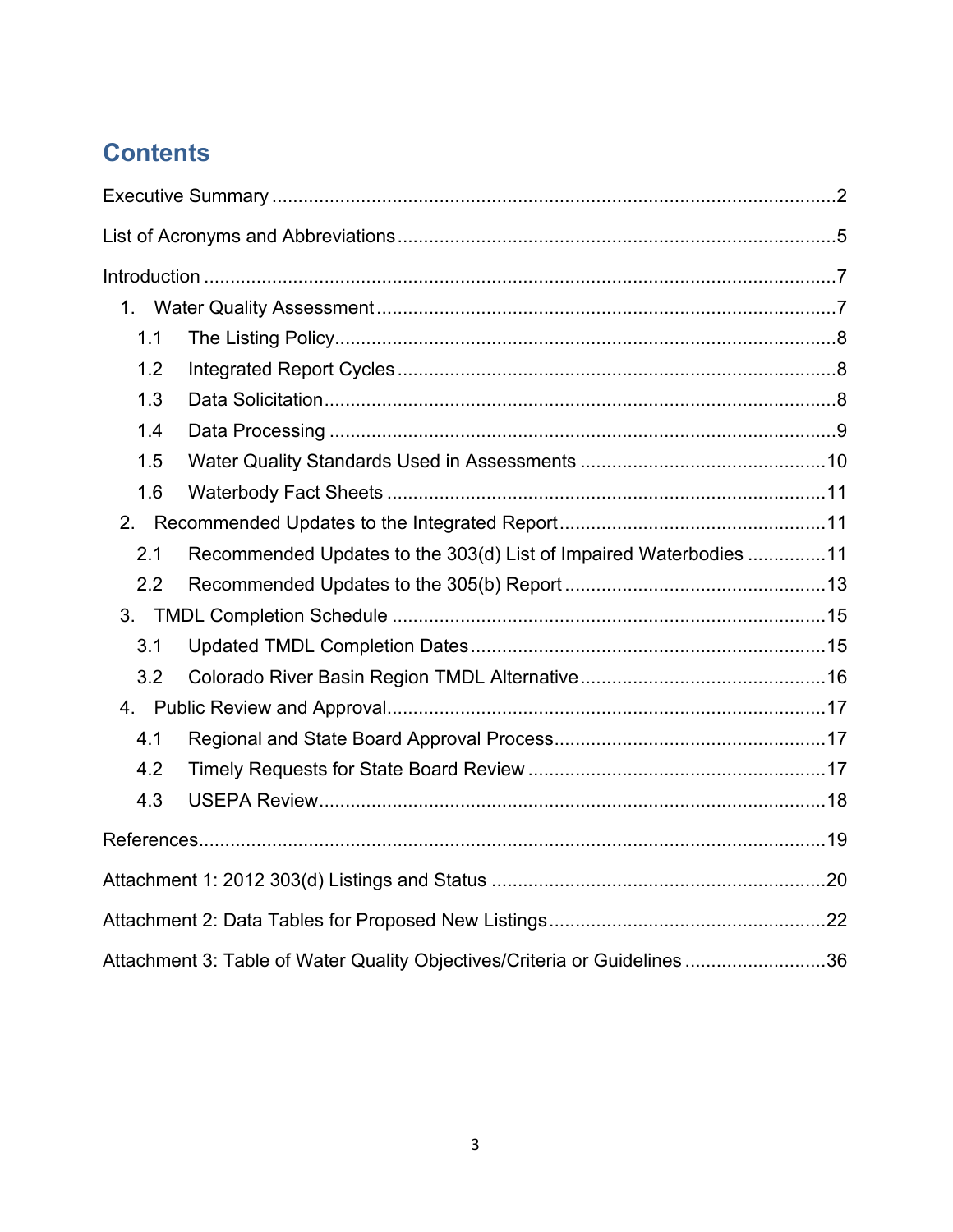# **List of Tables**

|  | Table 1: Recommended Updates to 305(b) Integrated Report Categories14 |  |
|--|-----------------------------------------------------------------------|--|
|  |                                                                       |  |

# **List of Attachments**

Attachment 1: 2012 303(d) Listings and Status Attachment 2: Data Tables for Proposed New Listings Attachment 3: Table of Water Quality Objectives/Criteria or Guidelines

# **List of Appendices**

Appendix A: Waterbody Fact Sheets Appendix B: Category 5 Waterbody Segments Appendix C: Category 3 Waterbody Segments Appendix D: Category 2 Waterbody Segments Appendix E: Category 1 Waterbody Segments Appendix F: Reference Report for Fact Sheets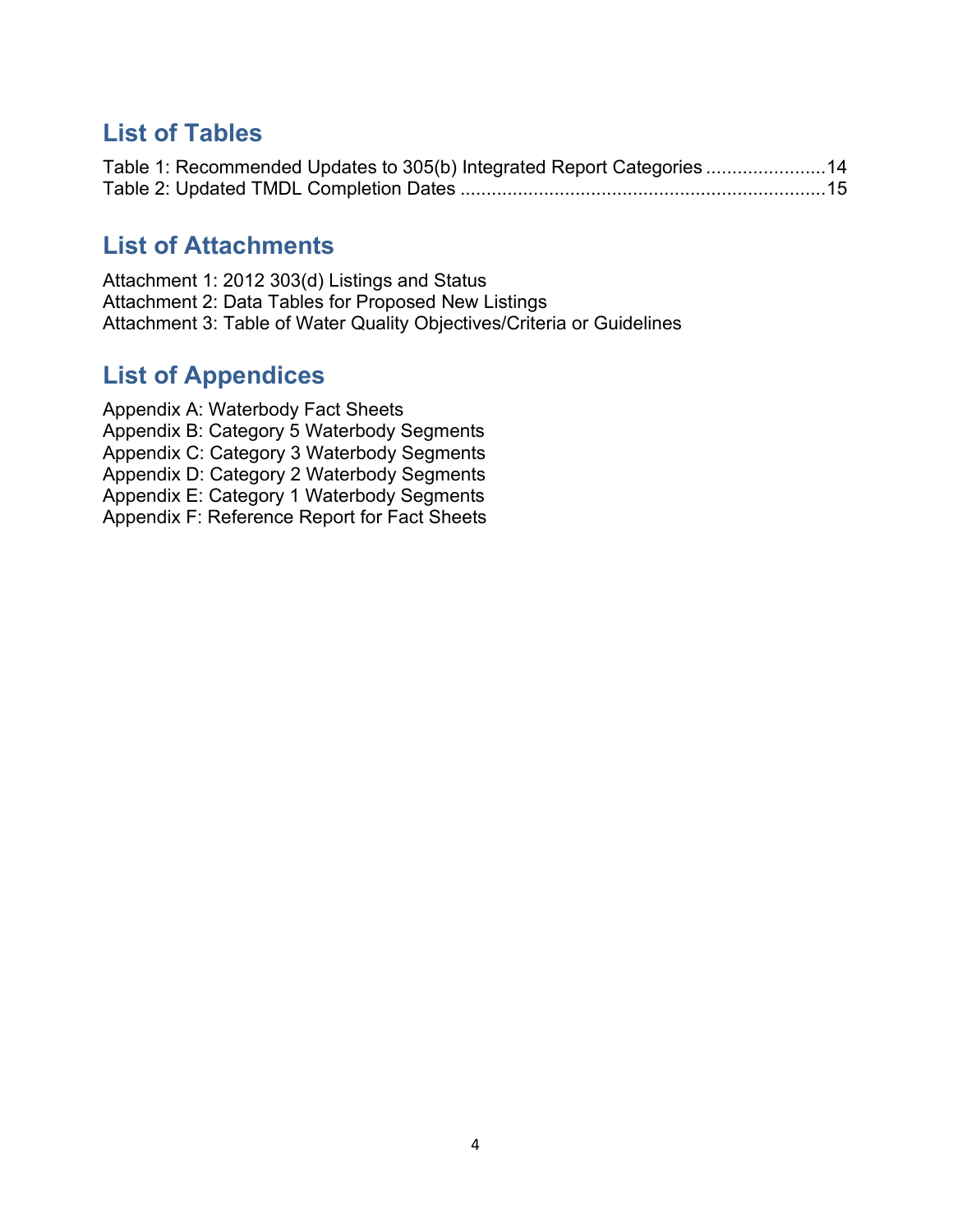# <span id="page-4-0"></span>**List of Acronyms and Abbreviations**

| <b>Acronym/Abbreviation</b> | <b>Definition</b>                                                     |
|-----------------------------|-----------------------------------------------------------------------|
| <b>Basin Plan</b>           | Water Quality Control Plan for the Colorado River Basin               |
| <b>BPTCP</b>                | Region<br>Bay Protection and Toxic Cleanup Program                    |
| BMI                         | <b>Benthic Macro Invertebrates</b>                                    |
| CalWQA                      | California Water Quality Assessment (Database)                        |
| <b>CCAMP</b>                | <b>Central Coast Ambient Monitoring Program</b>                       |
| CCC                         | <b>Criteria Continuous Concentration</b>                              |
| <b>CDPH</b>                 | California Department of Public Health                                |
| <b>CEDEN</b>                | California Environmental Data Exchange Network                        |
| <b>CFR</b>                  | <b>Code of Federal Regulations</b>                                    |
| <b>CMC</b>                  | <b>Criteria Maximum Concentration</b>                                 |
| <b>CTR</b>                  | <b>California Toxics Rule</b>                                         |
| <b>CWA</b><br>$\rm ^{o}C$   | <b>Clean Water Act</b>                                                |
| °F                          | <b>Degrees Celsius</b><br><b>Degrees Fahrenheit</b>                   |
| <b>FED</b>                  | <b>Functional Equivalent Document</b>                                 |
| <b>DDE</b>                  | Dichlorodiphenyldichloroethylene                                      |
| <b>DDT</b>                  | Dichlorodiphenyltrichloroethane                                       |
| <b>DFW</b>                  | California Department of Fish and Wildlife, formerly                  |
|                             | Department of Fish and Game (DFG)                                     |
| DO                          | Dissolved Oxygen                                                      |
| Dw                          | Dry Weight                                                            |
| <b>ERM</b>                  | <b>Effects Range Median</b>                                           |
| <b>HCH</b>                  | Hexachlorocyclohexane                                                 |
| <b>HSA</b>                  | <b>Hydrologic Sub Area</b>                                            |
| HU                          | <b>Hydrologic Unit</b>                                                |
| <b>IBI</b><br><b>ILRP</b>   | Index of Biological Integrity                                         |
| IR.                         | <b>Irrigated Lands Regulatory Program</b><br><b>Integrated Report</b> |
| Kg                          | Kilogram(s)                                                           |
| <b>Listing Policy</b>       | Water Quality Control Policy for Developing California's              |
|                             | Section 303(d) List                                                   |
| <b>LOE</b>                  | Line of Evidence                                                      |
| <b>MCL</b>                  | <b>Maximum Contaminant Level</b>                                      |
| <b>MDL</b>                  | <b>Method Detection Limit</b>                                         |
| mg/kg                       | Milligrams per Kilogram (parts per million)                           |
| mg/L                        | Milligrams per Liter (parts per million)                              |
| $\mu$ g/g                   | Micrograms per Gram (parts per million)                               |
| $\mu$ g/L                   | Micrograms per Liter (parts per billion)                              |
| <b>MTBE</b>                 | Methyl Tertiary-butyl Ether                                           |
| <b>MTRL</b>                 | Maximum Tissue Residue Level                                          |
| <b>NAS</b>                  | <b>National Academy of Sciences</b>                                   |
| ng/g                        | Nanograms per Gram (parts per billion)                                |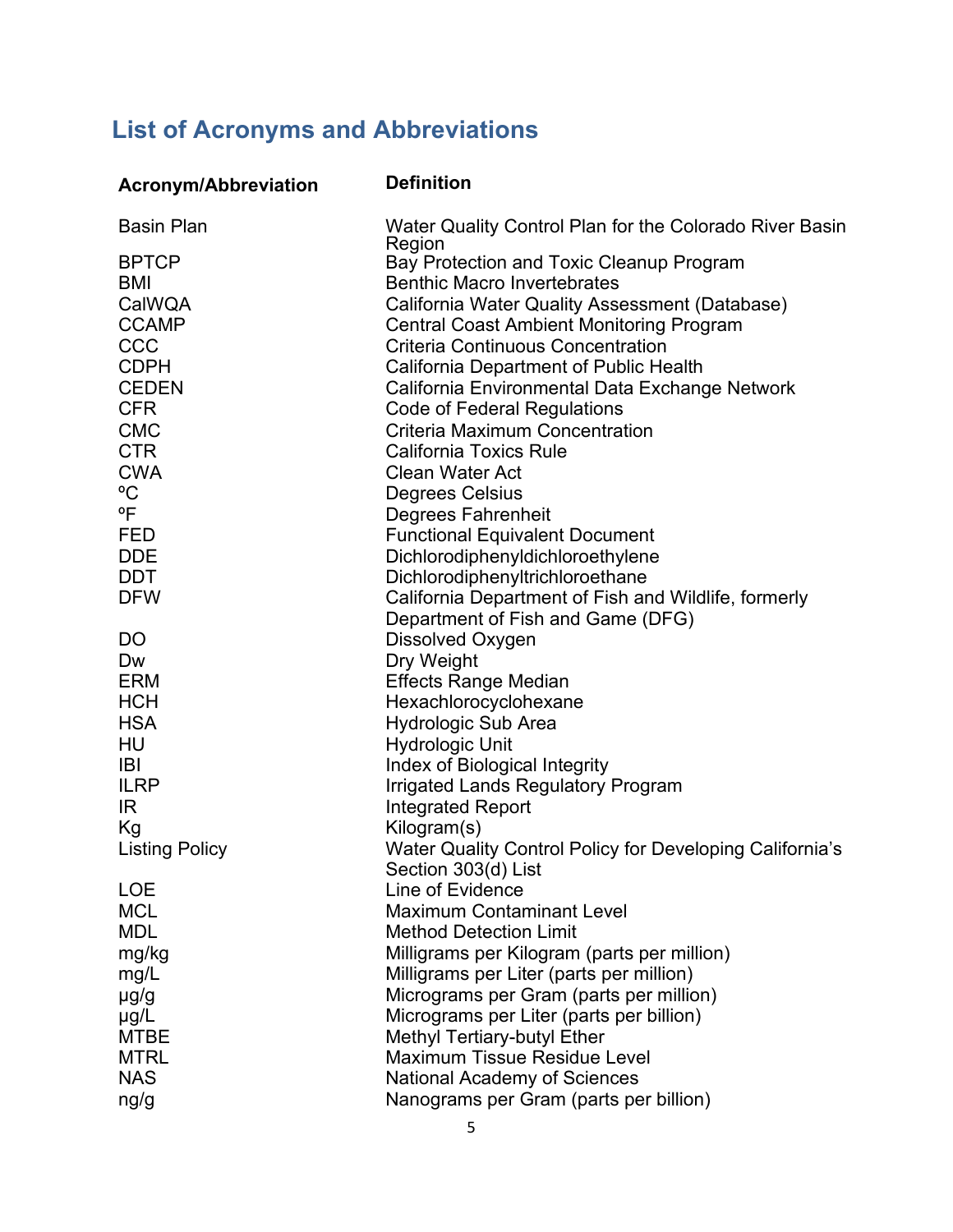| <b>Acronym/Abbreviation</b> | <b>Definition</b>                                                        |
|-----------------------------|--------------------------------------------------------------------------|
| ng/L                        | Nanograms per Liter (parts per trillion)                                 |
| <b>NOAA</b>                 | National Oceanic and Atmospheric Administration                          |
| <b>NPDES</b>                | National Pollutant Discharge Elimination System                          |
| <b>NTU</b>                  | <b>Nephelometric Turbidity Unit</b>                                      |
| <b>NWIS</b>                 | <b>National Water Information System</b>                                 |
| <b>OC</b><br><b>OEHHA</b>   | Organic Carbon<br>California Office of Environmental Health Hazard       |
| <b>PAH</b>                  |                                                                          |
| <b>PBDE</b>                 | Polycyclic Aromatic Hydrocarbon                                          |
| <b>PCB</b>                  | <b>Polybrominated Diphenyl Ethers</b><br><b>Polychlorinated Biphenyl</b> |
| <b>PEL</b>                  | <b>Probable Effects Level</b>                                            |
| pg/L                        | Picograms per Liter                                                      |
| QA                          | <b>Quality Assurance</b>                                                 |
| QAPP                        | <b>Quality Assurance Project Plan</b>                                    |
| QC                          | <b>Quality Control</b>                                                   |
| <b>RBI</b>                  | <b>Relative Benthic Index</b>                                            |
| <b>Regional Water Board</b> | <b>Regional Water Quality Control Board</b>                              |
| <b>RDC</b>                  | <b>Regional Data Center</b>                                              |
| <b>RL</b>                   | <b>Reporting Level</b>                                                   |
| SQG                         | <b>Sediment Quality Guideline</b>                                        |
| <b>State Water Board</b>    | <b>State Water Resources Control Board</b>                               |
| <b>STORET</b>               | <b>STOrage and RETrieval Database</b>                                    |
| <b>SWAMP</b>                | <b>Surface Water Ambient Monitoring Program</b>                          |
| <b>TDS</b>                  | <b>Total Dissolved Solids</b>                                            |
| <b>TIE</b>                  | <b>Toxicity Identification Evaluation</b>                                |
| <b>TMDL</b>                 | <b>Total Maximum Daily Load</b>                                          |
| <b>TSMP</b>                 | <b>Toxic Substance Monitoring Program</b>                                |
| <b>TSS</b>                  | <b>Total Suspended Solids</b>                                            |
| <b>USEPA</b>                | U.S. Environmental Protection Agency                                     |
| <b>USGS</b>                 | U.S. Geological Survey                                                   |
| <b>WDR</b>                  | <b>Waste Discharge Requirement</b>                                       |
| <b>WQO</b>                  | <b>Water Quality Objective</b>                                           |
| <b>WQS</b>                  | <b>Water Quality Standard</b>                                            |
| Ww                          | Wet Weight                                                               |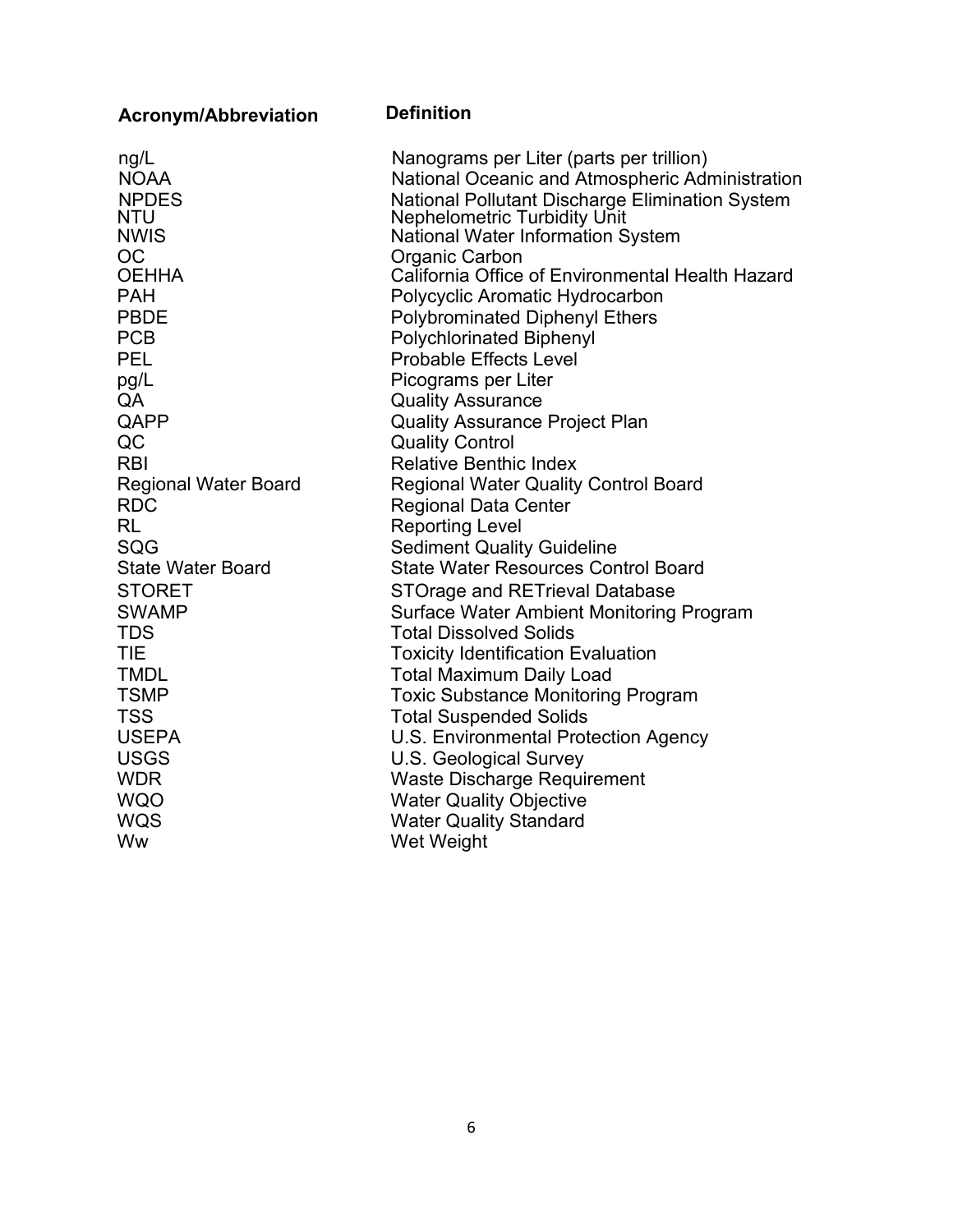### <span id="page-6-0"></span>**Introduction**

The federal Clean Water Act gives states the primary responsibility for protecting and restoring surface water quality. The State Water Board is California's water pollution control agency for all federal purposes. (Wat. Code, § 13160.) The State Water Board, along with the nine Regional Water Quality Control Boards (Regional Water Boards) (collectively, the Water Boards) protect and enhance the quality of California's water resources through implementing the Clean Water Act, also known as the Federal Water Pollution Control Act Amendments of 1972, as amended (33 U.S.C. § 1251 et seq.; Clean Water Act, § 101 et seq.), and California's Porter-Cologne Water Quality Control Act (Wat. Code, § 13000 et seq.).

States that administer the Clean Water Act must review, make necessary changes to, and submit the 303(d) List to the USEPA. Clean Water Act section 305(b) requires each state to report biennially to USEPA on the condition of its surface water quality. The USEPA guidance to the states recommends the two reports, the 303(d) List and 305(b) report, be integrated (USEPA, 2005). In California, the combined report is called the California Integrated Report and incorporates the State Water Board's section 303(d) and 305(b) reporting requirements. The Colorado River Basin Water Board is responsible for developing the portion of the Integrated Report for surface waters within the Colorado River Basin Region, subject to approval and incorporation by the State Water Board into the final California Integrated Report.

This Staff Report provides a water quality report for the surface waterbody segments assessed in the Colorado River Basin Region, as required by Clean Water Act section 305(b), as well as recommends additions, deletions, and other changes to the 303(d) List for the 2018 listing cycle. In short, the Staff Report provides updates for use in the 2018 California Integrated Report.

## <span id="page-6-1"></span>**1. Water Quality Assessment**

The water quality assessment process begins with the evaluation of data collected from surface water quality monitoring activities in the Colorado River Basin Region. The data collected is analyzed to determine if a waterbody is meeting or exceeding water quality standards. This analysis forms the basis of the Clean Water Act section 303(d) and 305(b) assessments. The attainment of water quality standards is determined by comparing data to objectives, criteria, and guidelines (protective limits). Whether these protective limits are exceeded determines a water segment's ability to support its assigned beneficial uses and whether to recommend listing the waterbody-pollutant combination on the 303(d) List.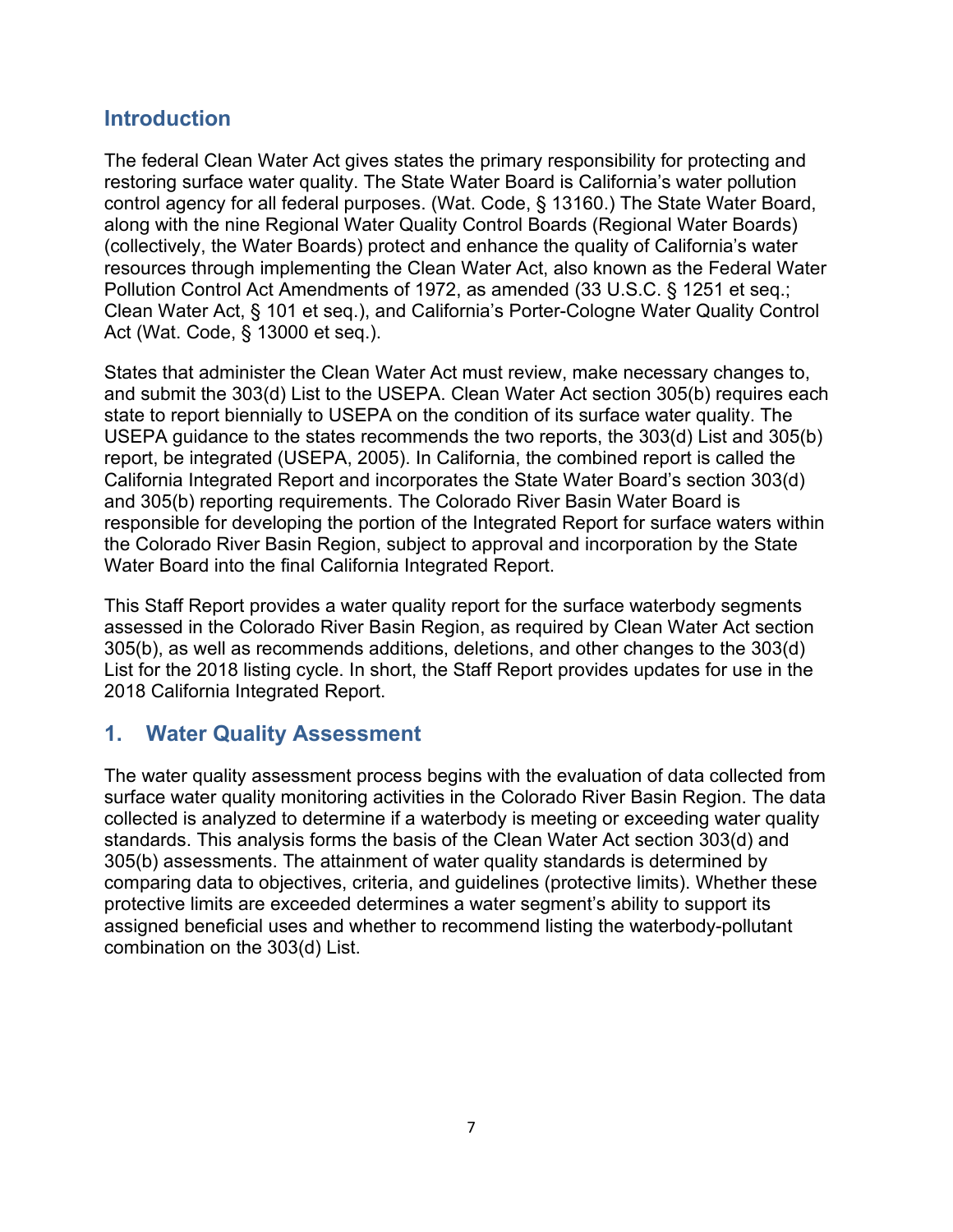### **1.1 The Listing Policy**

<span id="page-7-0"></span>Recommendations to place a waterbody segment on the 303(d) List are made in conformance with the State Water Board's [Water Quality Control Policy for Developing](http://www.waterboards.ca.gov/board_decisions/adopted_orders/resolutions/2015/020315_8_amendment_clean_version.pdf)  [California's Clean Water Act Section 303\(d\) List,](http://www.waterboards.ca.gov/board_decisions/adopted_orders/resolutions/2015/020315_8_amendment_clean_version.pdf) commonly referred to as the Listing Policy (State Water Board, 2015). The Listing Policy establishes a standardized approach for developing California's 303(d) List.

The Listing Policy states that all readily available water quality data and information must be reviewed. Readily available data and information is defined as data and information that can be submitted to the California Environmental Data Exchange Network (CEDEN), unless the data type cannot be accepted by CEDEN. Data types that CEDEN cannot accept can be submitted directly to the State Water Board following a procedure established during the data solicitation process.

The Listing Policy also establishes requirements for data quality, data quantity, and administration of the listing process. Listing and delisting factors are provided for chemical-specific water quality standards; bacterial water quality standards; health advisories; bioaccumulation of chemicals in aquatic life tissues; nuisance such as trash, odor, and foam; nutrients; water and sediment toxicity; adverse biological response; degradation of aquatic life populations and communities; trends in water quality; and weight of evidence.

The Listing Policy requires the water quality assessments and listing decisions to be documented in waterbody Fact Sheets. Fact Sheets contain lines of evidence for each data type, which are used to make listing decisions for each waterbody-pollutant combination. The Fact Sheets supporting the 2018 Integrated Report for waterbodies in the Colorado River Basin Region are provided in Appendix A.

#### **1.2 Integrated Report Cycles**

<span id="page-7-1"></span>The Integrated Report is released in "cycles" with each cycle occurring every two years, on even numbered years. Each Integrated Report cycle consists primarily of assessments from the three Regional Water Boards that are "on-cycle." The other six Regional Water Boards that are "off-cycle" may also assess new high-priority data and make new listing or delisting decisions. The Integrated Report schedule is as follows: North Coast (Region 1), Lahontan (Region 6), and Colorado River Basin (Region 7) Regional Water Boards are scheduled for the 2018 cycle; Central Coast (Region 3), Central Valley (Region 5), and San Diego (Region 9) Regional Water Boards are scheduled for the 2020 cycle; San Francisco Bay (Region 2), Los Angeles (Region 4), and Santa Ana (Region 8) Regional Water Boards are scheduled for the 2022 cycle.

#### **1.3 Data Solicitation**

<span id="page-7-2"></span>On November 3, 2016, the State Water Board solicited data from the public with the [Notice of Public](https://www.waterboards.ca.gov/water_issues/programs/water_quality_assessment/docs/2018_solicit_ltr.pdf) [Solicitation of Water Quality Data and Information for the California](https://www.waterboards.ca.gov/water_issues/programs/water_quality_assessment/docs/2018_solicit_ltr.pdf)  [Integrated Report](https://www.waterboards.ca.gov/water_issues/programs/water_quality_assessment/docs/2018_solicit_ltr.pdf) sent to interested parties subscribed to the Integrated Report e-mail [list.](http://www.swrcb.ca.gov/resources/email_subscriptions/swrcb_subscribe.shtml) This Notice listed the types of data that would be accepted and described the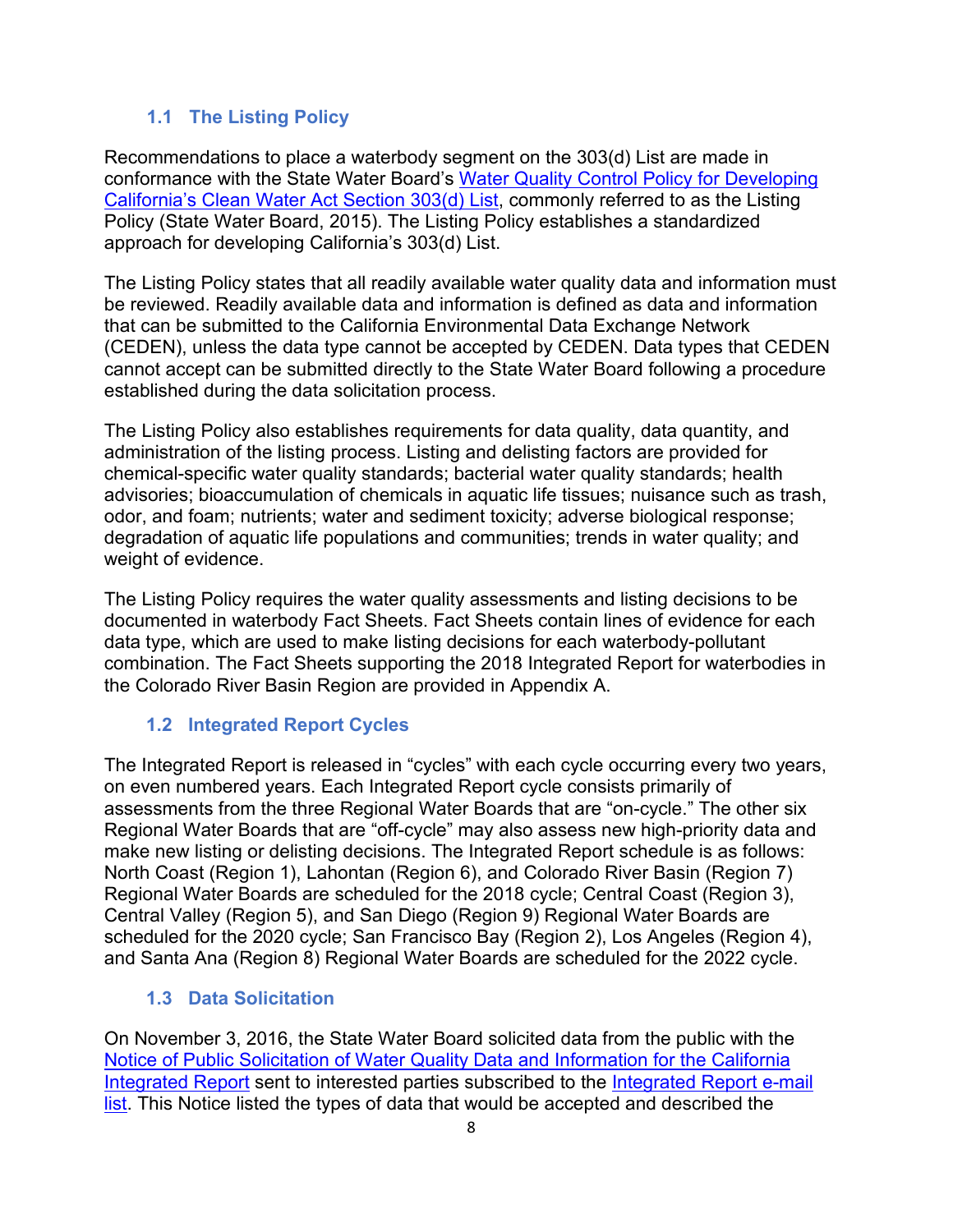procedure for submitting data for consideration for the Integrated Report. For the 2018 Integrated Report cycle, data was required to be submitted via CEDEN, unless as otherwise noted in the solicitation. Data submitted prior to May 3, 2017, was considered for the 2018 cycle.

During the data solicitation period, data and information collected from Colorado River Basin Region surface waters were received from monitoring programs including:

- a. Surface Water Ambient Monitoring Program (SWAMP),
- b. California Department of Pesticide Regulation (DPR) Surface Water Study,
- c. Total Maximum Daily Load (TMDL) Monitoring Programs,
- d. USEPA National Lakes and Streams Assessment data from the STOrage and RETrieval Database (STORET),
- e. Water quality data collected by the Unites States Geological Survey (USGS) from the National Water Information System (NWIS), and
- f. Other existing and readily available water quality data and information reported by local, state, and federal agencies (including receiving water monitoring data from discharger monitoring reports), citizen monitoring groups, academic institutions, and the public.

#### **1.4 Data Processing**

<span id="page-8-0"></span>Staff from the Colorado River Basin Water Board worked collaboratively with staff from the State Water Board to process and evaluate data and information as required by the Listing Policy.

All readily available data and information were considered; however, only high-quality data supported by a Quality Assurance Project Plan were used as primary lines of evidence to make determinations of water quality standards attainment. In the absence of quality assurance documentation, data was used only as supporting evidence and not the basis of a listing decision.

Data was aggregated by waterbody segments, and assessments were performed for each pollutant on each waterbody segment. Waterbodies were segmented to account for hydrologic features or as described in the Water Quality Control Plan for the Colorado River Basin Region (Basin Plan). No waterbodies have been re-segmented, split into additional segments, or changed names since the 2012 303(d) List was approved.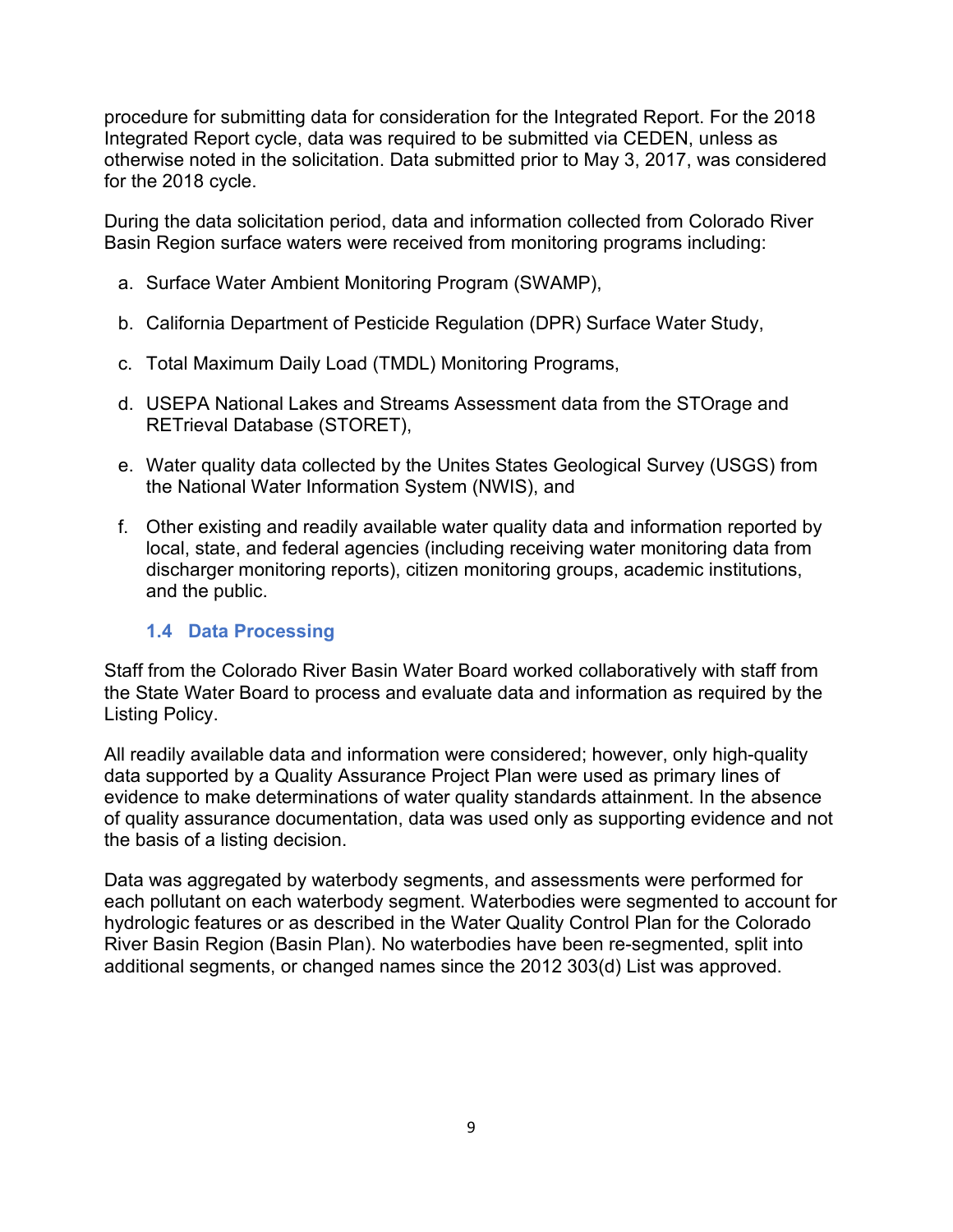Temporal representation of data was assessed using the requirements and guidance of the Listing Policy. The available data was used to represent concentrations during the averaging period associated with the particular pollutant and water quality objective, as required by Section 6.1.5.6 of the Listing Policy. For example, if only one data point was available during a 4-day period, it was used to represent the 4-day average concentration for that period.

#### **1.5 Water Quality Standards Used in Assessments**

<span id="page-9-0"></span>Water quality standards consist of the beneficial uses of a waterbody and the water quality objectives (or "criteria" under federal terminology) designated to protect those beneficial uses. Water quality standards also include the federal and state antidegradation policies.

Beneficial uses of Colorado River Basin Region surface waterbodies are identified in Table 2-2 through Table 2-4 of the Basin Plan.

Staff assessed data using regulatory limits when available. The most common regulatory limits used include water quality objectives in the Basin Plan or any statewide Water Quality Control Plans applicable to the waterbody, and criteria for toxic pollutants promulgated by the USEPA under the California Toxics Rule (40 C.F.R § 131.38). When numeric regulatory limits were not available, evaluation guidelines were used to interpret narrative water quality objectives.

Evaluation guidelines were selected in conformance with Section 6.1.3 of the Listing Policy. Staff selected appropriate, scientifically-defensible objectives or criteria. All guidelines used are identified in the Table of Water Quality Objectives/Criteria or Guidelines in Attachment 3 of this Staff Report and in the waterbody Fact Sheets in Appendix A. The following Listing Policy considerations were used in the selection of evaluation guidelines:

- 1. Evaluation Guidelines for Sediment Quality for Marine, Estuarine, and Freshwater Sediments: Sediment quality guidelines published in peer-reviewed literature or developed by state or federal agencies were used when applicable. Acceptable guidelines included selected values (e.g., effects range-median, probable effects level, probable effects concentration), and other sediment quality guidelines. Only those sediment guidelines that are predictive of sediment toxicity were used (i.e., those guidelines that have been shown in published studies to be predictive of sediment toxicity in 50 percent or more of the samples analyzed).
- 2. Evaluation Guidelines for Protection from the Consumption of Fish and Shellfish: Staff selected evaluation guidelines published by USEPA or OEHHA. Maximum Tissue Residue Levels (MTRLs) and Elevated Data Levels (EDLs) were not used to evaluate fish or shellfish tissue data.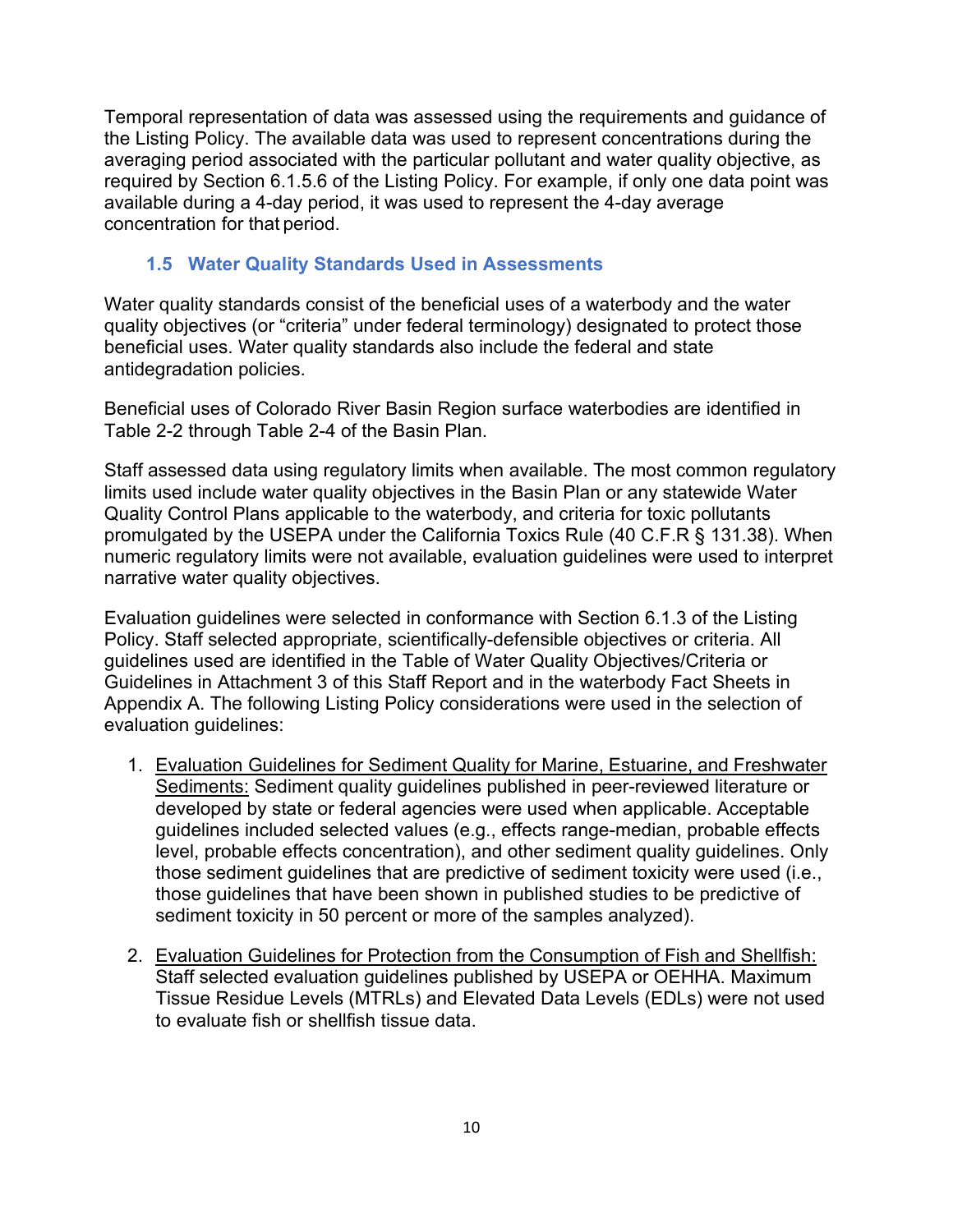- 3. Evaluation Guidelines for Protection of Aquatic Life from Bioaccumulation of Toxic Substances: Staff selected evaluation guidelines for the protection of aquatic life published by a variety of sources, including the National Academy of Science, OEHHA, USEPA, and in some cases, academic studies published in scientific journals.
- 4. Other Parameters: In some instances, staff selected the California Secondary Maximum Contaminant Levels (MCLs) found in California Code of Regulations, title 22, section 64449 to protect the Municipal and Domestic Supply (MUN) beneficial use and to interpret narrative water quality objectives in the Basin Plan for Aesthetic Qualities and Chemical Constituents.

#### <span id="page-10-0"></span>**1.6 Waterbody Fact Sheets**

A waterbody Fact Sheet is comprised of lines of evidence (LOEs) and beneficial use support decisions based on available water quality data and information collected within the waterbody. An LOE was developed for each unique combination of a waterbody, pollutant, matrix, and fraction. The term "matrix" refers to the sample medium used in an LOE. The "fraction" is the analyzed portion of the sample medium. For example, if the matrix of a sample is water, then the fraction can be either the total constituent or the dissolved ratio of the constituent.

A beneficial use support decision was made for each pollutant based on the available LOEs for that pollutant. Each decision is given a rating of supporting, not supporting, or insufficient information based on assessment of beneficial use support. If the number of samples exceeding regulatory limits was greater than the allowable exceedance count, the pollutant combination is rated as not supporting (impaired) and recommended for a 303(d) listing. In each waterbody, data for multiple pollutants may be assessed, resulting in more than one decision.

A Fact Sheet is prepared for each waterbody summarizing the decisions and supporting LOEs for each waterbody. The LOEs for each pollutant in a waterbody are combined to make a decision. Detailed Fact Sheets for all waterbodies assessed for the 2018 Integrated Report are available in Appendix A.

Potential sources are generally only identified in Fact Sheets when a specific source analysis has been performed as part of a TMDL or other regulatory process, or through project work undertaken by Colorado River Basin Water Board staff. Otherwise, the potential source was marked "Source Unknown."

### <span id="page-10-2"></span><span id="page-10-1"></span>**2. Recommended Updates to the Integrated Report**

#### **2.1 Recommended Updates to the 303(d) List of Impaired Waterbodies**

Under Clean Water Act section 303(d), states are required to review, make changes as necessary, and submit to USEPA a list identifying waterbodies failing to meet water quality standards and the water quality parameter(s) (i.e., pollutant) causing the failure. This is referred to as the 303(d) List. The 303(d) List must include a description of the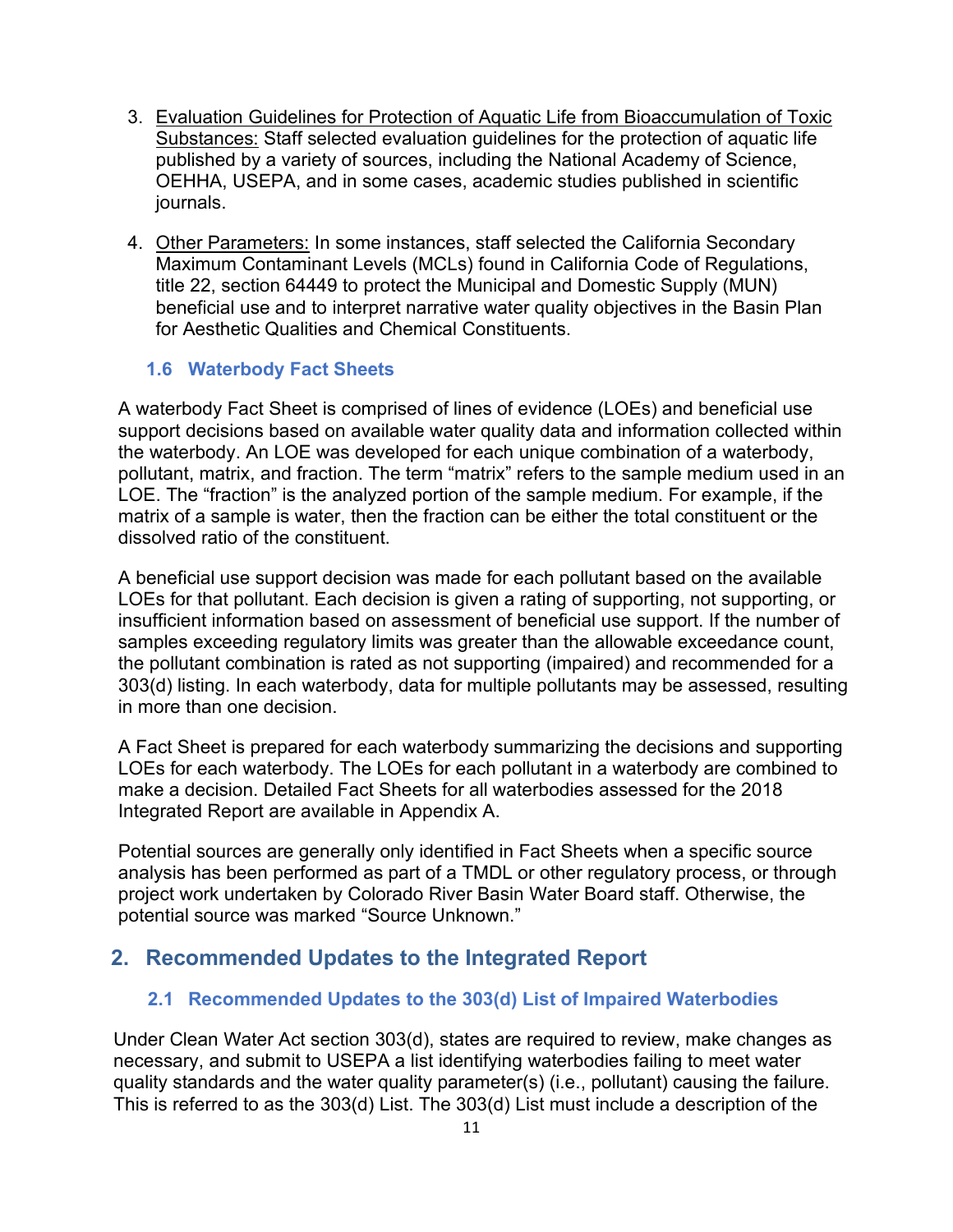pollutants causing lack of attainment of water quality standards and a priority ranking of the water quality limited segments, taking into account the severity of the pollution and the uses to be made of the waters. (40 C.F.R. § 130.7(b)(iii)(4).) Federal regulations define a "water quality limited segment" as "[a]ny segment where it is known that water quality does not meet applicable water quality standards, and/or is not expected to meet applicable water quality standards, even after application of technology-based effluent limitations required by sections 301(b) and 306 of the [Clean Water] Act." (40 C.F.R. § 130.2(j).) To restore water quality, a TMDL or other planning tool must be developed for water quality limited segments on the 303(d) List.

The 303(d) List includes all waterbody-pollutant combinations that are recommended for listing or delisting based on assessments conducted by Colorado River Basin Water Board staff. The 303(d) List decisions are made at the pollutant level, and there may be multiple listing decisions within one waterbody. The 2012 303(d) List contains 68 listings (see Attachment 1). Twenty-four (24) new listings are recommended for the 2018 listing cycle. As a result, the 2018 303(d) List would have a total of 92 listings. The following waterbodies have the proposed new listings:

- 1. Alamo River: Lambda Cyhalothrin, Cypermethrin
- 2. All American Canal: DDT (Dichlorodiphenyltrichloroethane)
- 3. Coachella Valley Storm Water Channel: Disulfoton and Dissolved Oxygen
- 4. Colorado River (Imperial Reservoir to California-Mexico Border): Manganese
- 5. Colorado River (Lake Havasu Dam to Imperial Dam): Turbidity
- 6. Deep Creek: Iron and Turbidity
- 7. Ferguson Lake: Selenium
- 8. Hathaway Creek: Iron and Turbidity
- 9. Imperial Valley Drains: Chlorpyrifos, Imidacloprid, and Toxicity
- 10. New River (Imperial County): Lambda Cyhalothrin, Disulfoton, Imidacloprid, DDD (Dichlorodiphenyldichloroethane), and Malathion
- 11. Palo Verde Outfall Drain and Lagoon: Dieldrin and Toxicity
- 12. Potrero Creek: Turbidity
- 13. West Branch Millard Canyon Creek: Turbidity

Additionally, high priority datasets (datasets that could result in a listing) are undergoing review by Colorado River Basin Water Board staff for the following waterbody/pollutant combinations: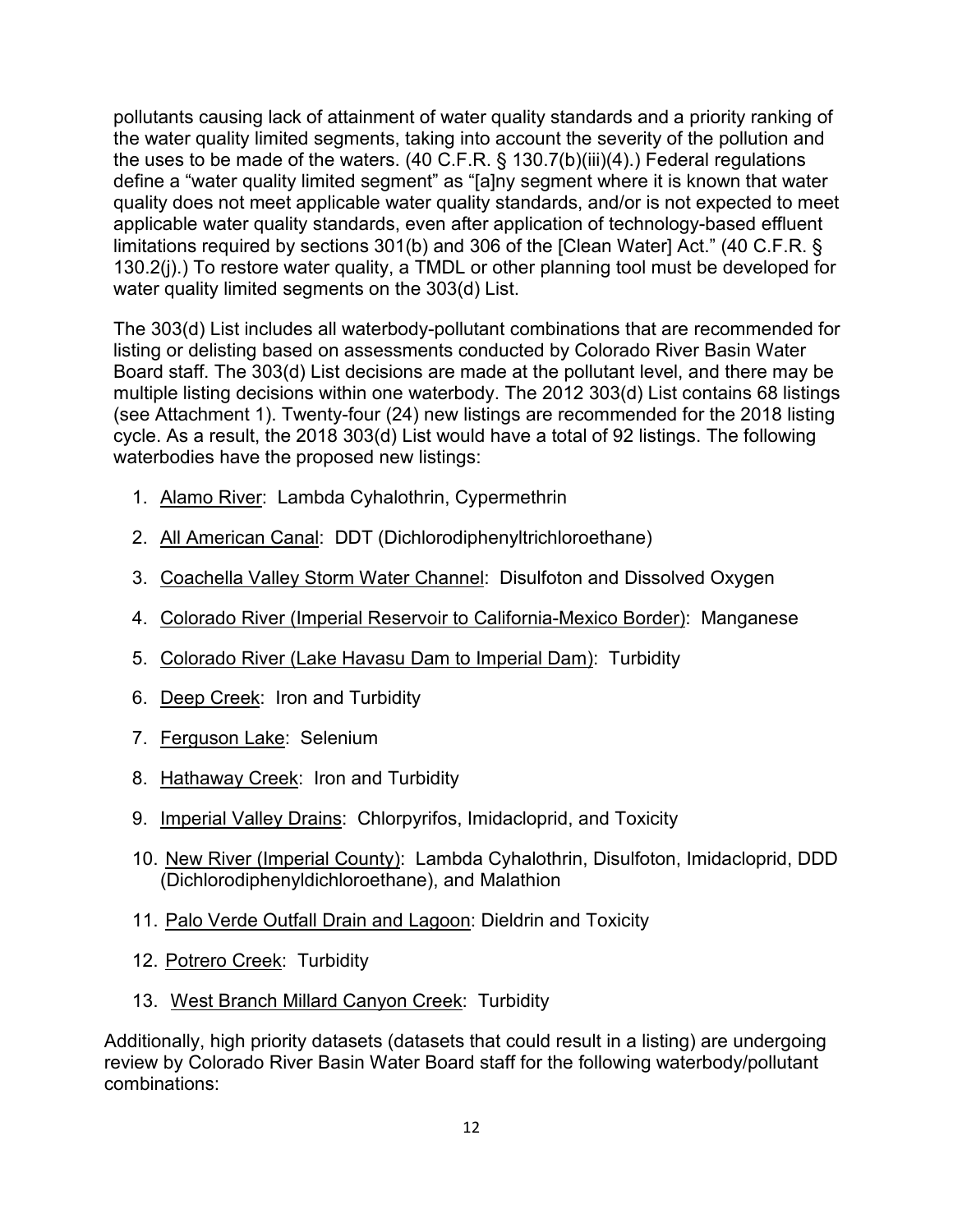- 1. Alamo River: Ammonia, DDD (Dichlorodiphenyldichloroethane), DDE (Dichlorodiphenyldichloroethylene), and Pyrethroids.
- 2. All American Canal: Chlordane and PCBs (Polychlorinated biphenyls)
- 3. Colorado River (Imperial Reservoir to California-Mexico Border): Turbidity
- 4. Colorado River (Lake Havasu Dam to Imperial Dam): DDT (Dichlorodiphenyltrichloroethane)
- 5. Imperial Valley Drains: Ammonia and DDE
- 6. New River (Imperial County): DDE and Pyrethroids
- 7. Salton Sea: DDE

Additional information, including a detailed rationale for each listing, is documented in the Fact Sheets in Appendix A. Data to support each listing decision is included in Attachment 2. Water quality objectives and guidelines for each listing decision are included in Attachment 3.

#### **2.2 Recommended Updates to the 305(b) Report**

<span id="page-12-0"></span>To meet Clean Water Act section 305(b) requirements of reporting on water quality conditions, the Integrated Report places each waterbody into one of five categories based on the assessment of all available data collected for that waterbody. The waterbody's overall category is determined based on the outcomes of all beneficial use support decisions in the waterbody, as described below.

If a waterbody segment has no existing or proposed 303(d) listings, and staff has concluded that at least one beneficial use is fully supported, it is placed into Category 1. If staff could not determine use support for at least one beneficial use, the waterbody segment is placed into Category 2 or Category 3 depending on the likelihood of impairment. This approach is used to prevent waterbodies with insufficient data from being classified as fully attaining standards, thus providing a more accurate baseline for future assessments.

If there are one or more 303(d) listing decisions for pollutants in the waterbody, it is placed into Category 5. The waterbody remains in Category 5 until all 303(d) listings are addressed by USEPA-approved TMDLs or by another regulatory program that is expected to result in the reasonable attainment of the water quality standards. If all 303(d)-listed impairments are being addressed, and at least one is being addressed by USEPA-approved TMDL, the waterbody is placed in Category 4a. If all 303(d)-listed impairments are being addressed by actions other than TMDLs, the waterbody is placed into Category 4b. Waterbodies are placed in Category 4c if the impairment is not caused by a pollutant but rather caused by pollution, such as flow alteration or habitat alteration. Waterbodies placed in Category 4c do not require the development of a TMDL.

In the 2018 cycle, a total of 56 waterbody segments containing 2,204 waterbody-pollutant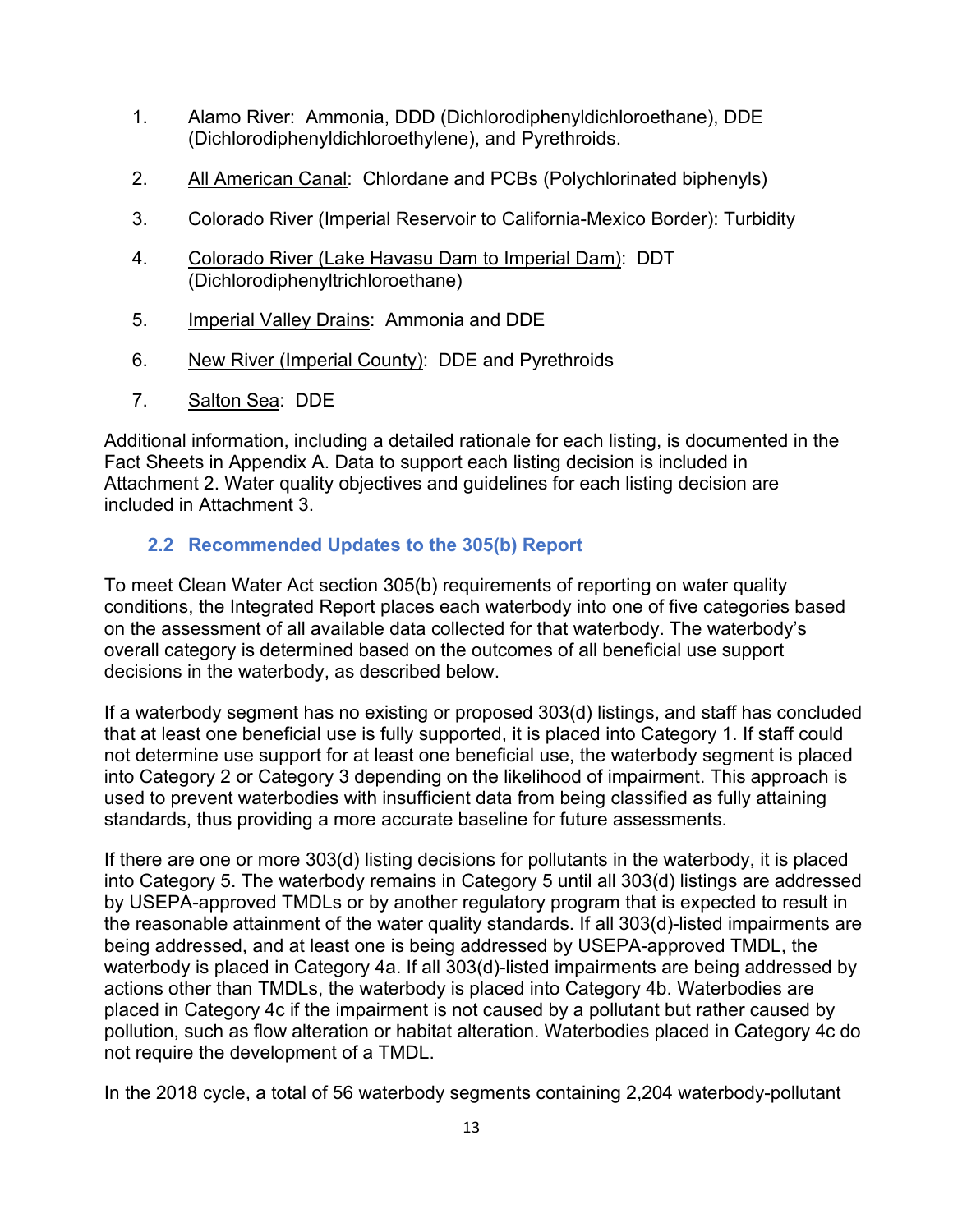combinations were evaluated by the Colorado River Basin Water Board staff. Table 1 below describes each category and summarizes the number and extent of waterbody segments in each category. The information in Table 1 is based on a count of the waterbodies in each category. Appendix B through Appendix E provide more information by category on the proposed changes to the 303(d) List for the 2018 assessment cycle. Additional information, including the rationale for each listing and delisting decision, are documented in the Fact Sheets in Appendix A.

| Category       | <b>Description</b>                                                                                                                                                                                                                                                            | <b>Current</b> | 2018<br><b>Proposed</b><br><b>Changes</b> | 2018<br><b>Proposed</b><br><b>Totals</b> | <b>Total</b><br>2018<br><b>Stream</b><br><b>Miles</b> | <b>Total</b><br>2018<br>Lake /<br><b>Reservoir</b><br><b>Acres</b> |
|----------------|-------------------------------------------------------------------------------------------------------------------------------------------------------------------------------------------------------------------------------------------------------------------------------|----------------|-------------------------------------------|------------------------------------------|-------------------------------------------------------|--------------------------------------------------------------------|
| 1              | All assessed beneficial uses<br>supported and no beneficial<br>uses known to be impaired.                                                                                                                                                                                     | $\overline{2}$ | 10                                        | 12                                       | 83.3                                                  | $\mathbf 0$                                                        |
| $\overline{2}$ | There is insufficient<br>information to determine<br>beneficial use support.                                                                                                                                                                                                  | 11             | $\overline{7}$                            | 18                                       | 184.7                                                 | 1215.0                                                             |
| 3              | There is insufficient data<br>and/or information to make<br>a beneficial use support<br>determination, but<br>information and/or data<br>indicates beneficial uses<br>may be potentially<br>threatened.                                                                       | $\mathbf 0$    | 4                                         | 4                                        | 111.3                                                 | 0                                                                  |
| 4              | At least one beneficial use<br>is not supported but a Total<br>Maximum Daily Load<br>(TMDL) is not needed.                                                                                                                                                                    | $\bf{0}$       | $\mathbf 0$                               | $\bf{0}$                                 | $\mathbf{0}$                                          | $\mathbf 0$                                                        |
| 4a             | A TMDL has been<br>developed and approved by<br>USEPA for any waterbody-<br>pollutant combination and<br>the approved<br>implementation plan is<br>expected to result in full<br>attainment of the water<br>quality standard within a<br>reasonable, specified time<br>frame. | $\mathbf{0}$   | $\mathbf 0$                               | $\bf{0}$                                 | $\mathbf{0}$                                          | 0                                                                  |
| 4 <sub>b</sub> | Another regulatory program<br>is reasonably expected to<br>result in attainment of the<br>water quality standard within<br>a reasonable, specified time<br>frame.                                                                                                             | $\mathbf{0}$   | 0                                         | $\bf{0}$                                 | $\mathbf{0}$                                          | 0                                                                  |

<span id="page-13-0"></span>**Table 1: Recommended Updates to 305(b) Integrated Report Categories**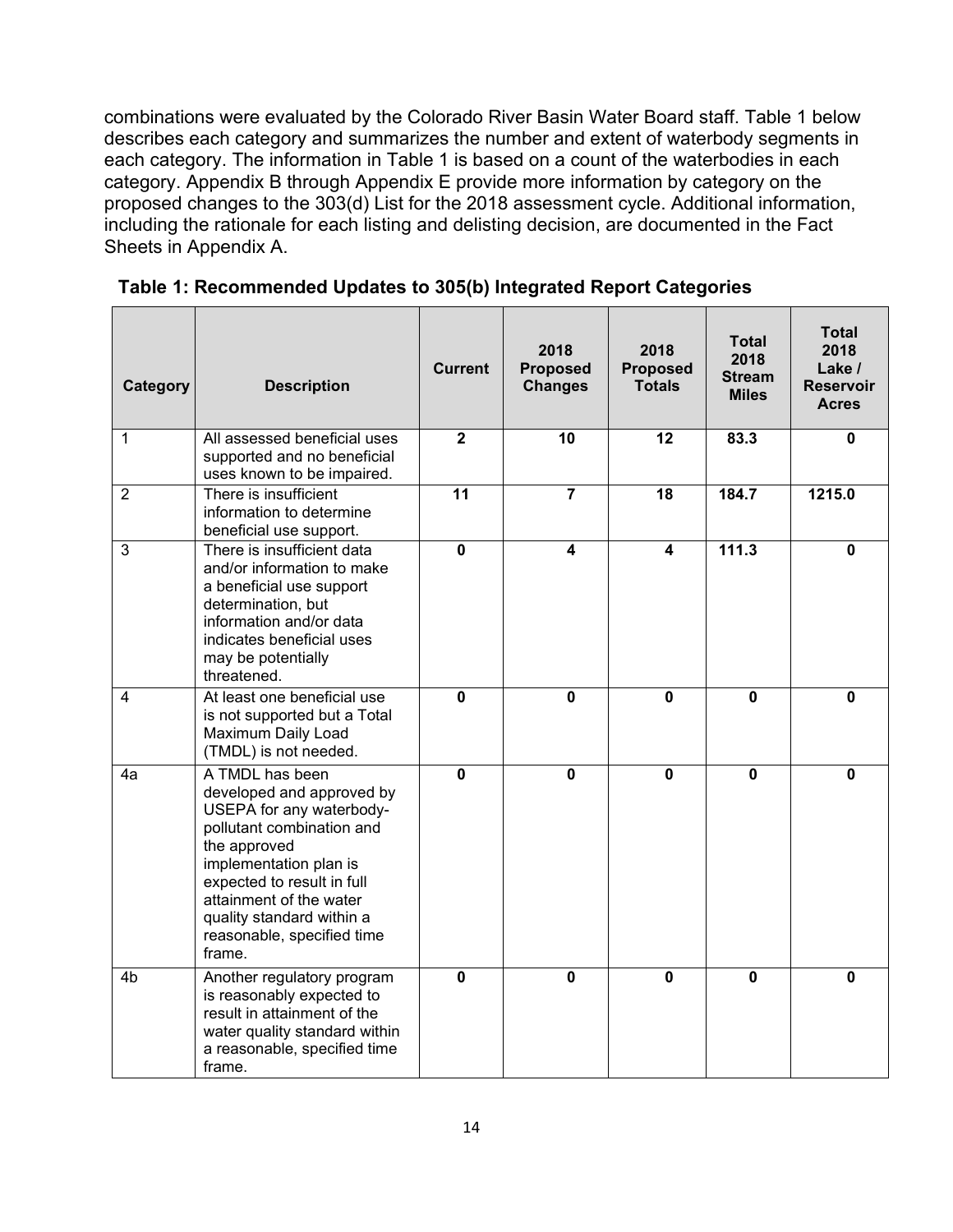| Category | <b>Description</b>                                                                                                                                                | <b>Current</b> | 2018<br><b>Proposed</b><br><b>Changes</b> | 2018<br><b>Proposed</b><br><b>Totals</b> | Total<br>2018<br><b>Stream</b><br><b>Miles</b> | <b>Total</b><br>2018<br>Lake /<br><b>Reservoir</b><br><b>Acres</b> |
|----------|-------------------------------------------------------------------------------------------------------------------------------------------------------------------|----------------|-------------------------------------------|------------------------------------------|------------------------------------------------|--------------------------------------------------------------------|
| 4c       | The non-attainment of any<br>applicable water quality<br>standard for the waterbody<br>segment is the result of<br>pollution and is not caused<br>by a pollutant. | 0              | 0                                         | $\bf{0}$                                 | 0                                              | $\mathbf{0}$                                                       |
| 5        | At least one beneficial use<br>is not supported and a<br>TMDL is needed.                                                                                          | 9              | 9                                         | 18                                       | 1689.2                                         | 242,486                                                            |
|          | <b>TOTAL</b>                                                                                                                                                      | 22             | 30                                        | 52                                       | 2068.5                                         | 243,701                                                            |

## <span id="page-14-0"></span>**3. TMDL Completion Schedule**

#### **3.1 Updated TMDL Completion Dates**

<span id="page-14-1"></span>When one or more beneficial uses of a waterbody is impaired by a pollutant and the waterbody is added to the 303(d) List, staff must also identify a date in the future by which time a TMDL will be adopted for the waterbody to address the beneficial use impairment. A TMDL is a pollutant and surface waterbody specific control plan that must account for all sources of the pollutant that caused the waterbody to be listed. The expected TMDL completion date is saved with the waterbody/pollutant combination decision to list the waterbody. USEPA suggests that states complete TMDLs for listed waterbodies within 13 years of the listing decision.

In the Colorado River Basin Region, the large volume of 303(d)-listed waters coupled with limited staff resources may prevent the development of TMDLs from being written for every 303(d)-listed waterbody within the USEPA-recommended, 13-year period. For the 2018 listing cycle, Colorado River Basin Water Board staff have updated TMDL completion dates to reflect regional priorities and the available staff resources to address specific impairments.

Expected TMDL completion dates proposed by Colorado River Basin Water Board staff are summarized below in Table 2 and also contained in the Fact Sheets (Appendix A).

| Waterbody   | <b>Pollutant</b>                 | <b>TMDL</b><br>2012 Cycle<br><b>Completion</b><br>Date | <b>TMDL</b><br>2018 Cycle<br><b>Completion</b><br><b>Date</b> |
|-------------|----------------------------------|--------------------------------------------------------|---------------------------------------------------------------|
| Alamo River | Selenium                         | 2019                                                   | 2025                                                          |
| Alamo River | PCBs (Polychlorinated biphenyls) | 2019                                                   | 2021                                                          |
| Alamo River | Chlordane                        | 2019                                                   | 2021                                                          |

#### <span id="page-14-2"></span>**Table 2: Updated TMDL Completion Dates**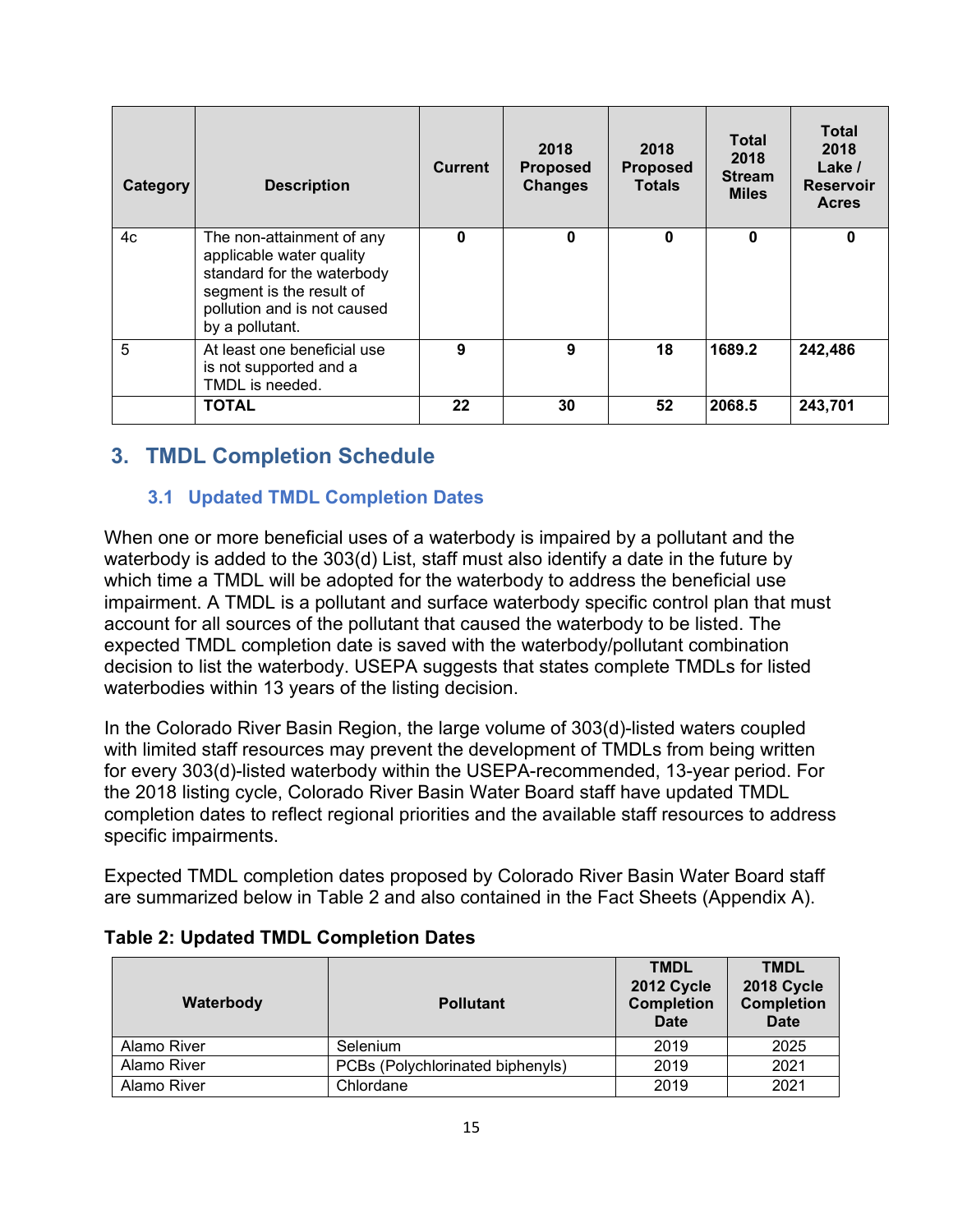| Waterbody                                      | <b>Pollutant</b>                                        | <b>TMDL</b><br>2012 Cycle<br><b>Completion</b><br><b>Date</b> | <b>TMDL</b><br>2018 Cycle<br><b>Completion</b><br><b>Date</b> |
|------------------------------------------------|---------------------------------------------------------|---------------------------------------------------------------|---------------------------------------------------------------|
| <b>Alamo River</b>                             | Chlorpyrifos                                            | 2019                                                          | 2021                                                          |
| Alamo River                                    | DDT (Dichlorodiphenyltrichloroethane)                   | 2019                                                          | 2021                                                          |
| <b>Alamo River</b>                             | Diazinon                                                | 2019                                                          | 2021                                                          |
| <b>Alamo River</b>                             | <b>Dieldrin</b>                                         | 2019                                                          | 2021                                                          |
| <b>Alamo River</b>                             | Toxaphene                                               | 2019                                                          | 2021                                                          |
| Coachella Valley Storm<br><b>Water Channel</b> | Toxaphene                                               | 2019                                                          | 2021                                                          |
| <b>Imperial Valley Drains</b>                  | Selenium                                                | 2019                                                          | 2025                                                          |
| <b>Imperial Valley Drains</b>                  | PCBs (Polychlorinated biphenyls)                        | 2019                                                          | 2021                                                          |
| <b>Imperial Valley Drains</b>                  | <b>Dieldrin</b>                                         | 2019                                                          | 2021                                                          |
| <b>Imperial Valley Drains</b>                  | Toxaphene                                               | 2019                                                          | 2021                                                          |
| New River (Imperial County)                    | Mercury                                                 | 2019                                                          | 2025                                                          |
| New River (Imperial County)                    | Selenium                                                | 2019                                                          | 2025                                                          |
| New River (Imperial County)                    | <b>Nutrients</b>                                        | 2019                                                          | 2025                                                          |
| New River (Imperial County)                    | PCBs (Polychlorinated biphenyls)                        | 2019                                                          | 2021                                                          |
| New River (Imperial County)                    | Chlorpyrifos                                            | 2019                                                          | 2021                                                          |
| New River (Imperial County)                    | DDT (Dichlorodiphenyltrichloroethane)                   | 2019                                                          | 2021                                                          |
| New River (Imperial County)                    | Diazinon                                                | 2019                                                          | 2021                                                          |
| New River (Imperial County)                    | <b>Dieldrin</b>                                         | 2019                                                          | 2021                                                          |
| New River (Imperial County)                    | Hexachlorobenzene/ HCB                                  | 2021                                                          | 2025                                                          |
| New River (Imperial County)                    | Toxaphene                                               | 2019                                                          | 2021                                                          |
| New River (Imperial County)                    | <b>Toxicity</b>                                         | 2019                                                          | 2025                                                          |
| Salton Sea                                     | Enterococcus                                            | 2021                                                          | 2030                                                          |
| Salton Sea                                     | Arsenic                                                 | 2021                                                          | 2030                                                          |
| Salton Sea                                     | Low Dissolved Oxygen                                    | 2021                                                          | 2030                                                          |
| Salton Sea                                     | Ammonia (formerly<br>Nitrogen, ammonia (Total Ammonia)) | 2025                                                          | 2030                                                          |
| Salton Sea                                     | <b>Nutrients</b>                                        | 2019                                                          | 2030                                                          |
| Salton Sea                                     | Chlorpyrifos                                            | 2021                                                          | 2030                                                          |
| Salton Sea                                     | DDT (Dichlorodiphenyltrichloroethane)                   | 2021                                                          | 2030                                                          |
| Salton Sea                                     | Chloride                                                | 2025                                                          | 2030                                                          |
| Salton Sea                                     | Salinity                                                | 2025                                                          | 2030                                                          |
| Salton Sea                                     | <b>Toxicity</b>                                         | 2025                                                          | 2030                                                          |

#### <span id="page-15-0"></span>**3.2 Colorado River Basin Region TMDL Alternative**

In lieu of adopting a TMDL, Regional Water Boards may also address impaired waters through existing regulatory tools and mechanisms, known as "TMDL alternatives," such as individual or general waste discharge requirements (WDRs), enforcement actions, and interagency agreements. Federal regulations specifically recognize that "other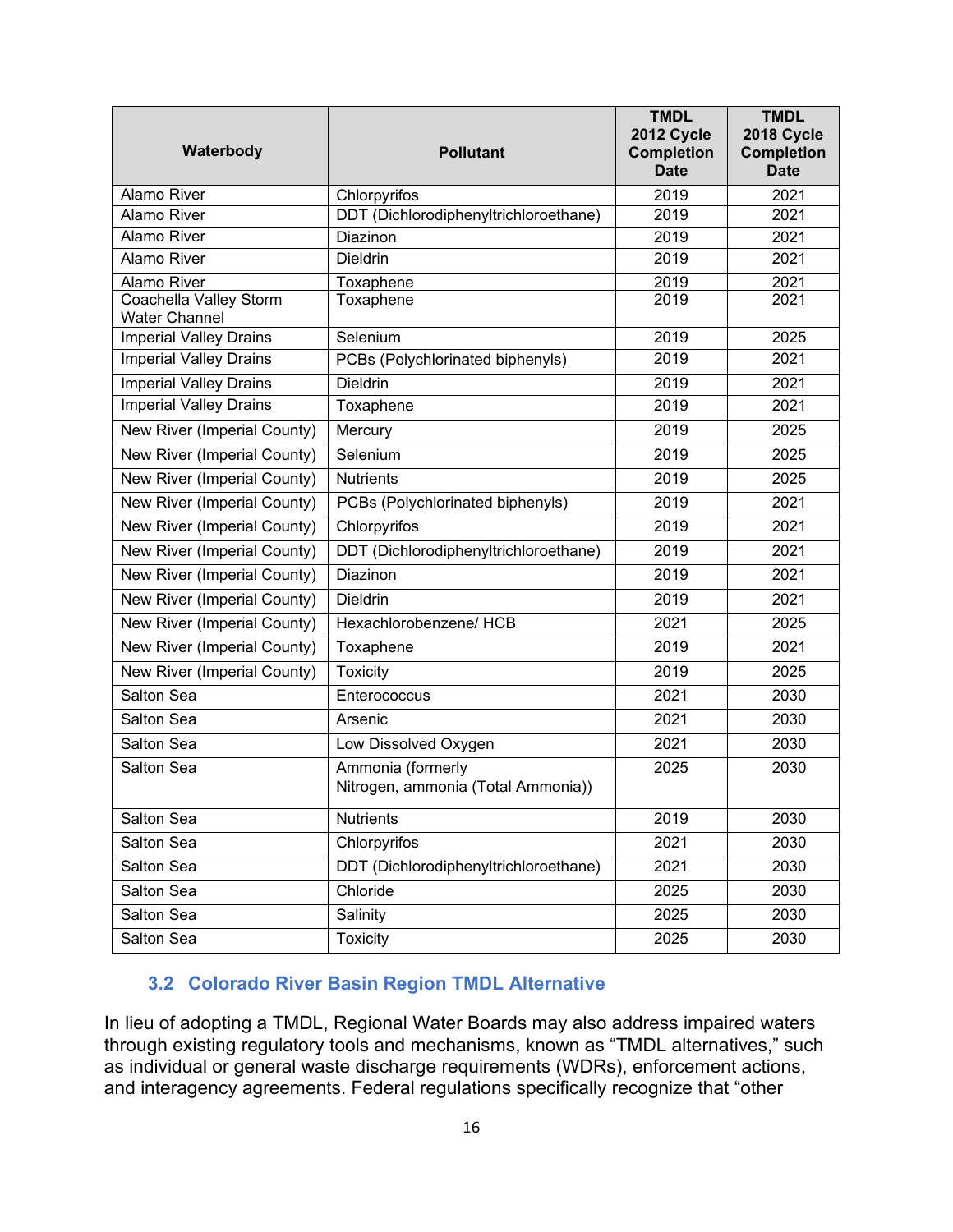required control measures" may obviate the need for a TMDL when such requirements are expected to result in the attainment of the applicable water quality standard in a reasonable period of time. (40 C.F.R. § 130.7, subd. (b)(1)(iii).)

Palo Verde Outfall Drain and Palo Verde Lagoon are listed on the 303(d) List as impaired by pesticides dichlorodiphenyltrichloroethane (DDT) and toxaphene, because concentrations of these pollutants in those waterbodies violate water quality standards. In lieu of developing a TMDL, the Colorado River Basin Water Board adopted Order R7- 2019-0030, *General Waste Discharge Requirements for Discharges of Waste from Irrigated Agricultural Lands for Dischargers that are Members of a Coalition Group in the Palo Verde Valley and Palo Verde Mesa*, on May 15, 2019. The General WDRs incorporate impairment control requirements for DDT and toxaphene and should serve as a TMDL alternative, the rationale for which is explained in Attachment B of the General WDRs, *Palo Verde Outfall Drain and Lagoon DDT and Toxaphene Impairment Control Plan*. Staff recommends that the State Water Board and USEPA credit the General WDRs as a TMDL alternative for these two waterbody/pollutant combinations.<sup>[1](#page-16-3)</sup>

### <span id="page-16-1"></span><span id="page-16-0"></span>**4. Public Review and Approval**

### **4.1 Regional and State Board Approval Process**

Pursuant to Section 6.2 of the Listing Policy, proposals for 303(d) listing require public review and a hearing before adoption by the Colorado River Basin Water Board via resolution. They are then submitted to the State Water Board for compiling into the statewide 303(d) List. Once compiled, the California Integrated Report is noticed for additional public review and approval by the State Water Board's Executive Director or the State Water Board, as outlined in Section 6.3 of the Listing Policy.

#### **4.2 Timely Requests for State Board Review**

<span id="page-16-2"></span>If any person or entity seeks to have the State Water Board review a listing recommendation made by the Colorado River Basin Water Board with respect to one or more waterbodies, the individual or entity must submit a request to the State Water Board to review the specific listing recommendation no later than 30 days after the date of the Colorado River Basin Water Board's approval of the resolution. The State Water Board may refuse to receive public comments concerning listing recommendations not requested for review in a timely manner. A request for review must include the identification of the waterbody/pollutant combination of concern and an explanation of why the requestor believes that the Colorado River Basin Water Board's corresponding recommendation is unsupported or inadequate.

Email requests for review to [WQAssessment@waterboards.ca.gov](mailto:WQAssessment@waterboards.ca.gov) (must be no more than 15 megabytes); or mail or hand deliver at:

<span id="page-16-3"></span><sup>&</sup>lt;sup>1</sup> Although these two waterbody/pollutant combinations in will remain in Category 5 of the Integrated Report (since there are other impairments in the waterbodies not addressed by the TMDL alternative), staff recommends that they be assigned a TMDL requirement status of 5c by the State Water Board and of Category 4b by USEPA.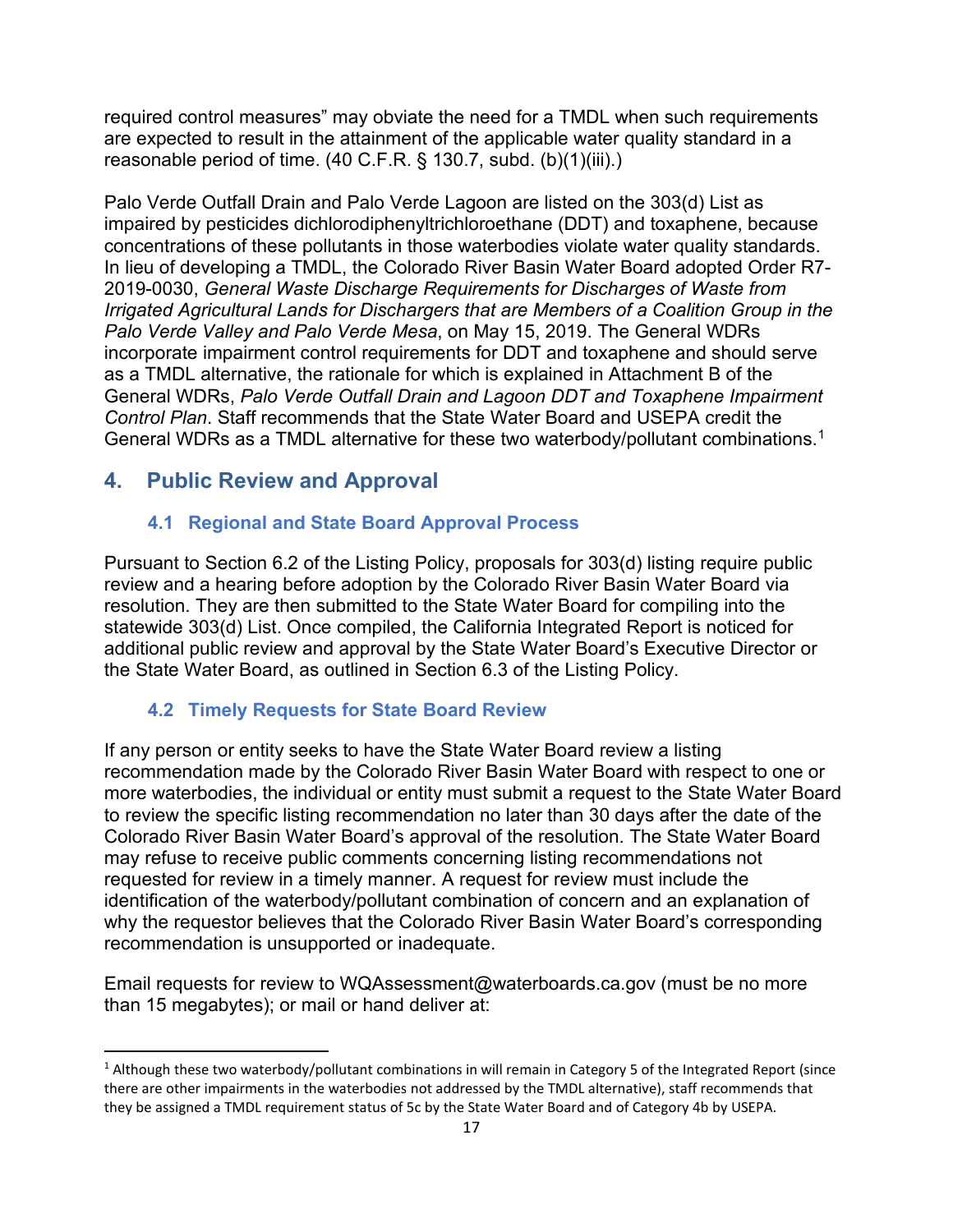Surface Water Quality Assessment Unit State Water Resources Control Board, Division of Water Quality P.O. Box 100, Sacramento, CA 95812-2000 (mail) 1001 I Street, 15th Floor, Sacramento, CA 95814 (hand delivery)

Please also indicate in the subject line, "Request for Review of Colorado River Basin Water Board Listing Recommendation – 303(d) List Portions of the 2018 California Integrated Report."

#### **4.3 USEPA Review**

<span id="page-17-0"></span>Upon approval by the State Water Board, the statewide 2018 List is submitted to USEPA for approval as required by the Clean Water Act. The 303(d) List of impaired waters requires final approval by the USEPA. If USEPA determines that changes are needed to the submitted report, USEPA will initiate further public review before finalizing and publishing the report.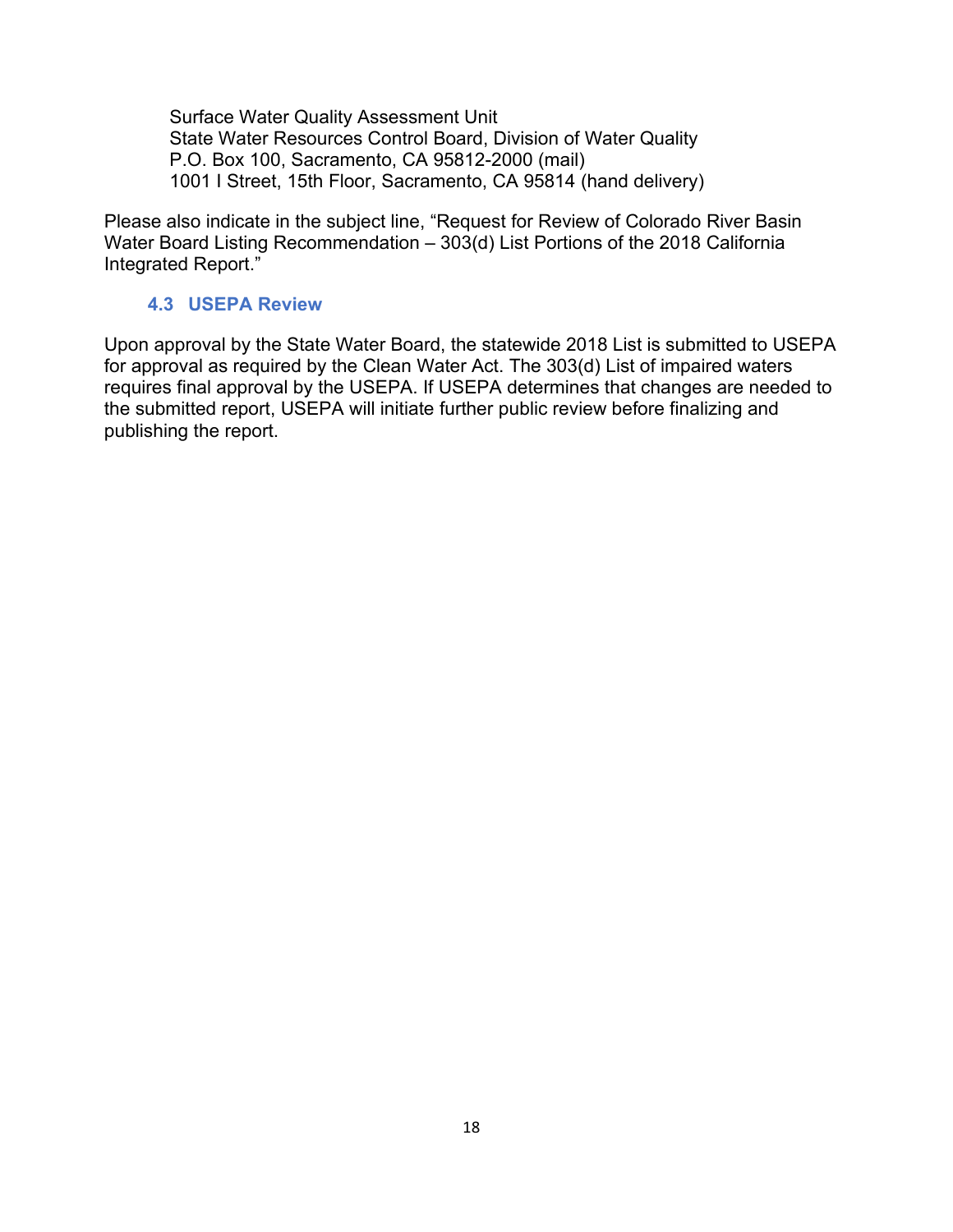## <span id="page-18-0"></span>**References**

*For a complete list of references (data, QAPPs, evaluation guidelines, etc.) used in all the waterbody Fact Sheets, see Appendix G.*

State Water Resources Control Board (State Water Board). 201[5. Water Quality](https://www.waterboards.ca.gov/water_issues/programs/tmdl/303d_listing.html)  [Control Policy for Developing](https://www.waterboards.ca.gov/water_issues/programs/tmdl/303d_listing.html) [California's Clean Water Act Section 303\(d\) List.](https://www.waterboards.ca.gov/water_issues/programs/tmdl/303d_listing.html) State Water Board. Sacramento, CA.

State Water Board. 2005. [Water Quality Control Policy of Addressing Impaired Waters.](https://www.waterboards.ca.gov/water_issues/programs/tmdl/docs/iw_policy.pdf) Resolution No. 2005-0050. State Water Board. Sacramento, CA.

United States Environmental Protection Agency (USEPA). 1997. [Memorandum from](https://www3.epa.gov/npdes/pubs/owm0124.pdf)  [Robert](https://www3.epa.gov/npdes/pubs/owm0124.pdf) [Perciasepe, Assistant Administrator, to Regional Administrators and Regional](https://www3.epa.gov/npdes/pubs/owm0124.pdf)  [Water Division Directors](https://www3.epa.gov/npdes/pubs/owm0124.pdf) [Regarding New Policies for Establishing and Implementing](https://www3.epa.gov/npdes/pubs/owm0124.pdf)  [Total Maximum Daily Loads \(TMDLs\).](https://www3.epa.gov/npdes/pubs/owm0124.pdf)

USEPA. 2003. [Elements of a State Water Monitoring and Assessment Program. U](https://www.epa.gov/sites/production/files/2019-03/documents/elements-state-water-monitoring-assessment-program.pdf)SEPA. Washington, D.C.

USEPA. 2005. [Guidance for 2006 Assessment, Listing and Reporting Requirements](https://www.epa.gov/sites/production/files/2015-10/documents/2006irg-report.pdf)  [Pursuant to Sections 303\(d\), 305\(b\), and 314 of the Clean Water Act.](https://www.epa.gov/sites/production/files/2015-10/documents/2006irg-report.pdf) USEPA. Washington, D.C.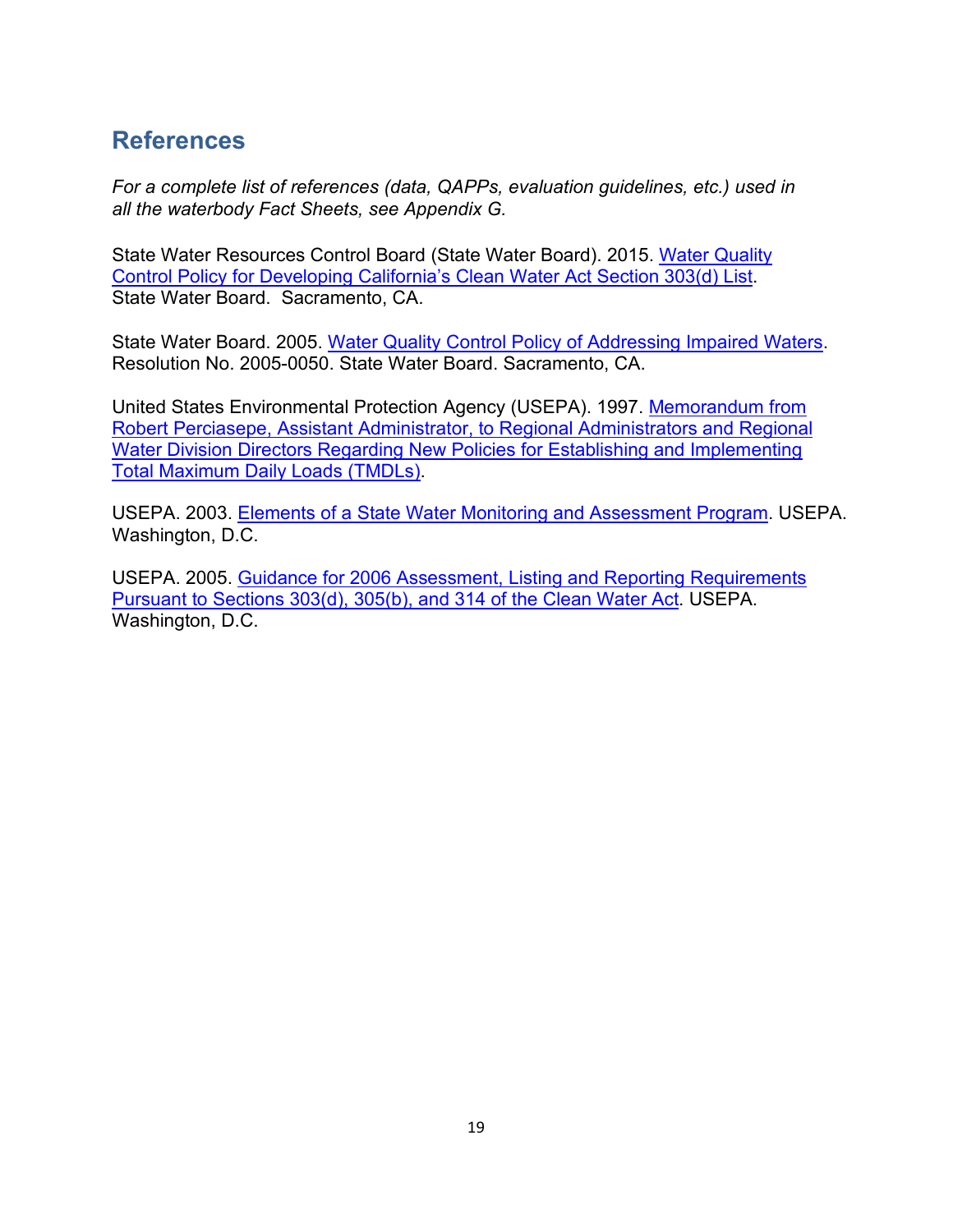# Attachment 1: 2012 303(d) Listings and Status

#### <span id="page-19-0"></span>**Colorado River Basin Regional Water Quality Control Board USEPA-Approved 2012 Integrated Report Cycle Listings and Status**

| Waterbody                                                      | <b>Pollutant</b>                                            | <b>Latest Action</b><br><b>Approved by</b><br><b>USEPA</b> |
|----------------------------------------------------------------|-------------------------------------------------------------|------------------------------------------------------------|
| <b>Alamo River</b>                                             | Chlordane                                                   |                                                            |
| <b>Alamo River</b>                                             | Chloride                                                    |                                                            |
| <b>Alamo River</b>                                             | Chlorpyrifos                                                |                                                            |
| <b>Alamo River</b>                                             | DDT (Dichlorodiphenyltrichloroethane)                       |                                                            |
| Alamo River                                                    | Diazinon                                                    |                                                            |
| <b>Alamo River</b>                                             | <b>Dieldrin</b>                                             |                                                            |
| <b>Alamo River</b>                                             | Enterococcus                                                |                                                            |
| <b>Alamo River</b>                                             | Escherichia coli (E. coli)                                  |                                                            |
| <b>Alamo River</b>                                             | Malathion                                                   |                                                            |
| <b>Alamo River</b>                                             | PCBs (Polychlorinated biphenyls)                            |                                                            |
| <b>Alamo River</b>                                             | Sedimentation/Siltation                                     | <b>TMDL in 2002</b>                                        |
| Alamo River                                                    | Selenium                                                    |                                                            |
| <b>Alamo River</b>                                             | Toxaphene                                                   |                                                            |
| <b>Alamo River</b>                                             | <b>Toxicity</b>                                             |                                                            |
| Coachella Valley Storm Water Channel                           | DDT (Dichlorodiphenyltrichloroethane)                       |                                                            |
| Coachella Valley Storm Water Channel                           | Dieldrin                                                    |                                                            |
| Coachella Valley Storm Water Channel                           | Indicator Bacteria                                          | <b>TMDL in 2012</b>                                        |
| Coachella Valley Storm Water Channel                           | Nitrogen, ammonia (Total Ammonia)                           |                                                            |
| Coachella Valley Storm Water Channel                           | PCBs (Polychlorinated biphenyls)                            |                                                            |
| Coachella Valley Storm Water Channel                           | Toxaphene                                                   |                                                            |
| Coachella Valley Storm Water Channel                           | <b>Toxicity</b>                                             |                                                            |
| Colorado River (California-Nevada to<br>Lake Havasu)           | <b>Toxicity</b>                                             |                                                            |
| Colorado River (Lake Havasu Dam to                             | <b>Toxicity</b>                                             |                                                            |
| Imperial Dam)                                                  |                                                             |                                                            |
| <b>Imperial Valley Drains</b>                                  | Chlordane                                                   |                                                            |
| <b>Imperial Valley Drains</b>                                  | DDT (Dichlorodiphenyltrichloroethane)<br><b>Dieldrin</b>    |                                                            |
| <b>Imperial Valley Drains</b>                                  |                                                             |                                                            |
| <b>Imperial Valley Drains</b>                                  | PCBs (Polychlorinated biphenyls)<br>Sedimentation/Siltation | <b>TMDL in 2005</b>                                        |
| <b>Imperial Valley Drains</b><br><b>Imperial Valley Drains</b> | Selenium                                                    |                                                            |
| <b>Imperial Valley Drains</b>                                  | Toxaphene                                                   |                                                            |
| New River (Imperial County)                                    | <b>Bifenthrin</b>                                           |                                                            |
| New River (Imperial County)                                    | Chlordane                                                   |                                                            |
| New River (Imperial County)                                    | Chloride                                                    |                                                            |
| New River (Imperial County)                                    | Chlorpyrifos                                                |                                                            |
| New River (Imperial County)                                    | Cypermethrin                                                |                                                            |
| New River (Imperial County)                                    | DDT (Dichlorodiphenyltrichloroethane)                       |                                                            |
| New River (Imperial County)                                    | Diazinon                                                    |                                                            |
| New River (Imperial County)                                    | Dieldrin                                                    |                                                            |
| New River (Imperial County)                                    | Hexachlorobenzene/HCB                                       |                                                            |
| New River (Imperial County)                                    | Indicator Bacteria                                          | <b>TMDL in 2002</b>                                        |
| New River (Imperial County)                                    | Mercury                                                     |                                                            |
| New River (Imperial County)                                    | Naphthalene                                                 |                                                            |
|                                                                |                                                             |                                                            |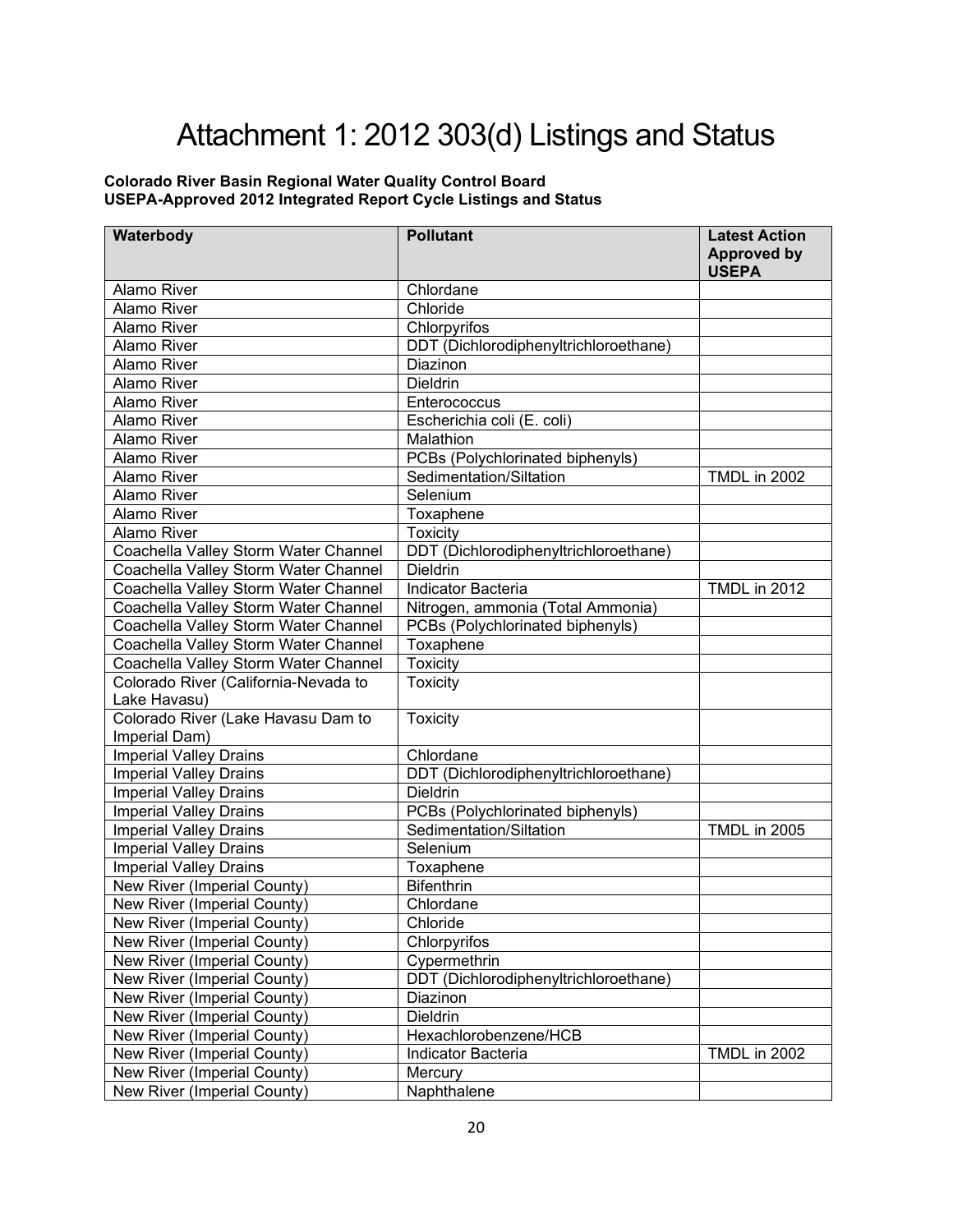| Waterbody                           | <b>Pollutant</b>                           | <b>Latest Action</b><br><b>Approved by</b><br><b>USEPA</b> |
|-------------------------------------|--------------------------------------------|------------------------------------------------------------|
| New River (Imperial County)         | Nitrogen, ammonia (Total Ammonia)          |                                                            |
| New River (Imperial County)         | <b>Nutrients</b>                           |                                                            |
| New River (Imperial County)         | Organic Enrichment/Low Dissolved<br>Oxygen | <b>TMDL in 2012</b>                                        |
| New River (Imperial County)         | PCBs (Polychlorinated biphenyls)           |                                                            |
| New River (Imperial County)         | Sediment                                   | <b>TMDL in 2003</b>                                        |
| New River (Imperial County)         | Selenium                                   |                                                            |
| New River (Imperial County)         | Toxaphene                                  |                                                            |
| New River (Imperial County)         | <b>Toxicity</b>                            |                                                            |
| New River (Imperial County)         | Trash                                      | <b>TMDL in 2007</b>                                        |
| Palo Verde Outfall Drain and Lagoon | Chloride                                   |                                                            |
| Palo Verde Outfall Drain and Lagoon | DDT (Dichlorodiphenyltrichloroethane)      |                                                            |
| Palo Verde Outfall Drain and Lagoon | <b>Indicator Bacteria</b>                  |                                                            |
| Palo Verde Outfall Drain and Lagoon | Toxaphene                                  |                                                            |
| Salton Sea                          | Arsenic                                    |                                                            |
| Salton Sea                          | Chloride                                   |                                                            |
| Salton Sea                          | Chlorpyrifos                               |                                                            |
| Salton Sea                          | DDT (Dichlorodiphenyltrichloroethane)      |                                                            |
| Salton Sea                          | Enterococcus                               |                                                            |
| Salton Sea                          | Low Dissolved Oxygen                       |                                                            |
| Salton Sea                          | Nitrogen, ammonia (Total Ammonia)          |                                                            |
| Salton Sea                          | <b>Nutrients</b>                           |                                                            |
| Salton Sea                          | Salinity                                   |                                                            |
| Salton Sea                          | <b>Toxicity</b>                            |                                                            |
| <b>Wiest Lake</b>                   | DDT (Dichlorodiphenyltrichloroethane)      |                                                            |
| <b>Wiest Lake</b>                   | <b>Dieldrin</b>                            |                                                            |
| Wiest Lake                          | PCBs (Polychlorinated biphenyls)           |                                                            |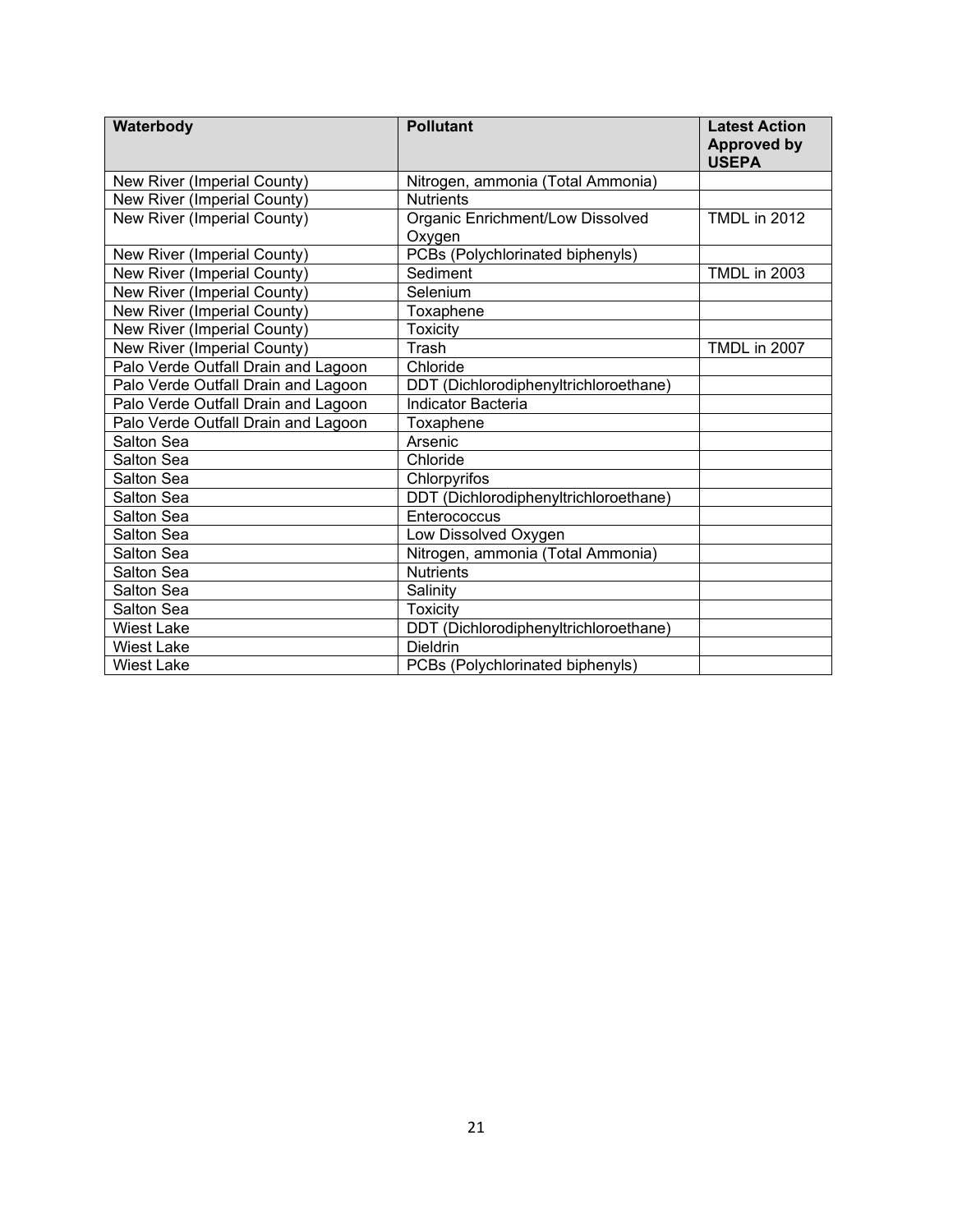# <span id="page-21-0"></span>Attachment 2: Data Tables for Proposed New Listings

#### **Alamo River Cyhalothrin, Lambda in Water**

The Warm Freshwater Habitat water quality objective/guideline is 0.0005 ug/L. Eleven (11) samples out of eleven (11) samples exceeded the objective/guideline.

| <b>Sample Date</b> | <b>Station Code</b> | <b>Station Name</b>                    | Result (ug/L) | <b>Exceedance</b> |
|--------------------|---------------------|----------------------------------------|---------------|-------------------|
| 10/6/2010          | 723ARDP3A           | Alamo River Above Drop 3               | 0.003         | Yes               |
| 10/6/2010          | 723ARDP10           | Alamo River at Drop 10 Central Drain   | 0.002         | Yes               |
| 10/6/2010          | 723ARDP06           | Alamo River at Drop 6 Rose Drain       | 0.005         | Yes               |
| 10/6/2010          | 723ARDP6A           | Alamo River at Drop 6A Holtville Drain | 0.005         | Yes               |
| 10/6/2010          | 723ARGRB1           | <b>Alamo River Outlet</b>              | 0.003         | Yes               |
| 5/10/2011          | 723ARINTL           | Alamo River at International Boundary  | 0.006         | Yes               |
| 10/21/2013         | 723ARGRB1           | Alamo River Outlet                     | 0.004         | Yes               |
| 10/22/2013         | 723ARDP03           | Alamo River at Drop 3                  | 0.002         | Yes               |
| 10/22/2013         | 723ARDP06           | Alamo River at Drop 6 Rose Drain       | 0.009         | Yes               |
| 10/23/2013         | 723ARDP6A           | Alamo River at Drop 6A Holtville Drain | 0.004         | Yes               |
| 10/23/2013         | 723ARDP08           | Alamo River at Drop 8                  | 0.004         | Yes               |

#### **Alamo River Cypermethrin in Water**

The Warm Freshwater Habitat water quality objectives/guidelines are 0.0002 ug/L (4-day average) and 0.001 ug/L (1-hour average). Nine (9) samples out of nine (9) samples exceeded the objectives/guidelines.

| <b>Sample Date</b> | <b>Station Code</b> | <b>Station Name</b>                    | Result (ug/L) | <b>Exceedance</b> |
|--------------------|---------------------|----------------------------------------|---------------|-------------------|
| 10/26/2005         | 723ARGRB1           | <b>Alamo River Outlet</b>              | 0.072         | Yes               |
| 10/6/2010          | 723ARDP3A           | Alamo River Above Drop 3               | 0.006         | Yes               |
| 10/6/2010          | 723ARDP06           | Alamo River at Drop 6 Rose Drain       | 0.011         | Yes               |
| 10/21/2013         | 723ARGRB1           | <b>Alamo River Outlet</b>              | 0.006         | Yes               |
| 10/22/2013         | 723ARDP03           | Alamo River at Drop 3                  | 0.007         | Yes               |
| 10/22/2013         | 723ARDP06           | Alamo River at Drop 6 Rose Drain       | 0.006         | Yes               |
| 10/23/2013         | 723ARDP10           | Alamo River at Drop 10 Central Drain   | 0.005         | Yes               |
| 10/23/2013         | 723ARDP6A           | Alamo River at Drop 6A Holtville Drain | 0.009         | Yes               |
| 10/23/2013         | 723ARDP08           | Alamo River at Drop 8                  | 0.009         | Yes               |

#### **All American Canal Total DDT in Tissue**

The Commercial or Recreational Collection of Fish, Shellfish, or Organisms water quality objective/guideline is 15 ppb. Five (5) samples out of thirteen (13) samples exceeded the objective/guideline.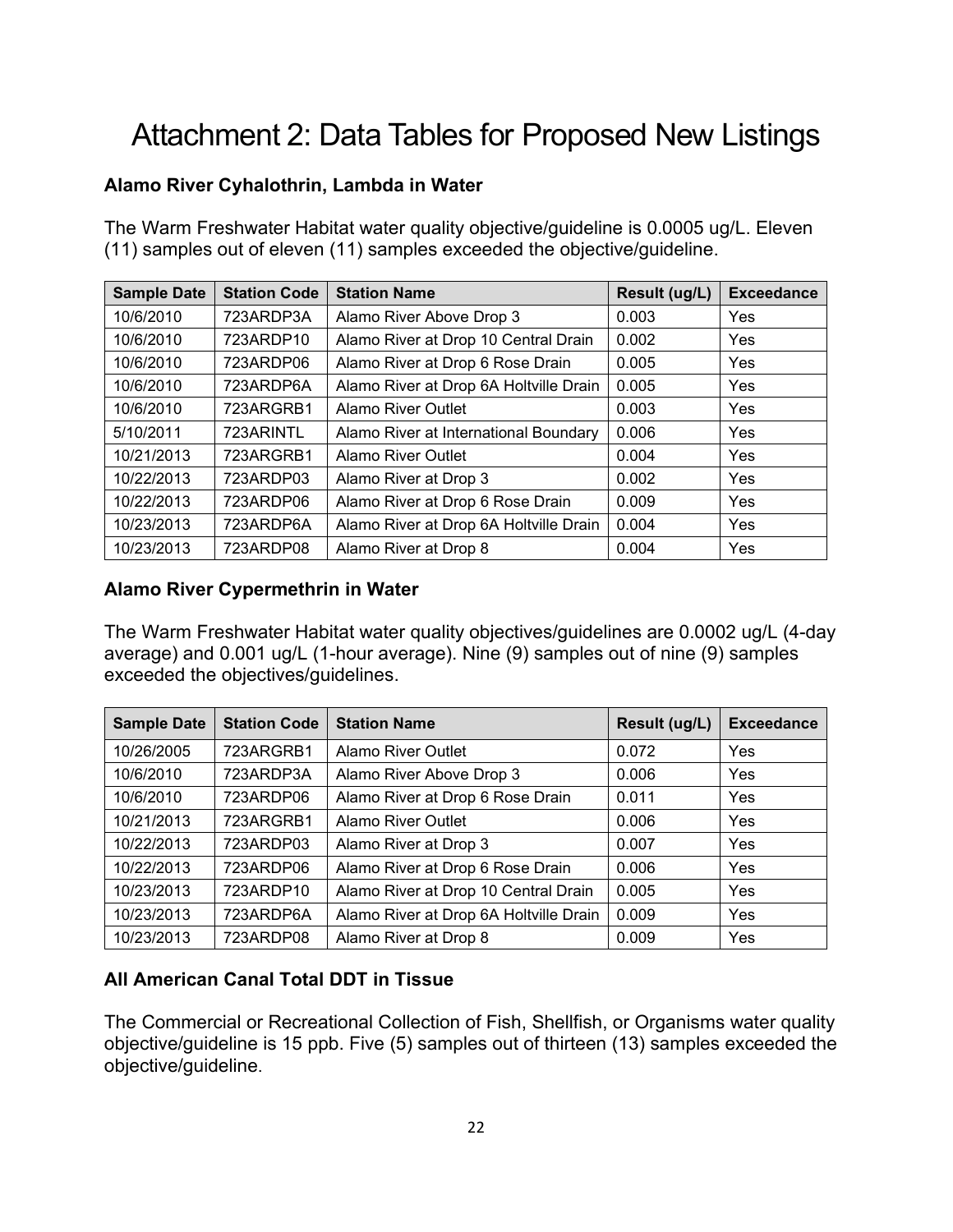| <b>Sample</b><br><b>Date</b> | <b>Station Name</b>                                 | <b>Station Code</b> | Common<br><b>Name</b>     | <b>Result</b><br>(ppb) | <b>Exceedance</b> |
|------------------------------|-----------------------------------------------------|---------------------|---------------------------|------------------------|-------------------|
| 11/18/2014                   | American Canal at Bridge<br>South of Quechan Casino | 727ACBSQC           | Common Carp               | 112.38                 | Yes               |
| 11/18/2014                   | American Canal at Bridge<br>South of Quechan Casino | 727ACBSQC           | Flathead<br>Catfish       | 1.85                   | No                |
| 11/18/2014                   | American Canal at Bridge<br>South of Quechan Casino | 727ACBSQC           | Largemouth<br><b>Bass</b> | 2.04                   | No                |
| 11/18/2014                   | American Canal at Bridge<br>South of Quechan Casino | 727ACBSQC           | Largemouth<br>Bass        | 3.7                    | <b>No</b>         |
| 11/19/2014                   | All American Canal,<br><b>Borderline</b>            | 723AACBRD           | Common Carp               | 139.14                 | Yes               |
| 11/19/2014                   | All American Canal,<br><b>Borderline</b>            | 723AACBRD           | Flathead<br>Catfish       | 10.3                   | No                |
| 11/19/2014                   | All American Canal,<br><b>Borderline</b>            | 723AACBRD           | Largemouth<br><b>Bass</b> | 2.87                   | <b>No</b>         |
| 11/19/2014                   | All American Canal,<br><b>Borderline</b>            | 723AACBRD           | Channel<br>Catfish        | 174.8                  | Yes               |
| 12/3/2014                    | All American Canal at<br>Mesa 2                     | 723ACMSA2           | Common Carp               | 48.75                  | Yes               |
| 12/3/2014                    | All American Canal at<br>Mesa 2                     | 723ACMSA2           | Channel<br>Catfish        | 29.9                   | Yes               |
| 12/3/2014                    | All American Canal at<br>Mesa 2                     | 723ACMSA2           | Flathead<br>Catfish       | 3.17                   | No                |
| 12/3/2014                    | All American Canal at<br>Mesa 2                     | 723ACMSA2           | Largemouth<br>Bass        | 1.03                   | No                |
| 12/3/2014                    | All American Canal at<br>Mesa 2                     | 723ACMSA2           | Largemouth<br><b>Bass</b> | 5.13                   | <b>No</b>         |

#### **Coachella Valley Storm Water Channel Disulfoton in Water**

The Warm Freshwater Habitat water quality objective/guideline is 0.01 ug/L for an invertebrate (chronic). Four (4) samples out of four (4) samples exceeded the objective/guideline.

| <b>Sample</b><br><b>Date</b> | <b>Station</b><br>Code | <b>Station Name</b>                           | <b>Result</b><br>(ug/L) | <b>Exceedance</b> |
|------------------------------|------------------------|-----------------------------------------------|-------------------------|-------------------|
| 10/7/2010                    | 719CVSC52              | Coachella Valley Stormchannel (Ave 52)        | 0.314                   | Yes               |
| 10/7/2010                    | 719CVSCOT              | Coachella Valley Stormwater Channel<br>Outlet | 0.202                   | <b>Yes</b>        |
| 10/11/2011                   | 719CVSCOT              | Coachella Valley Stormwater Channel<br>Outlet | 0.103                   | Yes               |
| 10/12/2011                   | 719CVSC52              | Coachella Valley Stormchannel (Ave 52)        | 0.183                   | Yes               |

#### **Coachella Valley Storm Water Channel Dissolved Oxygen in Water**

The Warm Freshwater Habitat water quality objective/guideline states the dissolved oxygen concentration for cold water habitats shall not be reduced below 5.0 mg/L at any time. Five (5) samples out of thirteen (13) samples exceeded the objective/guideline.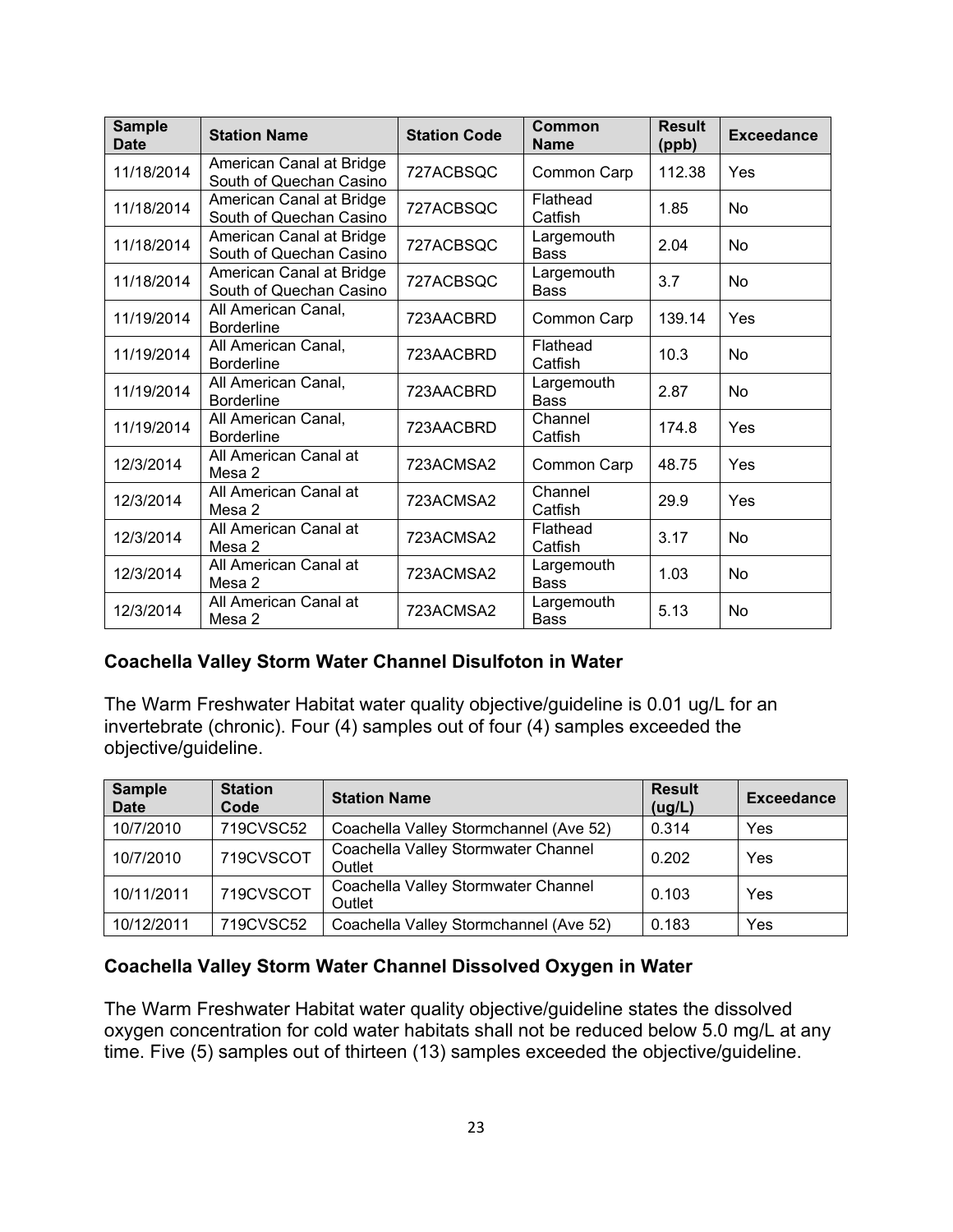| <b>Sample Date</b> | <b>Station</b><br>Code | <b>Station Name</b>                                 | <b>Result</b><br>(mg/L) | <b>Exceedance</b> |
|--------------------|------------------------|-----------------------------------------------------|-------------------------|-------------------|
| 10/7/2010          | 719CVSC52              | Coachella Valley Stormchannel (Ave 52)              | 5.18                    | No.               |
| 10/7/2010          | 719CVSCOT              | Coachella Valley Stormwater Channel<br>Outlet       | 10.27                   | No                |
| 5/11/2011          | 719CVSC52              | Coachella Valley Stormchannel (Ave 52)              | 5.8                     | No.               |
| 5/11/2011          | 719CVSCOT              | Coachella Valley Stormwater Channel<br>Outlet       | 8.75                    | No.               |
| 10/11/2011         | 719CVSCOT              | Coachella Valley Stormwater Channel<br>Outlet       | 5.52                    | No                |
| 10/12/2011         | 719CVSC52              | Coachella Valley Stormchannel (Ave 52)              | 3.88                    | Yes               |
| 4/22/2013          | 719CVSC52              | Coachella Valley Stormchannel (Ave 52)              | 2.44                    | Yes               |
| 4/22/2013          | 719CVSCOT              | Coachella Valley Stormwater Channel<br>Outlet       | 6.63                    | <b>No</b>         |
| 4/24/2013          | 719CVSCDR              | Coachella Valley Stormwater Channel at<br>Dillon Rd | 2.88                    | <b>Yes</b>        |
| 10/21/2013         | 719CVSC52              | Coachella Valley Stormchannel (Ave 52)              | 3.72                    | Yes               |
| 10/21/2013         | 719CVSCOT              | Coachella Valley Stormwater Channel<br>Outlet       | 6.19                    | No.               |
| 10/23/2013         | 719CVSCDR              | Coachella Valley Stormwater Channel at<br>Dillon Rd | 2.91                    | <b>Yes</b>        |
| 10/22/2014         | 719CVSCOT              | Coachella Valley Stormwater Channel<br>Outlet       | 6.29                    | No.               |

#### **Colorado River (Imperial Reservoir to California-Mexico Border) Manganese in Water**

The Municipal & Domestic Supply water quality objective/guideline is 50 ug/L. Six (6) samples out of six (6) samples exceeded the objective/guideline.

| <b>Sample Date</b> | <b>Station Code</b> | <b>Station Name</b>                              | <b>Result</b><br>(ug/L) | <b>Exceedance</b> |
|--------------------|---------------------|--------------------------------------------------|-------------------------|-------------------|
| 8/27/2014          | USGS-<br>09521100   | COLORADO R BLW YUMA MAIN CANAL<br>WW AT YUMA, AZ | 116                     | Yes               |
| 11/18/2014         | USGS-<br>09521100   | COLORADO R BLW YUMA MAIN CANAL<br>WW AT YUMA, AZ | 109                     | Yes               |
| 2/12/2015          | USGS-<br>09521100   | COLORADO R BLW YUMA MAIN CANAL<br>WW AT YUMA, AZ | 104                     | Yes               |
| 5/21/2015          | USGS-<br>09521100   | COLORADO R BLW YUMA MAIN CANAL<br>WW AT YUMA, AZ | 122                     | Yes               |
| 8/22/2016          | USGS-<br>09521100   | COLORADO R BLW YUMA MAIN CANAL<br>WW AT YUMA, AZ | 96.4                    | Yes               |
| 12/20/2016         | USGS-<br>09521100   | COLORADO R BLW YUMA MAIN CANAL<br>WW AT YUMA. AZ | 58.7                    | Yes               |

#### **Colorado River (Lake Havasu Dam to Imperial Dam) Turbidity in Water**

The Municipal & Domestic Supply water quality objective/guideline is 5 NTU. Ten (10) samples out of thirty-one (31) samples exceeded the objective/guideline.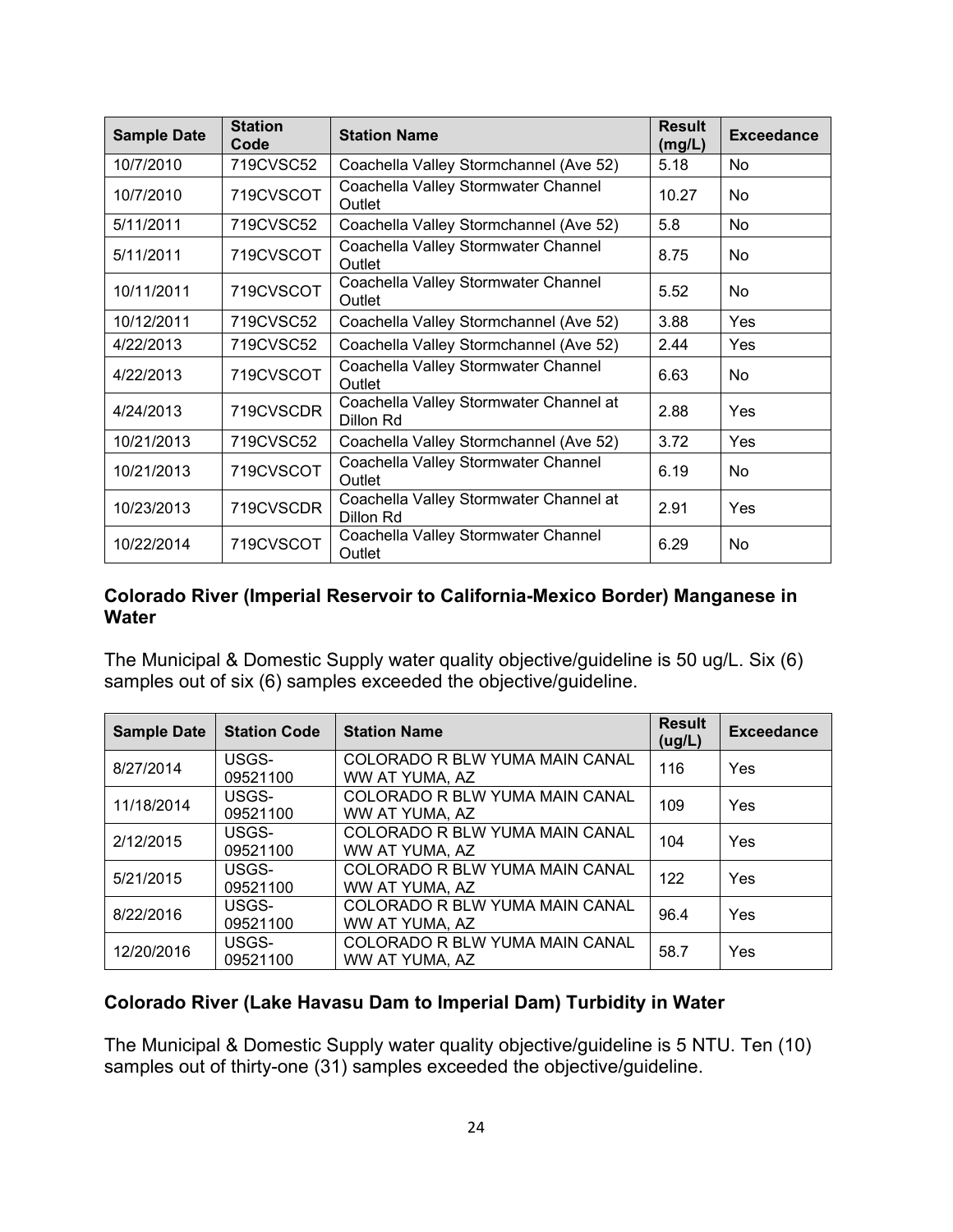| <b>Sample</b><br><b>Date</b> | <b>Station</b><br>Code | <b>Station Name</b>                         | <b>Result</b><br>(NTU) | <b>Exceedance</b> |
|------------------------------|------------------------|---------------------------------------------|------------------------|-------------------|
| 10/5/2010                    | 715CRIDG1              | Colorado River at Imperial Dam Grates       | 3.46                   | No                |
| 11/29/2010                   | USGS-<br>09429490      | COLORADO RIVER ABOVE IMPERIAL DAM,<br>AZ-CA | 2.1                    | No                |
| 2/17/2011                    | USGS-<br>09429490      | COLORADO RIVER ABOVE IMPERIAL DAM,<br>AZ-CA | 2.3                    | No                |
| 5/10/2011                    | 715CRIDG1              | Colorado River at Imperial Dam Grates       | 7.05                   | Yes               |
| 5/12/2011                    | USGS-<br>09429490      | COLORADO RIVER ABOVE IMPERIAL DAM,<br>AZ-CA | 4.2                    | No                |
| 8/25/2011                    | USGS-<br>09429490      | COLORADO RIVER ABOVE IMPERIAL DAM,<br>AZ-CA | $\mathfrak{S}$         | No                |
| 10/11/2011                   | 715CRIDG1              | Colorado River at Imperial Dam Grates       | 4.3                    | No                |
| 2/16/2012                    | USGS-<br>09429490      | COLORADO RIVER ABOVE IMPERIAL DAM,<br>AZ-CA | 3.6                    | No                |
| 5/7/2012                     | USGS-<br>09429490      | COLORADO RIVER ABOVE IMPERIAL DAM,<br>AZ-CA | 3.6                    | No                |
| 8/22/2012                    | USGS-<br>09429490      | COLORADO RIVER ABOVE IMPERIAL DAM.<br>AZ-CA | 6                      | Yes               |
| 2/13/2013                    | USGS-<br>09429490      | COLORADO RIVER ABOVE IMPERIAL DAM,<br>AZ-CA | 4.2                    | No                |
| 4/15/2013                    | 715CRPDDM              | Colorado River at Parker Dam                | 1.97                   | <b>No</b>         |
| 4/17/2013                    | 715CRIDG1              | Colorado River at Imperial Dam Grates       | 5.71                   | Yes               |
| 4/17/2013                    | 715CRIDU1              | Colorado River u/s Imperial Dam             | 4.1                    | No                |
| 4/17/2013                    | 715CRSQLK              | Squaw Lake                                  | 4.68                   | No                |
| 5/29/2013                    | USGS-<br>09429490      | COLORADO RIVER ABOVE IMPERIAL DAM,<br>AZ-CA | 3.9                    | No                |
| 8/12/2013                    | USGS-<br>09427520      | COLORADO RIVER BELOW PARKER DAM,<br>AZ-CA-  | 8.8                    | Yes               |
| 8/14/2013                    | USGS-<br>09429490      | COLORADO RIVER ABOVE IMPERIAL DAM,<br>AZ-CA | 19                     | Yes               |
| 11/5/2013                    | 715CRPDDM              | Colorado River at Parker Dam                | 1.04                   | No                |
| 11/19/2013                   | 715CRIDG1              | Colorado River at Imperial Dam Grates       | 3.48                   | No                |
| 11/19/2013                   | 715CRIDU1              | Colorado River u/s Imperial Dam             | 4.19                   | No                |
| 11/19/2013                   | 715CRSQLK              | Squaw Lake                                  | 6.14                   | Yes               |
| 11/21/2013                   | USGS-<br>09429490      | COLORADO RIVER ABOVE IMPERIAL DAM,<br>AZ-CA | 2.9                    | No                |
| 2/25/2014                    | USGS-<br>09429490      | COLORADO RIVER ABOVE IMPERIAL DAM,<br>AZ-CA | $\mathbf{3}$           | No                |
| 5/14/2014                    | USGS-<br>09429490      | COLORADO RIVER ABOVE IMPERIAL DAM,<br>AZ-CA | 3.4                    | No                |
| 8/27/2015                    | USGS-<br>09427520      | COLORADO RIVER BELOW PARKER DAM,<br>AZ-CA   | 5.6                    | Yes               |
| 9/3/2015                     | USGS-<br>09429490      | COLORADO RIVER ABOVE IMPERIAL DAM,<br>AZ-CA | 3.7                    | No                |
| 12/14/2015                   | USGS-<br>09427520      | COLORADO RIVER BELOW PARKER DAM.<br>AZ-CA   | 2.1                    | No                |
| 12/17/2015                   | USGS-<br>09429490      | COLORADO RIVER ABOVE IMPERIAL DAM,<br>AZ-CA | 9.5                    | Yes               |
| 3/30/2016                    | USGS-<br>09429490      | COLORADO RIVER ABOVE IMPERIAL DAM,<br>AZ-CA | 5.2                    | Yes               |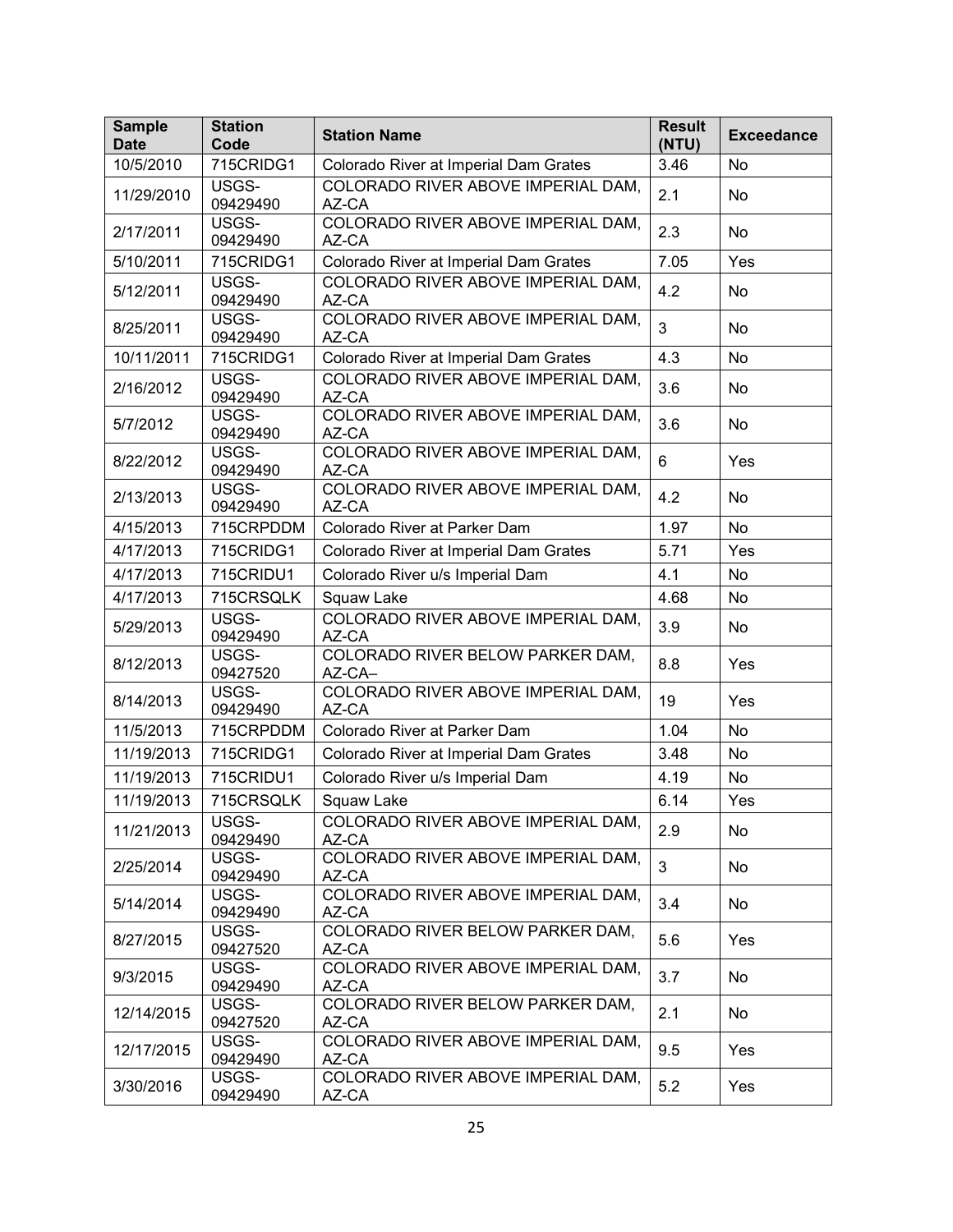| Sample<br><b>Date</b> | <b>Station</b><br>Code | <b>Station Name</b>                         | <b>Result</b><br>(NTU) | <b>Exceedance</b> |
|-----------------------|------------------------|---------------------------------------------|------------------------|-------------------|
| 6/22/2016             | USGS-<br>09429490      | COLORADO RIVER ABOVE IMPERIAL DAM,<br>AZ-CA | 14                     | Yes               |

#### **Deep Creek Iron in Water**

The Municipal & Domestic Supply water quality objective/guideline is 300 ug/L. Two (2) samples out of two (2) samples exceeded the objective/guideline.

|           | <b>Sample Date   Station Code</b> | Station Name   Result (ug/L)   Exceedance |      |     |
|-----------|-----------------------------------|-------------------------------------------|------|-----|
| 4/20/2011 | MORONGO1 WQX-DC1   Deep Canyon    |                                           | 1200 | Yes |
| 4/25/2012 | MORONGO1 WQX-DC1   Deep Canyon    |                                           | 750  | Yes |

#### **Deep Creek Turbidity in Water**

The Municipal & Domestic Supply water quality objective/guideline is 5 NTU. Six (6) samples out of eight (8) samples exceeded the objective/guideline.

| <b>Sample Date</b> | <b>Station Code</b> | <b>Station Name</b> | <b>Result (NTU)</b> | <b>Exceedance</b> |
|--------------------|---------------------|---------------------|---------------------|-------------------|
| 10/15/2010         | MORONGO1 WQX-DC1    | Deep Canyon         | 5.4                 | Yes               |
| 1/12/2011          | MORONGO1 WQX-DC1    | Deep Canyon         | 6.6                 | Yes               |
| 4/20/2011          | MORONGO1 WQX-DC1    | Deep Canyon         | 6.3                 | Yes               |
| 7/19/2011          | MORONGO1 WQX-DC1    | Deep Canyon         | 15.8                | Yes               |
| 10/13/2011         | MORONGO1 WQX-DC1    | Deep Canyon         | $\overline{2}$      | <b>No</b>         |
| 1/25/2012          | MORONGO1 WQX-DC1    | Deep Canyon         | 0.7                 | <b>No</b>         |
| 4/25/2012          | MORONGO1 WQX-DC1    | Deep Canyon         | 442.1               | Yes               |
| 7/10/2012          | MORONGO1 WQX-DC1    | Deep Canyon         | 180.6               | Yes               |

#### **Ferguson Lake Selenium in Tissue**

The Commercial or Recreational Collection of Fish, Shellfish, or Organisms water quality objective/guideline is 7.4 ug/g. Three (3) samples out of nine (9) samples exceeded the objective/guideline.

| <b>Sample Date</b> | <b>Station Code</b> | <b>Station Name</b> | <b>Common Name</b>     | <b>Result</b><br>(ug/g) | <b>Exceedance</b> |
|--------------------|---------------------|---------------------|------------------------|-------------------------|-------------------|
| 8/29/2007          | 715TF0091           | Ferguson Lake BOG   | Common Carp            | 1.87                    | <b>No</b>         |
| 10/7/2014          | 715TF0091           | Ferguson Lake       | Common Carp            | 1.39                    | <b>No</b>         |
| 10/7/2014          | 715TF0091           | Ferguson Lake       | Largemouth Bass        | 7.98                    | Yes               |
| 10/7/2014          | 715TF0091           | Ferguson Lake       | Redear Sunfish         | 8.26                    | Yes               |
| 10/29/2014         | 715TF0091           | Ferguson Lake       | Bluegill               | 7.27                    | <b>No</b>         |
| 10/29/2014         | 715TF0091           | Ferguson Lake       | <b>Channel Catfish</b> | 0.695                   | <b>No</b>         |
| 10/29/2014         | 715TF0091           | Ferguson Lake       | <b>Striped Bass</b>    | 1.601                   | <b>No</b>         |
| 11/5/2014          | 715TF0091           | Ferguson Lake       | Bluegill               | 7.27                    | No                |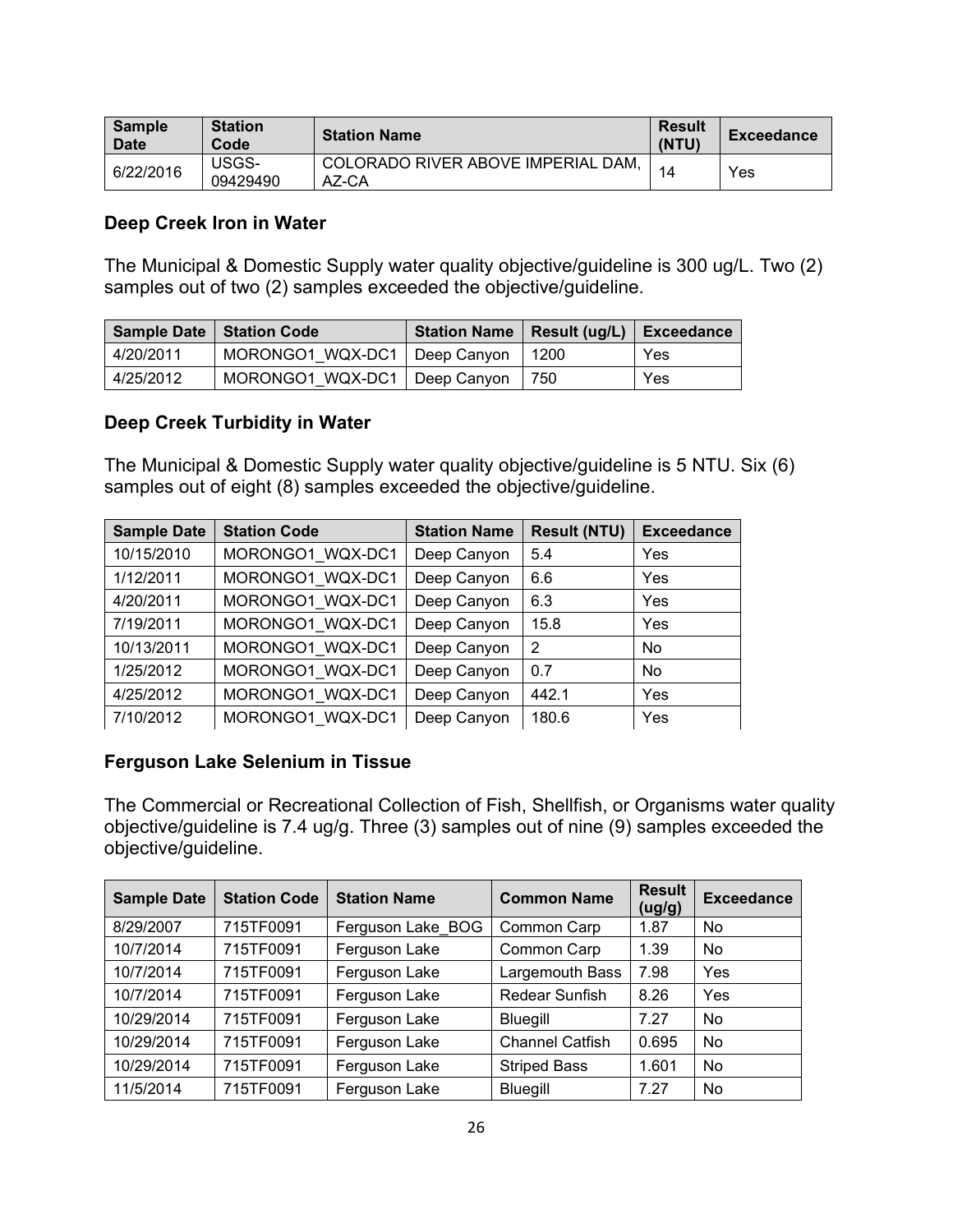| <b>Sample Date</b> |           | <b>Station Code   Station Name</b> | <b>Common Name</b> | <b>Result</b><br>(ug/g) | Exceedance |
|--------------------|-----------|------------------------------------|--------------------|-------------------------|------------|
| 11/5/2014          | 715TF0091 | Ferguson Lake                      | Largemouth Bass    | 7.98                    | Yes        |

#### **Hathaway Creek Iron in Water**

The Municipal & Domestic Supply water quality objective/guideline is 300 ug/L. Two (2) samples out of four (4) samples exceeded the objective/guideline.

| <b>Sample Date</b> | <b>Station Code</b>              | <b>Station Name</b>  | Result (ug/L) | <b>Exceedance</b> |
|--------------------|----------------------------------|----------------------|---------------|-------------------|
| 4/19/2011          | MORONGO1 WQX-HE1                 | <b>Hathaway East</b> | 370           | Yes               |
| 4/19/2011          | MORONGO1 WQX-HW1   Hathaway West |                      | 88            | No                |
| 4/24/2012          | MORONGO1 WQX-HE1                 | ∣ Hathaway East      | 410           | Yes               |
| 4/24/2012          | MORONGO1 WQX-HW1   Hathaway West |                      | -61           | No                |

#### **Hathaway Creek Turbidity in Water**

The Municipal & Domestic Supply water quality objective/guideline is 5 NTU. Sixteen (16) samples out of twenty-four (24) samples exceeded the objective/guideline.

| <b>Sample Date</b> | <b>Station Code</b> | <b>Station Name</b>  | <b>Result (NTU)</b> | <b>Exceedance</b> |
|--------------------|---------------------|----------------------|---------------------|-------------------|
| 10/14/2010         | MORONGO1 WQX-H000   | Hathaway 000         | 3.6                 | No                |
| 10/14/2010         | MORONGO1 WQX-HE1    | Hathaway East        | 5.8                 | Yes               |
| 10/14/2010         | MORONGO1_WQX-HW1    | Hathaway West        | 0.9                 | No                |
| 2/24/2011          | MORONGO1_WQX-H000   | Hathaway 000         | 113                 | Yes               |
| 2/24/2011          | MORONGO1_WQX-HW1    | Hathaway East        | 3.7                 | No                |
| 2/24/2011          | MORONGO1 WQX-HE1    | <b>Hathaway West</b> | 8.1                 | Yes               |
| 4/19/2011          | MORONGO1_WQX-H000   | Hathaway 000         | 2.4                 | <b>No</b>         |
| 4/19/2011          | MORONGO1 WQX-HW1    | Hathaway East        | 2.8                 | No                |
| 4/19/2011          | MORONGO1 WQX-HE1    | Hathaway West        | 5.9                 | Yes               |
| 7/18/2011          | MORONGO1 WQX-H000   | Hathaway 000         | 6.2                 | Yes               |
| 7/18/2011          | MORONGO1 WQX-HE1    | Hathaway East        | 14.8                | Yes               |
| 7/18/2011          | MORONGO1 WQX-HW1    | Hathaway West        | 9.4                 | Yes               |
| 10/12/2011         | MORONGO1_WQX-H000   | Hathaway 000         | 9.9                 | Yes               |
| 10/12/2011         | MORONGO1_WQX-HE1    | Hathaway East        | 5.1                 | Yes               |
| 10/12/2011         | MORONGO1 WQX-HW1    | Hathaway West        | 3.5                 | No                |
| 1/24/2012          | MORONGO1_WQX-H000   | Hathaway 000         | $\overline{2}$      | No                |
| 1/24/2012          | MORONGO1 WQX-HW1    | Hathaway East        | 2.5                 | No                |
| 1/24/2012          | MORONGO1_WQX-HE1    | Hathaway West        | 30.6                | Yes               |
| 4/24/2012          | MORONGO1_WQX-H000   | Hathaway 000         | 8.7                 | Yes               |
| 4/24/2012          | MORONGO1 WQX-HW1    | Hathaway East        | 8                   | Yes               |
| 4/24/2012          | MORONGO1_WQX-HE1    | Hathaway West        | 14.6                | Yes               |
| 7/9/2012           | MORONGO1 WQX-H000   | Hathaway 000         | 181.7               | Yes               |
| 7/9/2012           | MORONGO1 WQX-HE1    | Hathaway East        | 197.6               | Yes               |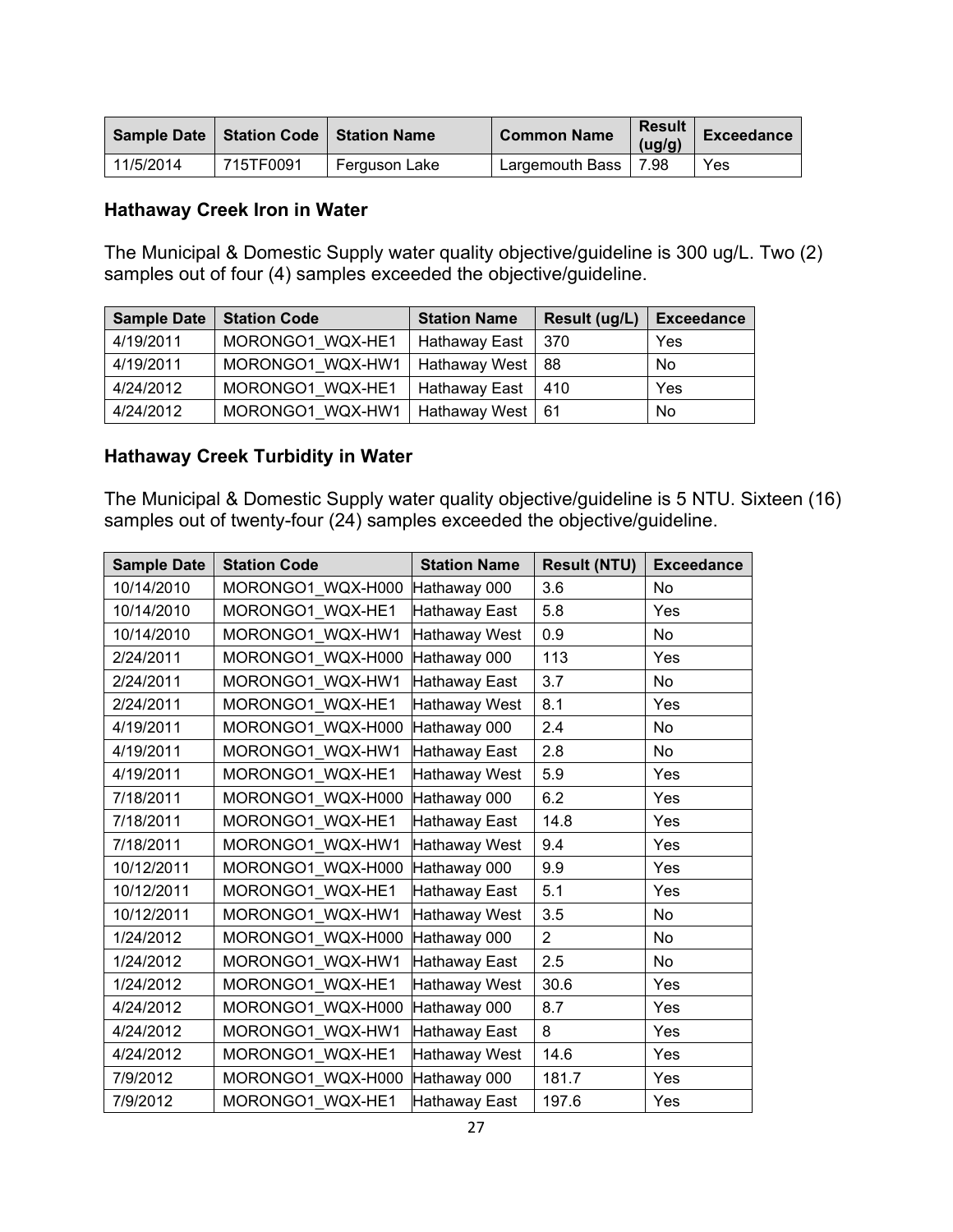|          | Sample Date   Station Code             | Station Name   Result (NTU)   Exceedance |     |
|----------|----------------------------------------|------------------------------------------|-----|
| 7/9/2012 | MORONGO1 WQX-HW1 Hathaway West   182.1 |                                          | Yes |

#### **Imperial Valley Drains Chlorpyrifos in Water**

The Warm Freshwater Habitat water quality objective/guideline is 0.014 ug/L. Twelve (12) samples out of twelve (12) samples exceeded the objective/guideline.

| <b>Sample Date</b> | <b>Station Code</b> | <b>Station Name</b>        | Result (ug/L) | <b>Exceedance</b> |
|--------------------|---------------------|----------------------------|---------------|-------------------|
| 5/7/2012           | 723ARCDRN           | C Drain                    | 0.043         | Yes               |
| 5/8/2012           | 723CNTDRN           | <b>Central Drain</b>       | 0.055         | Yes               |
| 5/8/2012           | 723HLVLDR           | <b>Holtville Drain</b>     | 0.045         | Yes               |
| 5/8/2012           | 723MAGDRN           | Magnolia Drain             | 0.162         | Yes               |
| 5/8/2012           | 723NETDRN           | <b>Nettle Drain</b>        | 0.047         | Yes               |
| 5/8/2012           | 723SCNTDR           | South Central Drain RWB7   | 0.04          | Yes               |
| 10/15/2012         | 723ARCDRN           | C Drain                    | 0.106         | Yes               |
| 10/16/2012         | 723HLVLDR           | <b>Holtville Drain</b>     | 0.119         | Yes               |
| 10/16/2012         | 723ROSDRN           | Rose Drain RWB7            | 0.108         | Yes               |
| 10/17/2012         | 723SCNTDR           | South Central Drain RWB7   | 0.598         | Yes               |
| 10/20/2015         | 723CENTD3           | <b>Central Drain Three</b> | 1.06          | Yes               |
| 10/21/2015         | 723MARIGD           | Marigold Drain             | 0.42          | Yes               |

#### **Imperial Valley Drains Imidacloprid in Water**

The Warm Freshwater Habitat water quality objective/guideline is 0.01 ug/L. Sixteen (16) samples out of sixteen (16) samples exceeded the objective/guideline.

| <b>Sample</b><br><b>Date</b> | <b>Station</b><br>Code | <b>Station Name</b>                                                       | <b>Result</b><br>(ug/L) | <b>Exceedance</b> |
|------------------------------|------------------------|---------------------------------------------------------------------------|-------------------------|-------------------|
| 10/19/2015                   | 723TRI12D              | <b>Trifolium Twelve Drain</b>                                             | 0.412                   | <b>Yes</b>        |
| 10/19/2015                   | 723VAL2AD              | Vail Two-A Drain                                                          | 0.03                    | <b>Yes</b>        |
| 10/20/2015                   | 723CENTD3              | <b>Central Drain Three</b>                                                | 0.151                   | Yes               |
| 10/20/2015                   | 723SPRUCD              | Spruce Drain 0.5 miles from Frdericks Rd.<br>and Kalin Rd. and Brandt Rd. | 0.06                    | Yes               |
| 10/20/2015                   | 723THIS5D              | Thistle Five Drain                                                        | 0.052                   | <b>Yes</b>        |
| 10/20/2015                   | 723UADCMC              | Unnamed Agriculture Drain near Central<br>Main Canal                      | 0.196                   | Yes               |
| 10/21/2015                   | 723BDRAIN              | <b>B</b> Drain                                                            | 1.16                    | Yes               |
| 10/21/2015                   | 723EDRAIN              | E Drain                                                                   | 0.045                   | Yes               |
| 10/21/2015                   | 723MARIGD              | Marigold Drain                                                            | 0.047                   | Yes               |
| 11/3/2015                    | 723CENTD2              | Central Drain Two                                                         | 0.295                   | Yes               |
| 11/3/2015                    | 7230ASISD              | Oasis Drain                                                               | 0.022                   | Yes               |
| 11/3/2015                    | 723PMLEOD              | Pomelo Drain                                                              | 0.048                   | Yes               |
| 11/3/2015                    | 723SCENTD              | South Central Drain                                                       | 0.361                   | Yes               |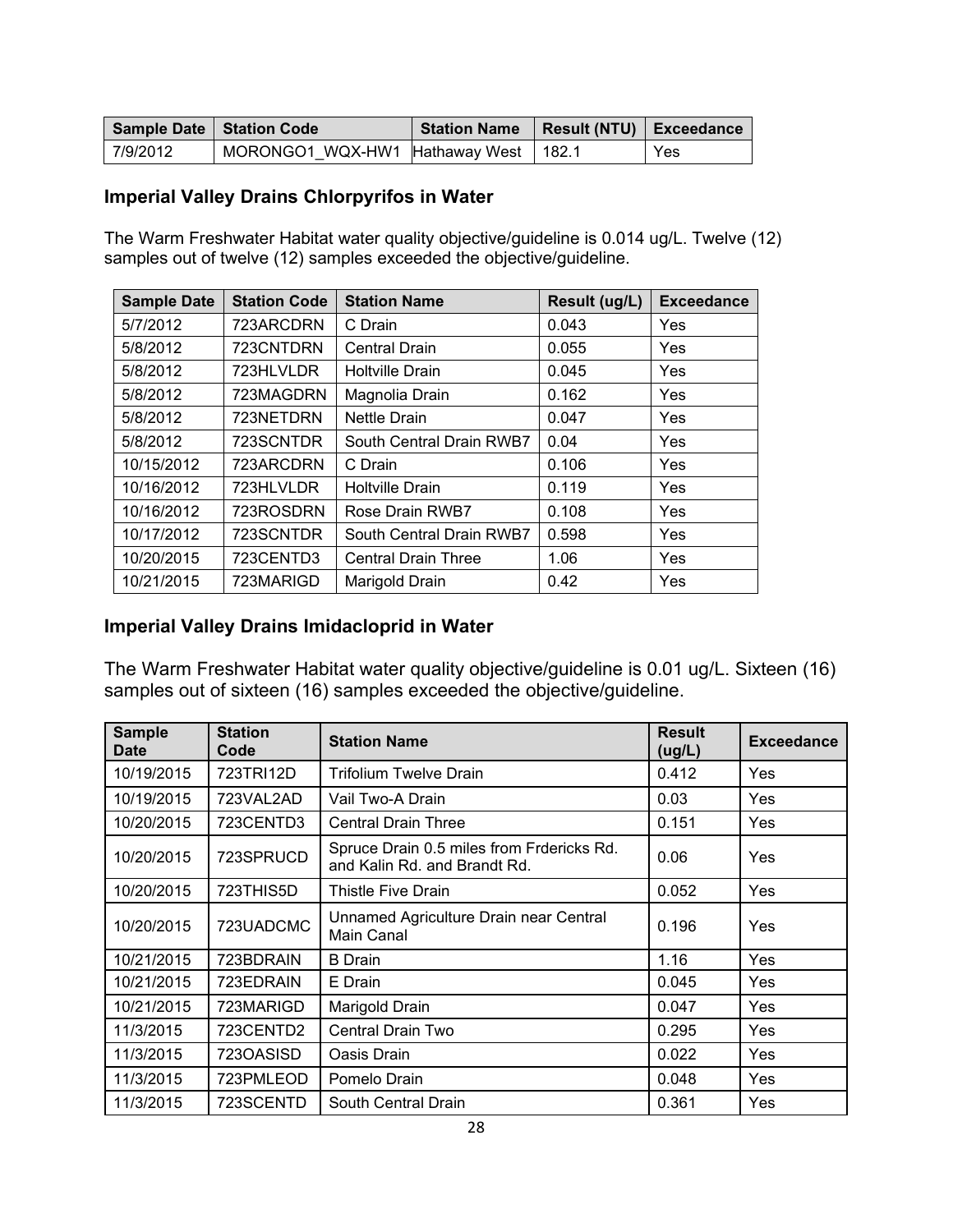| <b>Sample</b><br><b>Date</b> | <b>Station</b><br>Code | <b>Station Name</b> | <b>Result</b><br>(ug/L) | Exceedance |
|------------------------------|------------------------|---------------------|-------------------------|------------|
| 11/3/2015                    | 723VERDED              | Verde Drain         | 0.043                   | Yes        |
| 11/4/2015                    | 7230LANDR              | Oleander Drain      | 0.049                   | Yes        |
| 11/4/2015                    | 7230SAGED              | Osage Drain         | 0.064                   | Yes        |

## **Imperial Valley Drains Toxicity in Water**

The Warm Freshwater Habitat water quality objective/guideline is to be below toxic levels.\* Eight (8) samples out of thirty-one (31) samples exceeded the objective/guideline.

| <b>Sample Date</b> | <b>Station</b><br>Code | <b>Station Name</b>                                                          | Result*    | <b>Exceedance</b> |
|--------------------|------------------------|------------------------------------------------------------------------------|------------|-------------------|
| 10/15/2014         | 723IPHV10              | Holtville Main Drain at 115                                                  | <b>NSG</b> | No                |
| 10/15/2014         | 723IPMV61              | Malva Drain near Park Rd                                                     | <b>SL</b>  | Yes               |
| 10/15/2014         | 723IPRC99              | <b>Rice Drain III at Weinert</b>                                             | <b>NSG</b> | <b>No</b>         |
| 10/15/2014         | 723IPVD69              | Verde Drain at Bonds Corner Rd                                               | <b>NSG</b> | <b>No</b>         |
| 10/19/2015         | 723TRI12D              | <b>Trifolium Twelve Drain</b>                                                | <b>SL</b>  | Yes               |
| 10/19/2015         | 723VAIL7D              | Vail Seven Drain                                                             | <b>NSG</b> | <b>No</b>         |
| 10/19/2015         | 723VAL2AD              | Vail Two-A Drain                                                             | <b>SL</b>  | Yes               |
| 10/20/2015         | 723CENTD3              | <b>Central Drain Three</b>                                                   | <b>SL</b>  | Yes               |
| 10/20/2015         | 723ELML6D              | Elm Lateral Six Drain                                                        | <b>NSG</b> | No                |
| 10/20/2015         | 723MCALD1              | McCall Drain One                                                             | <b>NSG</b> | <b>No</b>         |
| 10/20/2015         | 723SPRUCD              | Spruce Drain 0.5 miles from Fredricks Rd.<br>and Kalin Rd. and Brandt Rd.    | <b>NSG</b> | No                |
| 10/20/2015         | 723THIS5D              | <b>Thistle Five Drain</b>                                                    | <b>NSG</b> | No                |
| 10/20/2015         | 723UADCMC              | Unnamed Agriculture Drain near Central<br>Main Canal                         | <b>NSG</b> | <b>No</b>         |
| 10/20/2015         | 723UADSPC              | Unnamed Agriculture Drain near New<br>Spruce Canal                           | <b>NSG</b> | <b>No</b>         |
| 10/20/2015         | 723WILDCD              | <b>Wildcat Drain</b>                                                         | <b>NSG</b> | <b>No</b>         |
| 10/21/2015         | 723BDRAIN              | <b>B</b> Drain                                                               | <b>NSG</b> | <b>No</b>         |
| 10/21/2015         | 723EDRAIN              | E Drain                                                                      | <b>SL</b>  | Yes               |
| 10/21/2015         | 723KDRAIN              | K Drain                                                                      | <b>NSG</b> | <b>No</b>         |
| 10/21/2015         | 723MARIGD              | Marigold Drain                                                               | <b>SL</b>  | Yes               |
| 10/21/2015         | 723QLATDR              | Q Lateral Drain                                                              | <b>NSG</b> | No                |
| 11/3/2015          | 723CTD3MA              | Central Drain Three at Meloland Rd. and<br>Abatti Rd.                        | <b>NSG</b> | No                |
| 11/3/2015          | 723CENTD2              | Central Drain Two                                                            | <b>NSG</b> | No                |
| 11/3/2015          | 7230ASISD              | Oasis Drain                                                                  | <b>NSG</b> | No                |
| 11/3/2015          | 723PAMPAD              | Pampas Drain                                                                 | <b>NSG</b> | No                |
| 11/3/2015          | 723PAM115              | Pampas Drain near 115                                                        | <b>NSG</b> | <b>No</b>         |
| 11/3/2015          | 723PMLEOD              | Pomelo Drain                                                                 | <b>NSG</b> | No                |
| 11/3/2015          | 723SCENTD              | South Central Drain                                                          | <b>SL</b>  | Yes               |
| 11/3/2015          | 723UADGUN              | Unnamed Agriculture Drain at the<br>intersection of Gunterman Rd. and Hwy 98 | <b>NSG</b> | No                |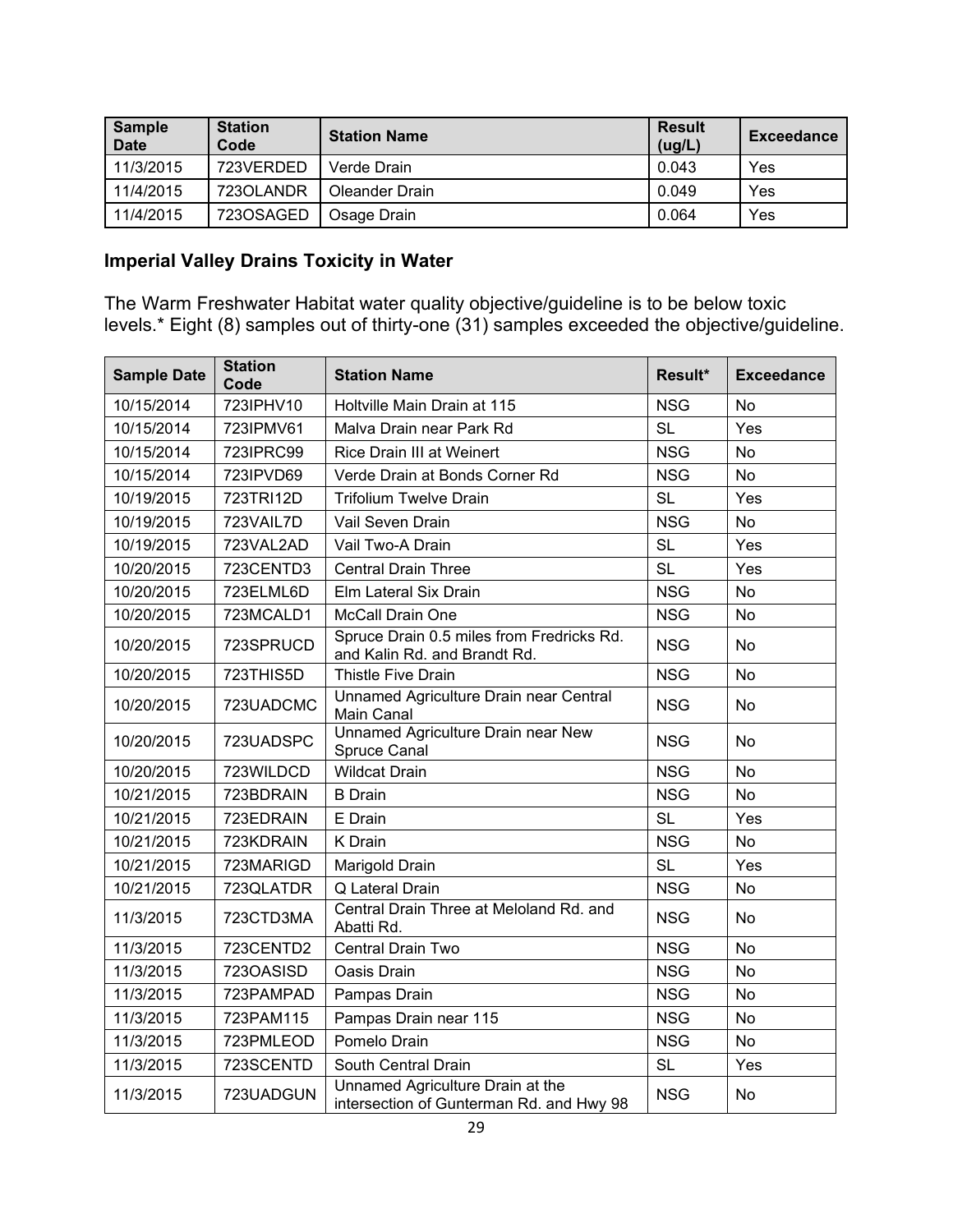| <b>Sample Date</b> | <b>Station</b><br>Code | <b>Station Name</b> | Result*    | Exceedance |
|--------------------|------------------------|---------------------|------------|------------|
| 11/3/2015          | 723VERDED              | Verde Drain         | -SL        | <b>Yes</b> |
| 11/4/2015          | 7230LANDR              | Oleander Drain      | <b>NSG</b> | No         |
| 11/4/2015          | 7230SAGED              | Osage Drain         | <b>NSG</b> | No         |

\*Toxicity is defined as a statistically significant effect in the sample exposure compared to the control using EPA-recommended hypothesis testing. Surface Water Ambient Monitoring Program data exceedances are counted with the significant effect code SL

#### SL – Significant Less Similarity

Significant compared to control sample based on statistical test at alpha level, CalculatedValue less than CriticalValue. Has less similarity to control sample, PercentEffect value larger than EvalThreshold. (Both criteria met.)

NSG – Not Significant Greater Similarity

Not significant compared to control sample based on statistical test at alpha level, CalculatedValue equal to or greater than CriticalValue. Has greater similarity to control sample, PercentEffect equal to or smaller than EvalThreshold. (No criteria met)

#### **New River Cyhalothrin, Lambda in Water**

The Warm Freshwater Habitat water quality objective/guideline is 0.0005 ug/L (4-day average). Six (6) samples out of six (6) samples exceeded the objective/guideline.

| <b>Sample Date</b> | <b>Station Code</b> | <b>Station Name</b>          | Result (ug/L) | <b>Exceedance</b> |
|--------------------|---------------------|------------------------------|---------------|-------------------|
| 5/1/2006           | 723NRBDRY           | New River at Boundary        | 0.004         | Yes               |
| 10/6/2010          | 723NREVHU           | New River at Evan Hughes Hwy | 0.003         | Yes               |
| 10/11/2011         | 723NROTWM           | <b>New River Outlet</b>      | 0.011         | Yes               |
| 10/22/2013         | 723NRDP02           | New River at Drop 2          | 0.007         | Yes               |
| 10/22/2013         | 723NREVHU           | New River at Evan Hughes Hwy | 0.023         | Yes               |
| 10/22/2013         | 723NROTWM           | <b>New River Outlet</b>      | 0.004         | Yes               |

#### **New River Disulfoton in Water**

The Warm Freshwater Habitat water quality objective/guideline is 0.01 ug/L for an invertebrate (chronic). Eight (8) samples out of eight (8) samples exceeded the objective/guideline.

| <b>Sample Date</b> | <b>Station Code</b> | <b>Station Name</b>          | Result (ug/L) | <b>Exceedance</b> |
|--------------------|---------------------|------------------------------|---------------|-------------------|
| 10/5/2010          | 723NRBDRY           | New River at Boundary        | 0.184         | Yes               |
| 10/6/2010          | 723NREVHU           | New River at Evan Hughes Hwy | 0.13          | Yes               |
| 10/6/2010          | 723NROTWM           | <b>New River Outlet</b>      | 0.058         | Yes               |
| 10/11/2011         | 723NRBDRY           | New River at Boundary        | 0.095         | Yes               |
| 5/7/2012           | 723NROTWM           | <b>New River Outlet</b>      | 0.173         | Yes               |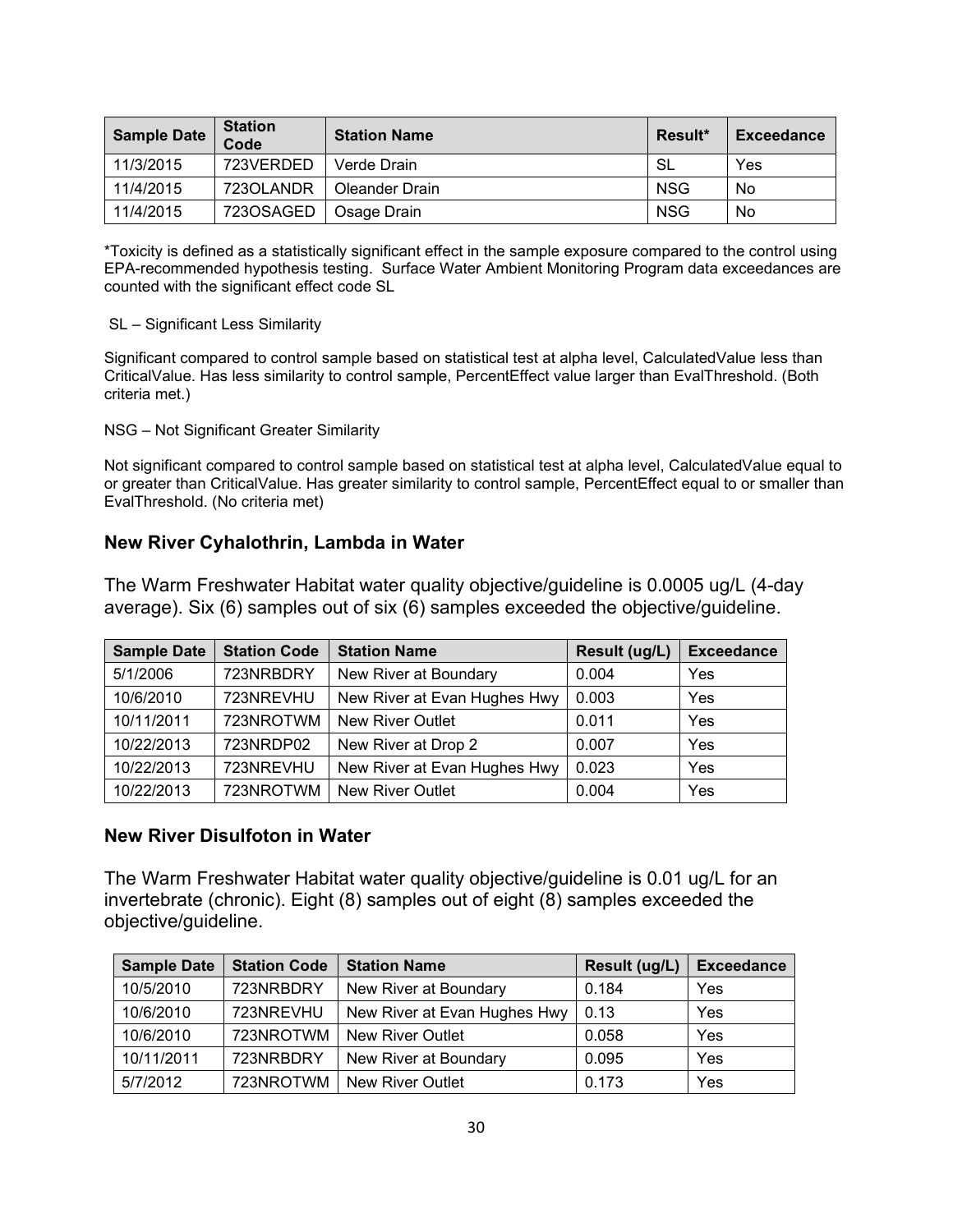| <b>Sample Date</b> | Station Code | <b>Station Name</b>        | Result (ug/L) | Exceedance |
|--------------------|--------------|----------------------------|---------------|------------|
| 5/8/2012           | 723NRBDRY    | New River at Boundary      | 0.197         | Yes        |
| 5/9/2012           | 723NRGNDN    | New River at Greeson Drain | 0.198         | Yes        |
| 10/16/2012         | 723NRBDRY    | New River at Boundary      | 0.11          | Yes        |

#### **New River (Imperial County) Imidacloprid in Water**

The Warm Freshwater Habitat water quality objective/guideline is 0.01 ug/L. Two (2) samples out of two (2) samples exceeded the objective/guideline.

|            | Sample Date   Station Code | <b>Station Name</b>                             | Result (ug/L) $\vert$ Exceedance |            |
|------------|----------------------------|-------------------------------------------------|----------------------------------|------------|
| 3/5/2013   |                            | USGS-10255550   NEW R NR WESTMORLAND CA   0.082 |                                  | <b>Yes</b> |
| 10/19/2015 | 723TRIF3D                  | Trifolium Three Drain                           | 0.02                             | <b>Yes</b> |

#### **New River (Imperial County) p,p'-DDD (Dichlorodiphenyldichloroethane) in Water**

The Commercial or Recreational Collection of Fish, Shellfish, or Organisms water quality objective/guideline is 0.00084 ug/L. Sixty-seven (67) samples out of sixty-seven (67) samples exceeded the objective/guideline.

| <b>Sample Date and</b><br>Time | <b>Station Code</b>  | <b>Station Name</b>          | <b>Result</b><br>(ug/L) | <b>Exceedance</b> |
|--------------------------------|----------------------|------------------------------|-------------------------|-------------------|
| 1969-08-13 12:50               | <b>USGS 10255550</b> | NEW R NR WESTMORLAND CA      | 0.04                    | Yes               |
| 1969-09-16 07:55               | <b>USGS 10255550</b> | NEW R NR WESTMORLAND CA      | 0.09                    | Yes               |
| 1969-10-22 08:25               | <b>USGS 10255550</b> | NEW R NR WESTMORLAND CA      | 0.04                    | Yes               |
| 1969-11-19 08:00               | <b>USGS 10255550</b> | NEW R NR WESTMORLAND CA      | 0.06                    | Yes               |
| 1970-01-19 14:15               | <b>USGS 10255550</b> | NEW R NR WESTMORLAND CA      | 0.03                    | Yes               |
| 1970-02-17 14:00               | <b>USGS 10255550</b> | NEW R NR WESTMORLAND CA      | 0.03                    | Yes               |
| 1970-05-18 13:00               | <b>USGS 10255550</b> | NEW R NR WESTMORLAND CA      | 0.04                    | Yes               |
| 1970-06-15 12:30               | <b>USGS 10255550</b> | NEW R NR WESTMORLAND CA      | 0.04                    | Yes               |
| 1970-07-14 12:30               | <b>USGS 10255550</b> | NEW R NR WESTMORLAND CA      | 0.02                    | Yes               |
| 1970-08-18 14:15               | <b>USGS 10255550</b> | NEW R NR WESTMORLAND CA      | 0.03                    | Yes               |
| 1970-09-22 13:45               | <b>USGS 10255550</b> | NEW R NR WESTMORLAND CA      | 0.01                    | Yes               |
| 1970-10-15 09:30               | <b>USGS 10255550</b> | NEW R NR WESTMORLAND CA      | 0.02                    | Yes               |
| 1970-11-17 13:00               | <b>USGS 10255550</b> | NEW R NR WESTMORLAND CA      | 0.02                    | Yes               |
| 1970-12-28 15:00               | <b>USGS 10255550</b> | NEW R NR WESTMORLAND CA      | 0.03                    | Yes               |
| 1971-01-18 15:30               | <b>USGS 10255550</b> | NEW R NR WESTMORLAND CA      | 0.03                    | Yes               |
| 1971-02-17 11:00               | <b>USGS 10255550</b> | NEW R NR WESTMORLAND CA      | 0.02                    | Yes               |
| 1971-04-20 11:15               | <b>USGS 10255550</b> | NEW R NR WESTMORLAND CA      | 0.01                    | Yes               |
| 1971-05-18 09:16               | <b>USGS 10255550</b> | NEW R NR WESTMORLAND CA      | 0.02                    | Yes               |
| 1971-06-15 08:30               | <b>USGS 10255550</b> | NEW R NR WESTMORLAND CA      | 0.02                    | Yes               |
| 1975-08-26 15:15               | <b>USGS 10255502</b> | NEW R A DROP 4 AT BRAWLEY CA | 0.08                    | Yes               |
| 1975-08-26 15:30               | <b>USGS 10255502</b> | NEW R A DROP 4 AT BRAWLEY CA | 0.01                    | Yes               |
| 1975-09-18 08:30               | <b>USGS 10255502</b> | NEW R A DROP 4 AT BRAWLEY CA | 0.01                    | Yes               |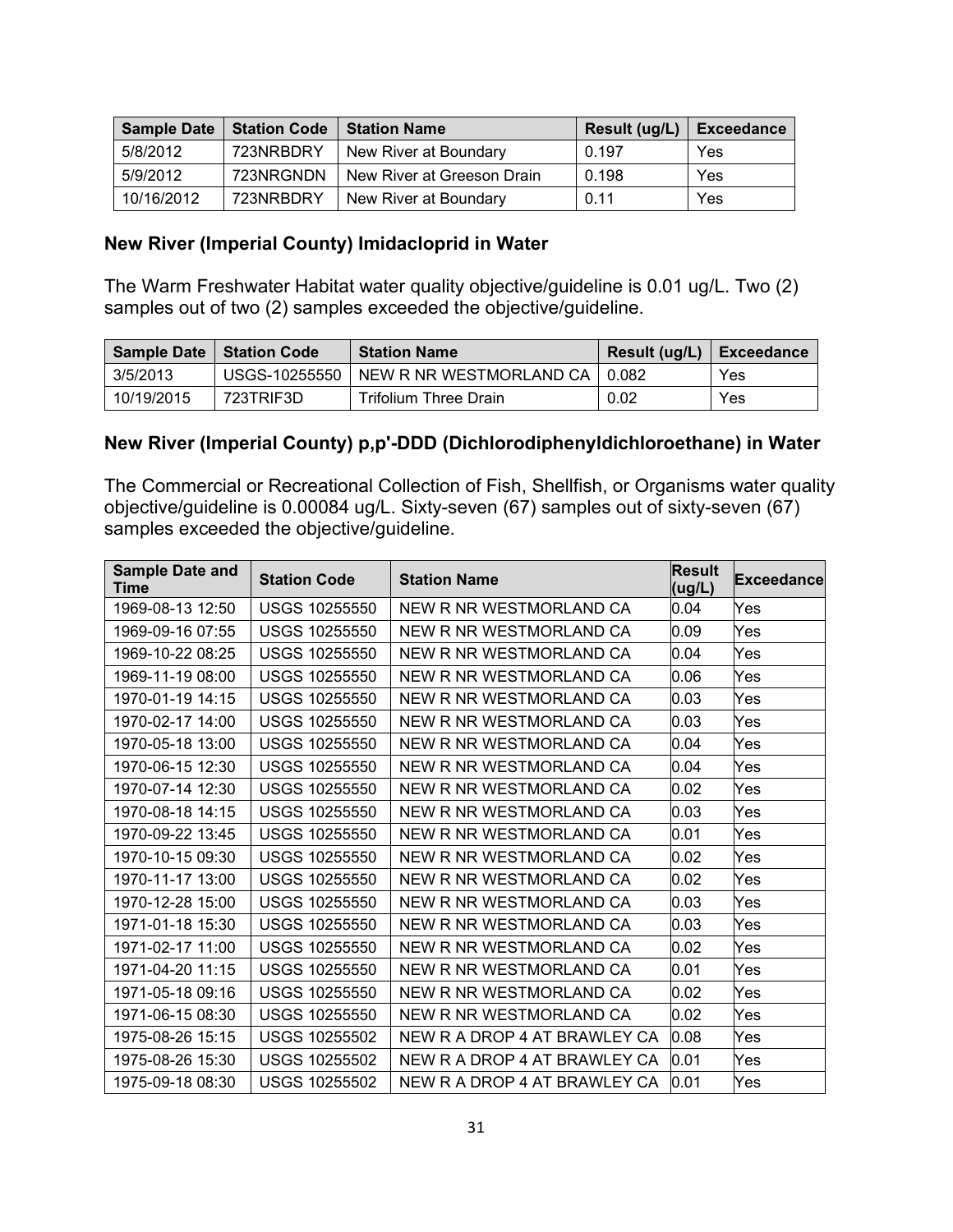| Time<br>(ug/L)<br>1975-09-18 10:30<br><b>USGS 10255550</b><br>NEW R NR WESTMORLAND CA<br>Yes<br>0.1<br><b>USGS 10255502</b><br>NEW R A DROP 4 AT BRAWLEY CA<br>0.02<br>Yes<br>1975-10-07 10:00<br>0.01<br>1975-10-07 11:15<br><b>USGS 10255550</b><br>NEW R NR WESTMORLAND CA<br>Yes<br>1975-11-19 09:00<br><b>USGS 10255502</b><br>NEW R A DROP 4 AT BRAWLEY CA<br>0.03<br>Yes<br>0.01<br>1975-11-19 11:45<br><b>USGS 10255550</b><br>NEW R NR WESTMORLAND CA<br>Yes<br>1975-12-09 09:00<br><b>USGS 10255502</b><br>NEW R A DROP 4 AT BRAWLEY CA<br>0.03<br>Yes<br><b>USGS 10255502</b><br>0.02<br>1976-01-28 09:00<br>NEW R A DROP 4 AT BRAWLEY CA<br>Yes<br>1976-01-28 11:00<br><b>USGS 10255550</b><br>NEW R NR WESTMORLAND CA<br>0.01<br>Yes<br><b>USGS 10255502</b><br>NEW R A DROP 4 AT BRAWLEY CA<br>0.02<br>1976-02-18 08:30<br>Yes<br>1976-02-18 11:00<br><b>USGS 10255550</b><br>NEW R NR WESTMORLAND CA<br>0.01<br>Yes<br>1976-03-17 09:00<br><b>USGS 10255502</b><br>NEW R A DROP 4 AT BRAWLEY CA<br>0.01<br>Yes<br>1976-04-21 08:45<br><b>USGS 10255502</b><br>NEW R A DROP 4 AT BRAWLEY CA<br>0.01<br>Yes<br>1976-04-21 10:30<br><b>USGS 10255550</b><br>NEW R NR WESTMORLAND CA<br>0.02<br>Yes<br>0.02<br>1976-05-12 09:00<br><b>USGS 10255502</b><br>NEW R A DROP 4 AT BRAWLEY CA<br>Yes<br>0.01<br>1976-05-12 10:30<br><b>USGS 10255550</b><br>NEW R NR WESTMORLAND CA<br>Yes<br>1976-06-02 09:15<br><b>USGS 10255502</b><br>NEW R A DROP 4 AT BRAWLEY CA<br>0.01<br>Yes<br><b>USGS 10255550</b><br>NEW R NR WESTMORLAND CA<br>0.01<br>Yes<br>1976-07-28 08:00<br>1976-09-22 13:30<br><b>USGS 10255502</b><br>NEW R A DROP 4 AT BRAWLEY CA<br>0.01<br>Yes<br>1976-11-10 09:30<br><b>USGS 10255502</b><br>0.01<br>NEW R A DROP 4 AT BRAWLEY CA<br>Yes<br>1976-11-10 11:00<br><b>USGS 10255550</b><br>NEW R NR WESTMORLAND CA<br>0.01<br>Yes<br><b>USGS 10255502</b><br>0.01<br>1977-01-11 09:30<br>NEW R A DROP 4 AT BRAWLEY CA<br>Yes<br>0.01<br><b>USGS 10255550</b><br>NEW R NR WESTMORLAND CA<br>1977-01-11 11:00<br>Yes<br>1977-03-22 08:45<br><b>USGS 10255550</b><br>NEW R NR WESTMORLAND CA<br>0.01<br>Yes<br>0.01<br>1977-03-22 12:50<br><b>USGS 10255502</b><br>NEW R A DROP 4 AT BRAWLEY CA<br>Yes<br>1977-04-19 09:00<br><b>USGS 10255502</b><br>NEW R A DROP 4 AT BRAWLEY CA<br>0.01<br>Yes<br><b>USGS 10255550</b><br>NEW R NR WESTMORLAND CA<br>0.02<br>1977-04-19 11:00<br>Yes<br>0.01<br>1977-05-17 10:30<br><b>USGS 10255550</b><br>NEW R NR WESTMORLAND CA<br>Yes |
|-------------------------------------------------------------------------------------------------------------------------------------------------------------------------------------------------------------------------------------------------------------------------------------------------------------------------------------------------------------------------------------------------------------------------------------------------------------------------------------------------------------------------------------------------------------------------------------------------------------------------------------------------------------------------------------------------------------------------------------------------------------------------------------------------------------------------------------------------------------------------------------------------------------------------------------------------------------------------------------------------------------------------------------------------------------------------------------------------------------------------------------------------------------------------------------------------------------------------------------------------------------------------------------------------------------------------------------------------------------------------------------------------------------------------------------------------------------------------------------------------------------------------------------------------------------------------------------------------------------------------------------------------------------------------------------------------------------------------------------------------------------------------------------------------------------------------------------------------------------------------------------------------------------------------------------------------------------------------------------------------------------------------------------------------------------------------------------------------------------------------------------------------------------------------------------------------------------------------------------------------------------------------------------------------------------------------------------------------------------------------------------------------------------------------------------------------------------------------------------------------------|
|                                                                                                                                                                                                                                                                                                                                                                                                                                                                                                                                                                                                                                                                                                                                                                                                                                                                                                                                                                                                                                                                                                                                                                                                                                                                                                                                                                                                                                                                                                                                                                                                                                                                                                                                                                                                                                                                                                                                                                                                                                                                                                                                                                                                                                                                                                                                                                                                                                                                                                       |
|                                                                                                                                                                                                                                                                                                                                                                                                                                                                                                                                                                                                                                                                                                                                                                                                                                                                                                                                                                                                                                                                                                                                                                                                                                                                                                                                                                                                                                                                                                                                                                                                                                                                                                                                                                                                                                                                                                                                                                                                                                                                                                                                                                                                                                                                                                                                                                                                                                                                                                       |
|                                                                                                                                                                                                                                                                                                                                                                                                                                                                                                                                                                                                                                                                                                                                                                                                                                                                                                                                                                                                                                                                                                                                                                                                                                                                                                                                                                                                                                                                                                                                                                                                                                                                                                                                                                                                                                                                                                                                                                                                                                                                                                                                                                                                                                                                                                                                                                                                                                                                                                       |
|                                                                                                                                                                                                                                                                                                                                                                                                                                                                                                                                                                                                                                                                                                                                                                                                                                                                                                                                                                                                                                                                                                                                                                                                                                                                                                                                                                                                                                                                                                                                                                                                                                                                                                                                                                                                                                                                                                                                                                                                                                                                                                                                                                                                                                                                                                                                                                                                                                                                                                       |
|                                                                                                                                                                                                                                                                                                                                                                                                                                                                                                                                                                                                                                                                                                                                                                                                                                                                                                                                                                                                                                                                                                                                                                                                                                                                                                                                                                                                                                                                                                                                                                                                                                                                                                                                                                                                                                                                                                                                                                                                                                                                                                                                                                                                                                                                                                                                                                                                                                                                                                       |
|                                                                                                                                                                                                                                                                                                                                                                                                                                                                                                                                                                                                                                                                                                                                                                                                                                                                                                                                                                                                                                                                                                                                                                                                                                                                                                                                                                                                                                                                                                                                                                                                                                                                                                                                                                                                                                                                                                                                                                                                                                                                                                                                                                                                                                                                                                                                                                                                                                                                                                       |
|                                                                                                                                                                                                                                                                                                                                                                                                                                                                                                                                                                                                                                                                                                                                                                                                                                                                                                                                                                                                                                                                                                                                                                                                                                                                                                                                                                                                                                                                                                                                                                                                                                                                                                                                                                                                                                                                                                                                                                                                                                                                                                                                                                                                                                                                                                                                                                                                                                                                                                       |
|                                                                                                                                                                                                                                                                                                                                                                                                                                                                                                                                                                                                                                                                                                                                                                                                                                                                                                                                                                                                                                                                                                                                                                                                                                                                                                                                                                                                                                                                                                                                                                                                                                                                                                                                                                                                                                                                                                                                                                                                                                                                                                                                                                                                                                                                                                                                                                                                                                                                                                       |
|                                                                                                                                                                                                                                                                                                                                                                                                                                                                                                                                                                                                                                                                                                                                                                                                                                                                                                                                                                                                                                                                                                                                                                                                                                                                                                                                                                                                                                                                                                                                                                                                                                                                                                                                                                                                                                                                                                                                                                                                                                                                                                                                                                                                                                                                                                                                                                                                                                                                                                       |
|                                                                                                                                                                                                                                                                                                                                                                                                                                                                                                                                                                                                                                                                                                                                                                                                                                                                                                                                                                                                                                                                                                                                                                                                                                                                                                                                                                                                                                                                                                                                                                                                                                                                                                                                                                                                                                                                                                                                                                                                                                                                                                                                                                                                                                                                                                                                                                                                                                                                                                       |
|                                                                                                                                                                                                                                                                                                                                                                                                                                                                                                                                                                                                                                                                                                                                                                                                                                                                                                                                                                                                                                                                                                                                                                                                                                                                                                                                                                                                                                                                                                                                                                                                                                                                                                                                                                                                                                                                                                                                                                                                                                                                                                                                                                                                                                                                                                                                                                                                                                                                                                       |
|                                                                                                                                                                                                                                                                                                                                                                                                                                                                                                                                                                                                                                                                                                                                                                                                                                                                                                                                                                                                                                                                                                                                                                                                                                                                                                                                                                                                                                                                                                                                                                                                                                                                                                                                                                                                                                                                                                                                                                                                                                                                                                                                                                                                                                                                                                                                                                                                                                                                                                       |
|                                                                                                                                                                                                                                                                                                                                                                                                                                                                                                                                                                                                                                                                                                                                                                                                                                                                                                                                                                                                                                                                                                                                                                                                                                                                                                                                                                                                                                                                                                                                                                                                                                                                                                                                                                                                                                                                                                                                                                                                                                                                                                                                                                                                                                                                                                                                                                                                                                                                                                       |
|                                                                                                                                                                                                                                                                                                                                                                                                                                                                                                                                                                                                                                                                                                                                                                                                                                                                                                                                                                                                                                                                                                                                                                                                                                                                                                                                                                                                                                                                                                                                                                                                                                                                                                                                                                                                                                                                                                                                                                                                                                                                                                                                                                                                                                                                                                                                                                                                                                                                                                       |
|                                                                                                                                                                                                                                                                                                                                                                                                                                                                                                                                                                                                                                                                                                                                                                                                                                                                                                                                                                                                                                                                                                                                                                                                                                                                                                                                                                                                                                                                                                                                                                                                                                                                                                                                                                                                                                                                                                                                                                                                                                                                                                                                                                                                                                                                                                                                                                                                                                                                                                       |
|                                                                                                                                                                                                                                                                                                                                                                                                                                                                                                                                                                                                                                                                                                                                                                                                                                                                                                                                                                                                                                                                                                                                                                                                                                                                                                                                                                                                                                                                                                                                                                                                                                                                                                                                                                                                                                                                                                                                                                                                                                                                                                                                                                                                                                                                                                                                                                                                                                                                                                       |
|                                                                                                                                                                                                                                                                                                                                                                                                                                                                                                                                                                                                                                                                                                                                                                                                                                                                                                                                                                                                                                                                                                                                                                                                                                                                                                                                                                                                                                                                                                                                                                                                                                                                                                                                                                                                                                                                                                                                                                                                                                                                                                                                                                                                                                                                                                                                                                                                                                                                                                       |
|                                                                                                                                                                                                                                                                                                                                                                                                                                                                                                                                                                                                                                                                                                                                                                                                                                                                                                                                                                                                                                                                                                                                                                                                                                                                                                                                                                                                                                                                                                                                                                                                                                                                                                                                                                                                                                                                                                                                                                                                                                                                                                                                                                                                                                                                                                                                                                                                                                                                                                       |
|                                                                                                                                                                                                                                                                                                                                                                                                                                                                                                                                                                                                                                                                                                                                                                                                                                                                                                                                                                                                                                                                                                                                                                                                                                                                                                                                                                                                                                                                                                                                                                                                                                                                                                                                                                                                                                                                                                                                                                                                                                                                                                                                                                                                                                                                                                                                                                                                                                                                                                       |
|                                                                                                                                                                                                                                                                                                                                                                                                                                                                                                                                                                                                                                                                                                                                                                                                                                                                                                                                                                                                                                                                                                                                                                                                                                                                                                                                                                                                                                                                                                                                                                                                                                                                                                                                                                                                                                                                                                                                                                                                                                                                                                                                                                                                                                                                                                                                                                                                                                                                                                       |
|                                                                                                                                                                                                                                                                                                                                                                                                                                                                                                                                                                                                                                                                                                                                                                                                                                                                                                                                                                                                                                                                                                                                                                                                                                                                                                                                                                                                                                                                                                                                                                                                                                                                                                                                                                                                                                                                                                                                                                                                                                                                                                                                                                                                                                                                                                                                                                                                                                                                                                       |
|                                                                                                                                                                                                                                                                                                                                                                                                                                                                                                                                                                                                                                                                                                                                                                                                                                                                                                                                                                                                                                                                                                                                                                                                                                                                                                                                                                                                                                                                                                                                                                                                                                                                                                                                                                                                                                                                                                                                                                                                                                                                                                                                                                                                                                                                                                                                                                                                                                                                                                       |
|                                                                                                                                                                                                                                                                                                                                                                                                                                                                                                                                                                                                                                                                                                                                                                                                                                                                                                                                                                                                                                                                                                                                                                                                                                                                                                                                                                                                                                                                                                                                                                                                                                                                                                                                                                                                                                                                                                                                                                                                                                                                                                                                                                                                                                                                                                                                                                                                                                                                                                       |
|                                                                                                                                                                                                                                                                                                                                                                                                                                                                                                                                                                                                                                                                                                                                                                                                                                                                                                                                                                                                                                                                                                                                                                                                                                                                                                                                                                                                                                                                                                                                                                                                                                                                                                                                                                                                                                                                                                                                                                                                                                                                                                                                                                                                                                                                                                                                                                                                                                                                                                       |
|                                                                                                                                                                                                                                                                                                                                                                                                                                                                                                                                                                                                                                                                                                                                                                                                                                                                                                                                                                                                                                                                                                                                                                                                                                                                                                                                                                                                                                                                                                                                                                                                                                                                                                                                                                                                                                                                                                                                                                                                                                                                                                                                                                                                                                                                                                                                                                                                                                                                                                       |
|                                                                                                                                                                                                                                                                                                                                                                                                                                                                                                                                                                                                                                                                                                                                                                                                                                                                                                                                                                                                                                                                                                                                                                                                                                                                                                                                                                                                                                                                                                                                                                                                                                                                                                                                                                                                                                                                                                                                                                                                                                                                                                                                                                                                                                                                                                                                                                                                                                                                                                       |
|                                                                                                                                                                                                                                                                                                                                                                                                                                                                                                                                                                                                                                                                                                                                                                                                                                                                                                                                                                                                                                                                                                                                                                                                                                                                                                                                                                                                                                                                                                                                                                                                                                                                                                                                                                                                                                                                                                                                                                                                                                                                                                                                                                                                                                                                                                                                                                                                                                                                                                       |
|                                                                                                                                                                                                                                                                                                                                                                                                                                                                                                                                                                                                                                                                                                                                                                                                                                                                                                                                                                                                                                                                                                                                                                                                                                                                                                                                                                                                                                                                                                                                                                                                                                                                                                                                                                                                                                                                                                                                                                                                                                                                                                                                                                                                                                                                                                                                                                                                                                                                                                       |
| 1977-06-07 09:00<br><b>USGS 10255550</b><br>NEW R NR WESTMORLAND CA<br>0.02<br>Yes                                                                                                                                                                                                                                                                                                                                                                                                                                                                                                                                                                                                                                                                                                                                                                                                                                                                                                                                                                                                                                                                                                                                                                                                                                                                                                                                                                                                                                                                                                                                                                                                                                                                                                                                                                                                                                                                                                                                                                                                                                                                                                                                                                                                                                                                                                                                                                                                                    |
| 0.01<br>1977-07-12 06:00<br><b>USGS 10255502</b><br>NEW R A DROP 4 AT BRAWLEY CA<br>Yes                                                                                                                                                                                                                                                                                                                                                                                                                                                                                                                                                                                                                                                                                                                                                                                                                                                                                                                                                                                                                                                                                                                                                                                                                                                                                                                                                                                                                                                                                                                                                                                                                                                                                                                                                                                                                                                                                                                                                                                                                                                                                                                                                                                                                                                                                                                                                                                                               |
| 1977-07-12 08:00<br>USGS 10255550<br>NEW R NR WESTMORLAND CA<br>0.02<br>Yes                                                                                                                                                                                                                                                                                                                                                                                                                                                                                                                                                                                                                                                                                                                                                                                                                                                                                                                                                                                                                                                                                                                                                                                                                                                                                                                                                                                                                                                                                                                                                                                                                                                                                                                                                                                                                                                                                                                                                                                                                                                                                                                                                                                                                                                                                                                                                                                                                           |
| NEW R NR WESTMORLAND CA<br>0.03<br>1977-08-23 08:30<br><b>USGS 10255550</b><br>Yes                                                                                                                                                                                                                                                                                                                                                                                                                                                                                                                                                                                                                                                                                                                                                                                                                                                                                                                                                                                                                                                                                                                                                                                                                                                                                                                                                                                                                                                                                                                                                                                                                                                                                                                                                                                                                                                                                                                                                                                                                                                                                                                                                                                                                                                                                                                                                                                                                    |
| NEW R NR WESTMORLAND CA<br>1977-09-13 08:30<br><b>USGS 10255550</b><br>0.01<br>Yes                                                                                                                                                                                                                                                                                                                                                                                                                                                                                                                                                                                                                                                                                                                                                                                                                                                                                                                                                                                                                                                                                                                                                                                                                                                                                                                                                                                                                                                                                                                                                                                                                                                                                                                                                                                                                                                                                                                                                                                                                                                                                                                                                                                                                                                                                                                                                                                                                    |
| 1978-01-25 15:20<br><b>USGS 10255550</b><br>NEW R NR WESTMORLAND CA<br>0.01<br>Yes                                                                                                                                                                                                                                                                                                                                                                                                                                                                                                                                                                                                                                                                                                                                                                                                                                                                                                                                                                                                                                                                                                                                                                                                                                                                                                                                                                                                                                                                                                                                                                                                                                                                                                                                                                                                                                                                                                                                                                                                                                                                                                                                                                                                                                                                                                                                                                                                                    |
| 0.1<br>NEW R NR WESTMORLAND CA<br>1978-02-27 15:25<br><b>USGS 10255550</b><br>Yes                                                                                                                                                                                                                                                                                                                                                                                                                                                                                                                                                                                                                                                                                                                                                                                                                                                                                                                                                                                                                                                                                                                                                                                                                                                                                                                                                                                                                                                                                                                                                                                                                                                                                                                                                                                                                                                                                                                                                                                                                                                                                                                                                                                                                                                                                                                                                                                                                     |
| 1978-03-22 15:20<br><b>USGS 10255550</b><br>NEW R NR WESTMORLAND CA<br>0.01<br>Yes                                                                                                                                                                                                                                                                                                                                                                                                                                                                                                                                                                                                                                                                                                                                                                                                                                                                                                                                                                                                                                                                                                                                                                                                                                                                                                                                                                                                                                                                                                                                                                                                                                                                                                                                                                                                                                                                                                                                                                                                                                                                                                                                                                                                                                                                                                                                                                                                                    |
| 1978-04-26 12:15<br><b>USGS 10255550</b><br>NEW R NR WESTMORLAND CA<br>0.01<br>Yes                                                                                                                                                                                                                                                                                                                                                                                                                                                                                                                                                                                                                                                                                                                                                                                                                                                                                                                                                                                                                                                                                                                                                                                                                                                                                                                                                                                                                                                                                                                                                                                                                                                                                                                                                                                                                                                                                                                                                                                                                                                                                                                                                                                                                                                                                                                                                                                                                    |
| 1978-05-23 08:45<br><b>USGS 10255550</b><br>NEW R NR WESTMORLAND CA<br>0.01<br>Yes                                                                                                                                                                                                                                                                                                                                                                                                                                                                                                                                                                                                                                                                                                                                                                                                                                                                                                                                                                                                                                                                                                                                                                                                                                                                                                                                                                                                                                                                                                                                                                                                                                                                                                                                                                                                                                                                                                                                                                                                                                                                                                                                                                                                                                                                                                                                                                                                                    |
| 1978-06-20 09:45<br><b>USGS 10255550</b><br>NEW R NR WESTMORLAND CA<br>0.01<br>Yes                                                                                                                                                                                                                                                                                                                                                                                                                                                                                                                                                                                                                                                                                                                                                                                                                                                                                                                                                                                                                                                                                                                                                                                                                                                                                                                                                                                                                                                                                                                                                                                                                                                                                                                                                                                                                                                                                                                                                                                                                                                                                                                                                                                                                                                                                                                                                                                                                    |
| 1978-07-18 09:00<br><b>USGS 10255550</b><br>NEW R NR WESTMORLAND CA<br>0.02<br>Yes                                                                                                                                                                                                                                                                                                                                                                                                                                                                                                                                                                                                                                                                                                                                                                                                                                                                                                                                                                                                                                                                                                                                                                                                                                                                                                                                                                                                                                                                                                                                                                                                                                                                                                                                                                                                                                                                                                                                                                                                                                                                                                                                                                                                                                                                                                                                                                                                                    |
| <b>USGS 10255550</b><br>NEW R NR WESTMORLAND CA<br>1978-09-27 12:15<br>0.01<br>Yes                                                                                                                                                                                                                                                                                                                                                                                                                                                                                                                                                                                                                                                                                                                                                                                                                                                                                                                                                                                                                                                                                                                                                                                                                                                                                                                                                                                                                                                                                                                                                                                                                                                                                                                                                                                                                                                                                                                                                                                                                                                                                                                                                                                                                                                                                                                                                                                                                    |
| 1978-11-28 16:35<br><b>USGS 10255550</b><br>NEW R NR WESTMORLAND CA<br>0.01<br>Yes                                                                                                                                                                                                                                                                                                                                                                                                                                                                                                                                                                                                                                                                                                                                                                                                                                                                                                                                                                                                                                                                                                                                                                                                                                                                                                                                                                                                                                                                                                                                                                                                                                                                                                                                                                                                                                                                                                                                                                                                                                                                                                                                                                                                                                                                                                                                                                                                                    |
| <b>USGS 10255550</b><br>NEW R NR WESTMORLAND CA<br>1979-03-26 14:20<br>0.01<br>Yes                                                                                                                                                                                                                                                                                                                                                                                                                                                                                                                                                                                                                                                                                                                                                                                                                                                                                                                                                                                                                                                                                                                                                                                                                                                                                                                                                                                                                                                                                                                                                                                                                                                                                                                                                                                                                                                                                                                                                                                                                                                                                                                                                                                                                                                                                                                                                                                                                    |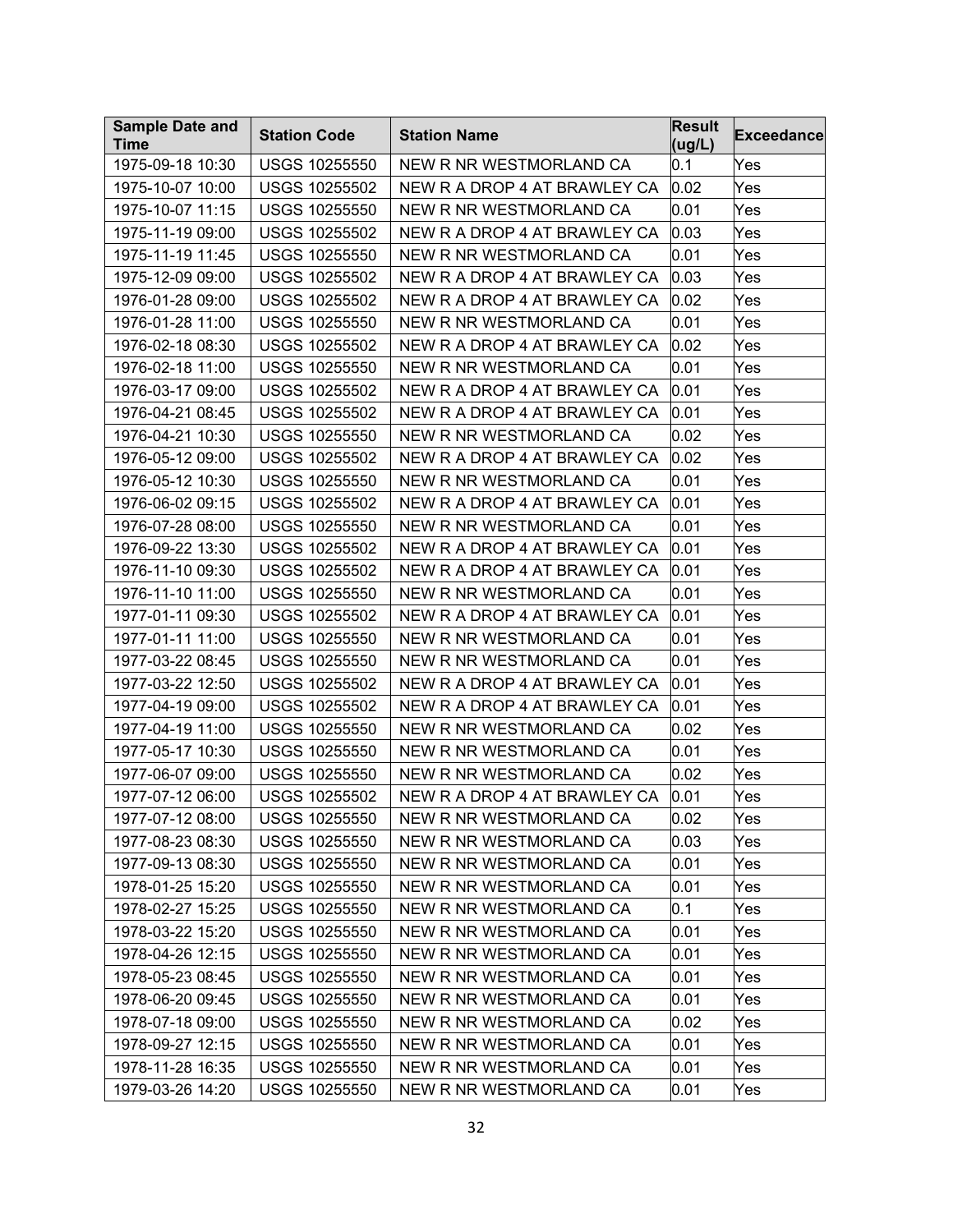| <b>Sample Date and</b><br><b>Time</b> | <b>Station Code</b>  | <b>Station Name</b>     | <b>Result</b><br>(ug/L) | Exceedance |
|---------------------------------------|----------------------|-------------------------|-------------------------|------------|
| 1979-03-28 13:45                      | USGS 10255550        | NEW R NR WESTMORLAND CA | 0.01                    | Yes        |
| 1979-05-30 08:30                      | USGS 10255550        | NEW R NR WESTMORLAND CA | 0.02                    | Yes        |
| 1992-04-02 08:30                      | <b>USGS 10255550</b> | NEW R NR WESTMORLAND CA | 0.002                   | Yes        |

#### **New River Malathion in Water**

The Warm Freshwater Habitat water quality objective/guideline is 0.028 ug/L (4-day average). Four (4) samples out of four (4) samples exceeded the objective/guideline.

| <b>Sample Date</b> | <b>Station Code</b> | <b>Station Name</b>          | Result (ug/L) | <b>Exceedance</b> |
|--------------------|---------------------|------------------------------|---------------|-------------------|
| 10/28/2008         | 723NROTWM           | New River at Boundary        | 0.034         | Yes               |
| 10/28/2008         | 723NRBDRY           | <b>New River Outlet</b>      | 0.112         | Yes               |
| 10/6/2010          | 723NROTWM           | New River Outlet             | 0.085         | Yes               |
| 10/22/2013         | 723NREVHU           | New River at Evan Hughes Hwy | l 0.1         | Yes               |

#### **Palo Verde Outfall Drain and Lagoon Dieldrin in Tissue**

The Commercial or Recreational Collection of Fish, Shellfish, or Organisms water quality objective/guideline is 0.32 ppb. Two (2) samples out of two (2) samples exceeded the objective/guideline.

| <b>Sample Date</b> |           | <b>Station Code   Station Name</b>               | Common<br><b>Name</b> | Result (ppb) | <b>Exceedance</b> |
|--------------------|-----------|--------------------------------------------------|-----------------------|--------------|-------------------|
| 4/19/2011          | 715CPVOD2 | Palo Verde Outfall Drain<br>(PVOD <sub>2</sub> ) | Channel<br>Catfish    | 1.52         | Yes               |
| 11/15/2011         | 715CPVOD2 | Palo Verde Outfall Drain<br>(PVOD2)              | Channel<br>Catfish    | 0.785        | Yes               |

#### **Palo Verde Outfall Drain and Lagoon Toxicity in Water**

The Warm Freshwater Habitat water quality objective/guideline is to be below toxic levels.\* Four (4) samples out of twenty (20) samples exceeded the objective/guideline.

| <b>Sample Date</b> | <b>Station Code</b> | <b>Station Name</b>              | Result*    | <b>Exceedance</b> |
|--------------------|---------------------|----------------------------------|------------|-------------------|
| 10/25/2005         | 715CPVLG1           | Palo Verde Lagoon (LG1)          | SL         | <b>Yes</b>        |
| 10/25/2005         | 715CPVOD2           | Palo Verde Outfall Drain (PVOD2) | SL         | Yes               |
| 5/2/2006           | 715CPVLG1           | Palo Verde Lagoon (LG1)          | <b>NSG</b> | <b>No</b>         |
| 5/2/2006           | 715CPVOD2           | Palo Verde Outfall Drain (PVOD2) | <b>NSG</b> | <b>No</b>         |
| 5/8/2007           | 715CPVLG1           | Palo Verde Lagoon (LG1)          | <b>NSG</b> | <b>No</b>         |
| 5/8/2007           | 715CPVOD2           | Palo Verde Outfall Drain (PVOD2) | <b>NSG</b> | <b>No</b>         |
| 10/23/2007         | 715CPVLG1           | Palo Verde Lagoon (LG1)          | <b>NSG</b> | <b>No</b>         |
| 10/23/2007         | 715CPVOD2           | Palo Verde Outfall Drain (PVOD2) | <b>NSG</b> | <b>No</b>         |
| 4/22/2008          | 715CPVLG1           | Palo Verde Lagoon (LG1)          | <b>NSG</b> | <b>No</b>         |
| 4/22/2008          | 715CPVOD2           | Palo Verde Outfall Drain (PVOD2) | <b>NSG</b> | <b>No</b>         |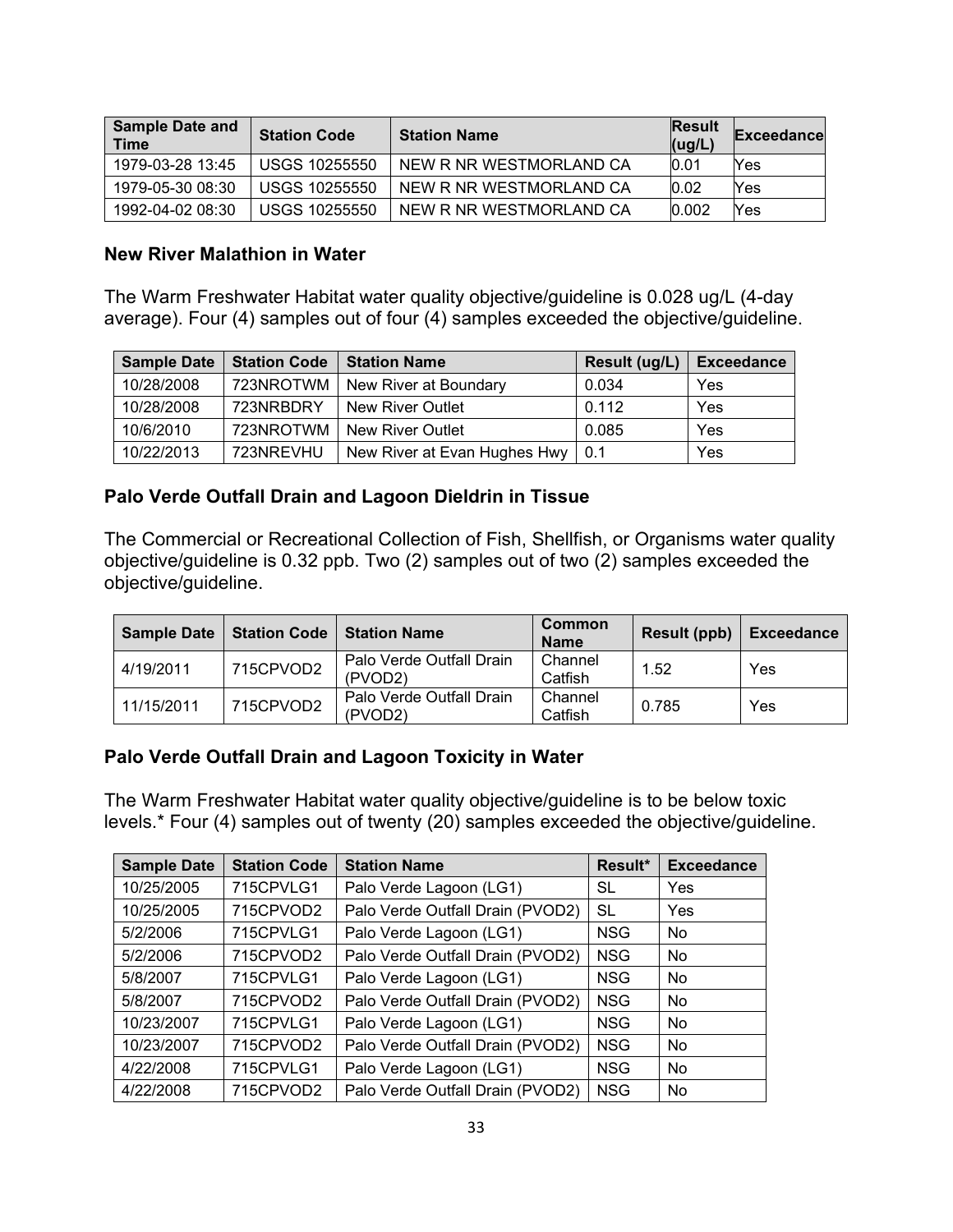| <b>Sample Date</b> | <b>Station Code</b> | <b>Station Name</b>              | Result*    | <b>Exceedance</b> |
|--------------------|---------------------|----------------------------------|------------|-------------------|
| 10/29/2008         | 715CPVLG1           | Palo Verde Lagoon (LG1)          | <b>NSG</b> | <b>No</b>         |
| 10/29/2008         | 715CPVOD2           | Palo Verde Outfall Drain (PVOD2) | <b>NSG</b> | <b>No</b>         |
| 5/9/2011           | 715CPVLG1           | Palo Verde Lagoon (LG1)          | <b>NSG</b> | No                |
| 5/9/2011           | 715CPVOD2           | Palo Verde Outfall Drain (PVOD2) | <b>NSL</b> | <b>No</b>         |
| 10/10/2011         | 715CPVLG1           | Palo Verde Lagoon (LG1)          | <b>NSG</b> | <b>No</b>         |
| 10/10/2011         | 715CPVOD2           | Palo Verde Outfall Drain (PVOD2) | SG         | <b>No</b>         |
| 4/16/2013          | 715CPVLG1           | Palo Verde Lagoon (LG1)          | <b>SL</b>  | <b>Yes</b>        |
| 4/16/2013          | 715CPVOD2           | Palo Verde Outfall Drain (PVOD2) | <b>SL</b>  | <b>Yes</b>        |
| 11/18/2013         | 715CPVLG1           | Palo Verde Lagoon (LG1)          | <b>NSL</b> | <b>No</b>         |
| 11/18/2013         | 715CPVOD2           | Palo Verde Outfall Drain (PVOD2) | <b>NSG</b> | <b>No</b>         |

\*Toxicity is defined as a statistically significant effect in the sample exposure compared to the control using EPA-recommended hypothesis testing. Surface Water Ambient Monitoring Program data exceedances are counted with the significant effect code SL

SL – Significant Less Similarity

Significant compared to control sample based on statistical test at alpha level, CalculatedValue less than CriticalValue. Has less similarity to control sample, PercentEffect value larger than EvalThreshold. (Both criteria met.

NSG – Not Significant Greater Similarity

Not significant compared to control sample based on statistical test at alpha level, CalculatedValue equal to or greater than CriticalValue. Has greater similarity to control sample, PercentEffect equal to or smaller than EvalThreshold. (No criteria met)

NSL – Not Significant Less Similarity

Not significant compared to control sample based on statistical test at alpha level, CalculatedValue equal to or greater than CriticalValue. Has less similarity to control sample, PercentEffect value larger than EvalThreshold. (Only second criterion met).

#### **Potrero Creek Turbidity in Water**

The Municipal & Domestic Supply water quality objective/guideline is 5 NTU. Five (5) samples out of eight (8) samples exceeded the objective/guideline.

| <b>Sample Date</b> | <b>Station Code</b> | <b>Station Name</b> | <b>Result (NTU)</b> | <b>Exceedance</b> |
|--------------------|---------------------|---------------------|---------------------|-------------------|
| 10/13/2010         | MORONGO1 WQX-WC000  | Wood Canyon 000     | 3.1                 | <b>No</b>         |
| 1/14/2011          | MORONGO1 WQX-WC000  | Wood Canyon 000     | 22                  | Yes               |
| 4/19/2011          | MORONGO1 WQX-WC000  | Wood Canyon 000     | 2.2                 | <b>No</b>         |
| 7/19/2011          | MORONGO1 WQX-WC000  | Wood Canyon 000     | 13.3                | Yes               |
| 10/12/2011         | MORONGO1 WQX-WC000  | Wood Canyon 000     | 15.2                | Yes               |
| 1/24/2012          | MORONGO1 WQX-WC000  | Wood Canyon 000     | 1.3                 | <b>No</b>         |
| 4/24/2012          | MORONGO1 WQX-WC000  | Wood Canyon 000     | 16.2                | Yes               |
| 7/10/2012          | MORONGO1 WQX-WC000  | Wood Canyon 000     | 180.2               | Yes               |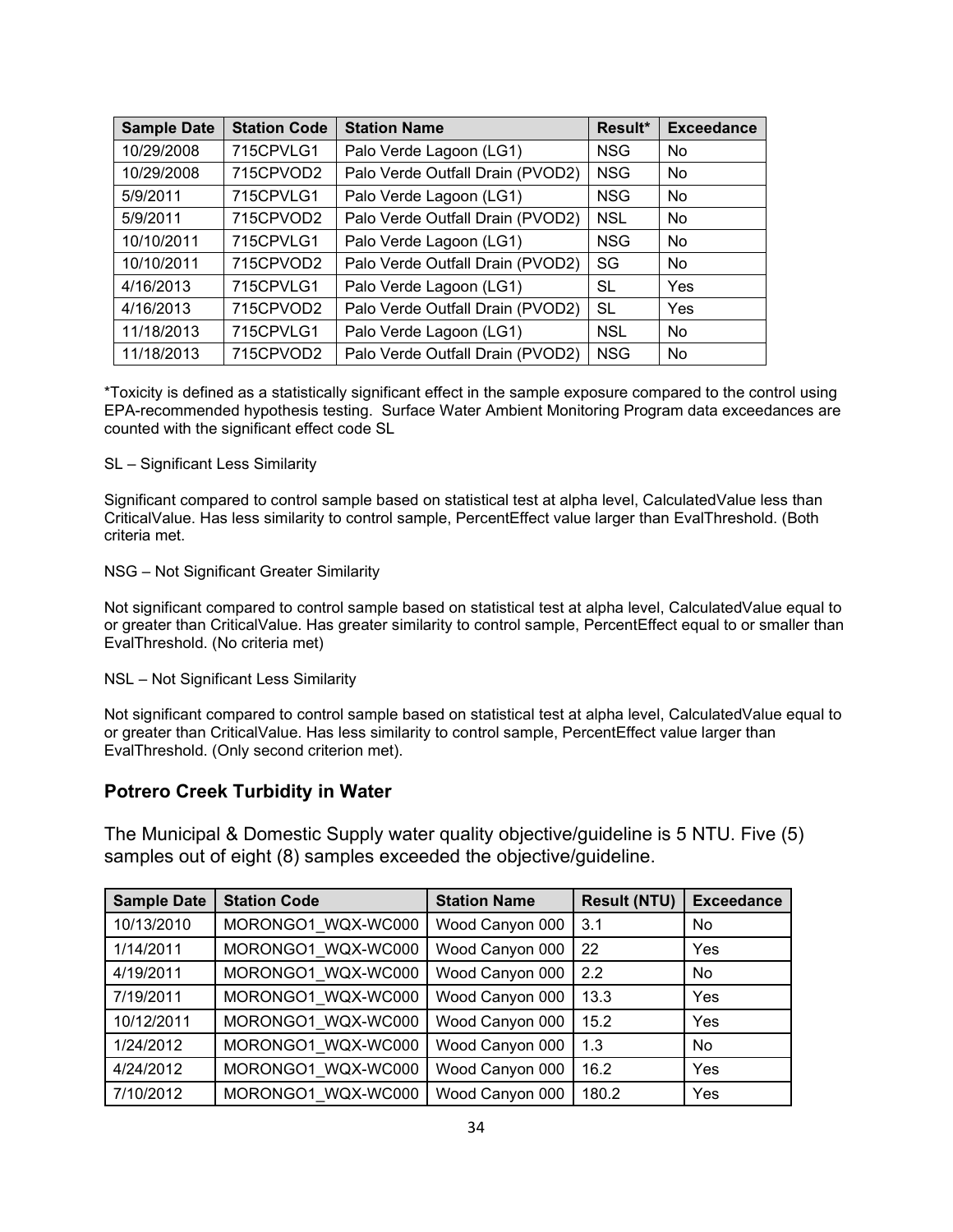## **West Branch Millard Canyon Creek Turbidity in Water**

The Municipal & Domestic Supply water quality objective/guideline is 5 NTU. Nine (9) samples out of fifteen (15) samples exceeded the objective/guideline.

| <b>Sample Date</b> | <b>Station Code</b>      | <b>Station Name</b> | <b>Result (NTU)</b> | <b>Exceedance</b> |
|--------------------|--------------------------|---------------------|---------------------|-------------------|
| 10/14/2010         | MORONGO1_WQX-M003        | Millard 003         | 3.8                 | No.               |
| 10/15/2010         | MORONGO1_WQX-SPS         | SP Springs          | 2.1                 | No                |
| 1/12/2011          | MORONGO1 WQX-SPS         | SP Springs          | 2.6                 | No                |
| 1/13/2011          | MORONGO1_WQX-M001        | Millard 001         | 5.7                 | Yes               |
| 4/20/2011          | MORONGO1_WQX-M003        | Millard 003         | 72.3                | Yes               |
| 4/20/2011          | MORONGO1 WQX-SPS         | <b>SP Springs</b>   | 156                 | Yes               |
| 7/19/2011          | MORONGO1_WQX-M003        | Millard 003         | 22.1                | Yes               |
| 10/13/2011         | MORONGO1 WQX-M003        | Millard 003         | 36                  | Yes               |
| 10/13/2011         | MORONGO1_WQX-SPS         | <b>SP Springs</b>   | 30.3                | Yes               |
| 1/25/2012          | MORONGO1 WQX-M003        | Millard 003         | 4.5                 | No                |
| 1/25/2012          | MORONGO1_WQX-SPS         | SP Springs          | 1.3                 | No                |
| 4/25/2012          | MORONGO1_WQX-M003        | Millard 003         | 9.1                 | Yes               |
| 4/25/2012          | MORONGO1 WQX-SPS         | SP Springs          | 3.4                 | No                |
| 7/10/2012          | MORONGO1_WQX-Millard 002 | Millard 002         | 179                 | Yes               |
| 7/10/2012          | MORONGO1 WQX-SPS         | <b>SP Springs</b>   | 202.2               | Yes               |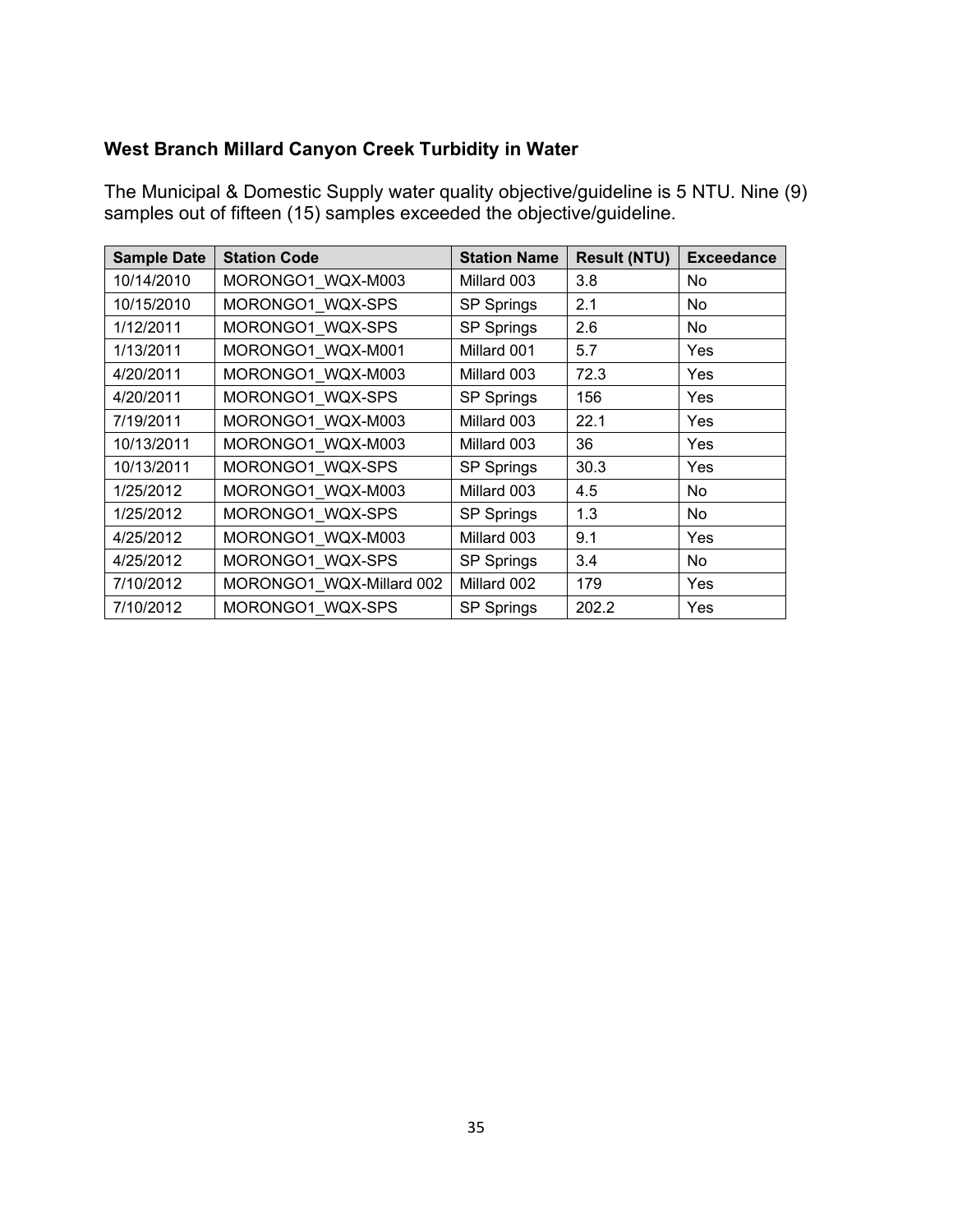# <span id="page-35-0"></span>Attachment 3: Table of Water Quality Objectives/Criteria or Guidelines

| <b>Pollutant</b>       | <b>Beneficial</b><br><b>Use</b> | <b>Matrix</b> | <b>Water</b><br>Quality<br>Objective/<br><b>Guideline</b>     | <b>Type</b>                                                             | <b>Reference</b>                                                                                                                                                                                                                                              | <b>Publication</b><br><b>Date</b> |
|------------------------|---------------------------------|---------------|---------------------------------------------------------------|-------------------------------------------------------------------------|---------------------------------------------------------------------------------------------------------------------------------------------------------------------------------------------------------------------------------------------------------------|-----------------------------------|
| Chlorpyrifos           | Warm<br>Freshwater<br>Habitat   | Water         | 0.014 ug/L                                                    | Freshwater<br>Criterion                                                 | Siepmann, S., and B.<br>Finlayson. Water quality<br>criteria for diazinon and<br>chlorpyrifos.<br>Administrative Report 00-<br>3. Office of Spills and<br>Response, Pesticide<br>Investigations Unit.<br>California Department of<br>Fish and Wildlife (DFW). | 04/26/2002                        |
| Cyhalothrin,<br>Lambda | Warm<br>Freshwater<br>Habitat   | Water         | 0.0005 ug/L                                                   | University of<br>California<br>(U.C.) Davis<br>Aquatic Life<br>Criteria | Fojut, T.L., A.J. Palumbo,<br>and R.S. Tjeerdema.<br>Aquatic life water quality<br>criteria derived via the<br>U.C. Davis method: II.<br>Pyrethroid<br>insecticides. Reviews of<br>Environmental<br>Contamination and<br>Toxicology. 216:51-<br>103.          | 2012                              |
| Cypermethrin           | Warm<br>Freshwater<br>Habitat   | Water         | 0.0002 ug/L<br>$(4$ -day avg.)<br>0.001 ug/L<br>$(1-hr$ avg.) | U.C. Davis<br><b>Aquatic Life</b><br>Criteria                           | Fojut, T.L., A.J. Palumbo,<br>and R.S. Tjeerdema.<br>Aquatic life water quality<br>criteria derived via the<br>U.C. Davis method: II.<br>Pyrethroid<br>insecticides. Reviews of<br>Environmental<br>Contamination and<br>Toxicology. 216:51-<br>103.          | 2012                              |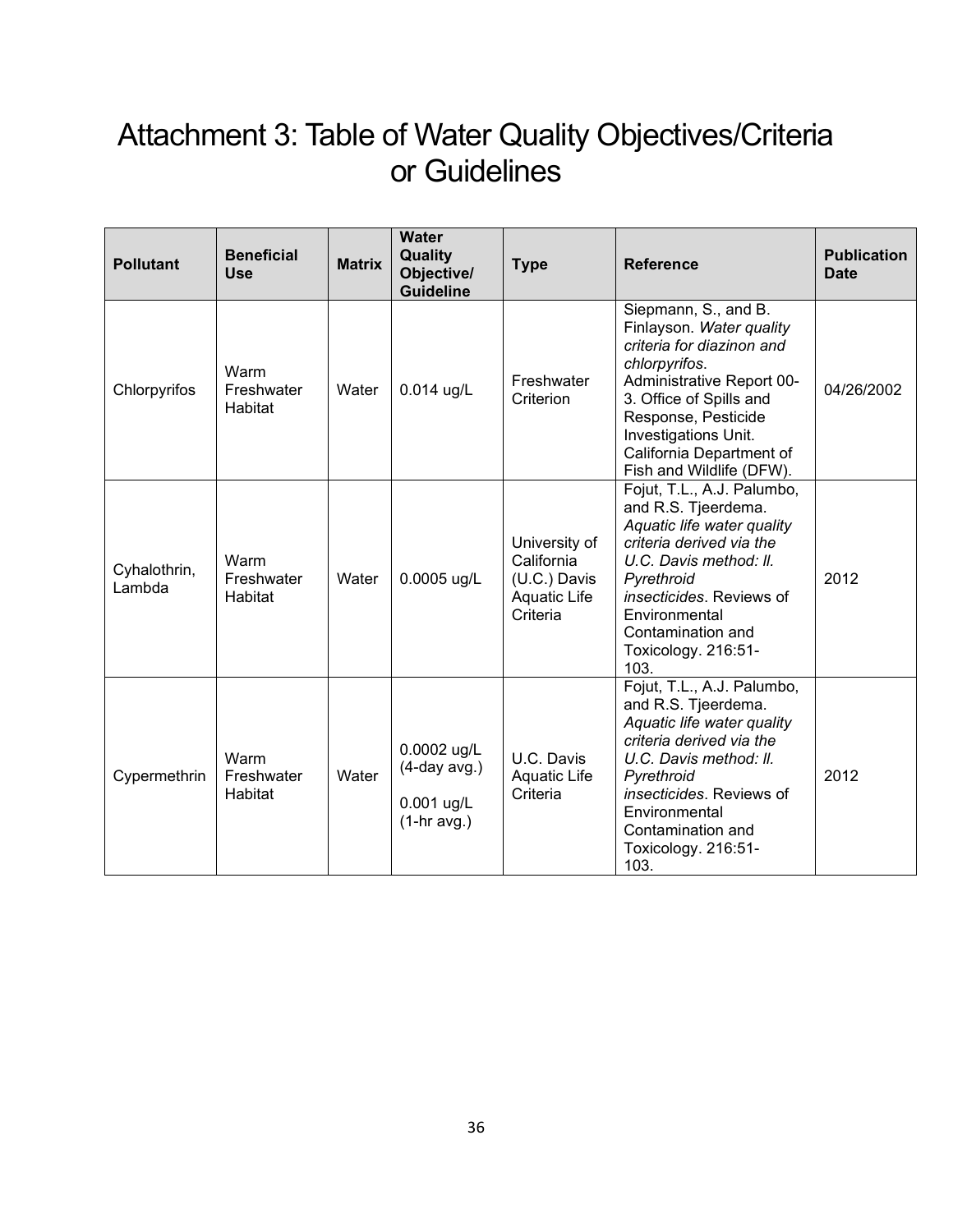| <b>Pollutant</b>  | <b>Beneficial</b><br>Use                                                                 | <b>Matrix</b> | <b>Water</b><br>Quality<br>Objective/<br><b>Guideline</b> | <b>Type</b>                                                           | <b>Reference</b>                                                                                                                                                                                                                                                                                                                     | <b>Publication</b><br><b>Date</b> |
|-------------------|------------------------------------------------------------------------------------------|---------------|-----------------------------------------------------------|-----------------------------------------------------------------------|--------------------------------------------------------------------------------------------------------------------------------------------------------------------------------------------------------------------------------------------------------------------------------------------------------------------------------------|-----------------------------------|
| <b>Dieldrin</b>   | Commercial<br>or<br>Recreational<br>Collection of<br>Fish,<br>Shellfish, or<br>Organisms | <b>Tissue</b> | $0.32$ ppb                                                | <b>OEHHA Fish</b><br>Contaminant<br>Goal                              | Klasing, S., and R.<br>Brodberg. Development of<br><b>Fish Contaminant Goals</b><br>and Advisory Tissue<br>Levels for<br>Common Contaminants in<br>California Sport Fish:<br>Chlordane, DDTs,<br>Dieldrin,<br>Methylmercury, PCBs,<br>Selenium, and<br>Toxaphene. Pesticide and<br><b>Environmental Toxicology</b><br>Branch. OEHHA. | 06/25/2008                        |
| <b>Disulfoton</b> | Warm<br>Freshwater<br>Habitat                                                            | Water         | 0.01 ug/L for<br>invertebrate<br>(chronic)                | <b>USEPA</b><br>Aquatic Life<br><b>Benchmark</b>                      | <b>Aquatic Life Benchmarks</b><br>and Ecological Risk<br>Assessments for<br><b>Registered Pesticides.</b><br><b>Office of Pesticide</b><br>Programs. USEPA.                                                                                                                                                                          | 11/07/2017                        |
| Imidacloprid      | Warm<br>Freshwater<br>Habitat                                                            | Water         | $0.01$ ug/L                                               | <b>USEPA</b><br>Aquatic Life<br><b>Benchmark</b>                      | <b>Aquatic Life Benchmarks</b><br>and Ecological Risk<br>Assessments for<br><b>Registered Pesticides.</b><br>Office of Pesticide<br>Programs. USEPA.                                                                                                                                                                                 | 11/07/2017                        |
| Iron              | Municipal &<br>Domestic<br>Supply                                                        | Water         | 300 ug/L                                                  | California<br>Secondary<br>Maximum<br>Contaminant<br>Levels<br>(MCLs) | Cal. Code Regs., tit. 22,<br>§ 64449                                                                                                                                                                                                                                                                                                 | 2015                              |
| Malathion         | Warm<br>Freshwater<br>Habitat                                                            | Water         | 0.028 ug/L<br>$(4$ -day avg.)                             | U.C. Davis<br><b>Aquatic Life</b><br>Criteria                         | Palumbo, A.J., P.L.<br>TenBrook, T.L. Fojut, I.R.<br>Faria and R.S. Tjeerdema.<br>Aquatic life water quality<br>criteria derived via the<br>U.C. Davis method: I.<br>Organophosphate<br>insecticides. Reviews of<br>Environmental<br>Contamination and<br>Toxicology. 216:1-48.                                                      | 2012                              |
| Manganese         | Municipal &<br>Domestic<br>Supply                                                        | Water         | 50 ug/L                                                   | California<br>Secondary<br><b>MCLs</b>                                | Cal. Code Regs., tit. 22,<br>§ 64449                                                                                                                                                                                                                                                                                                 | 2015                              |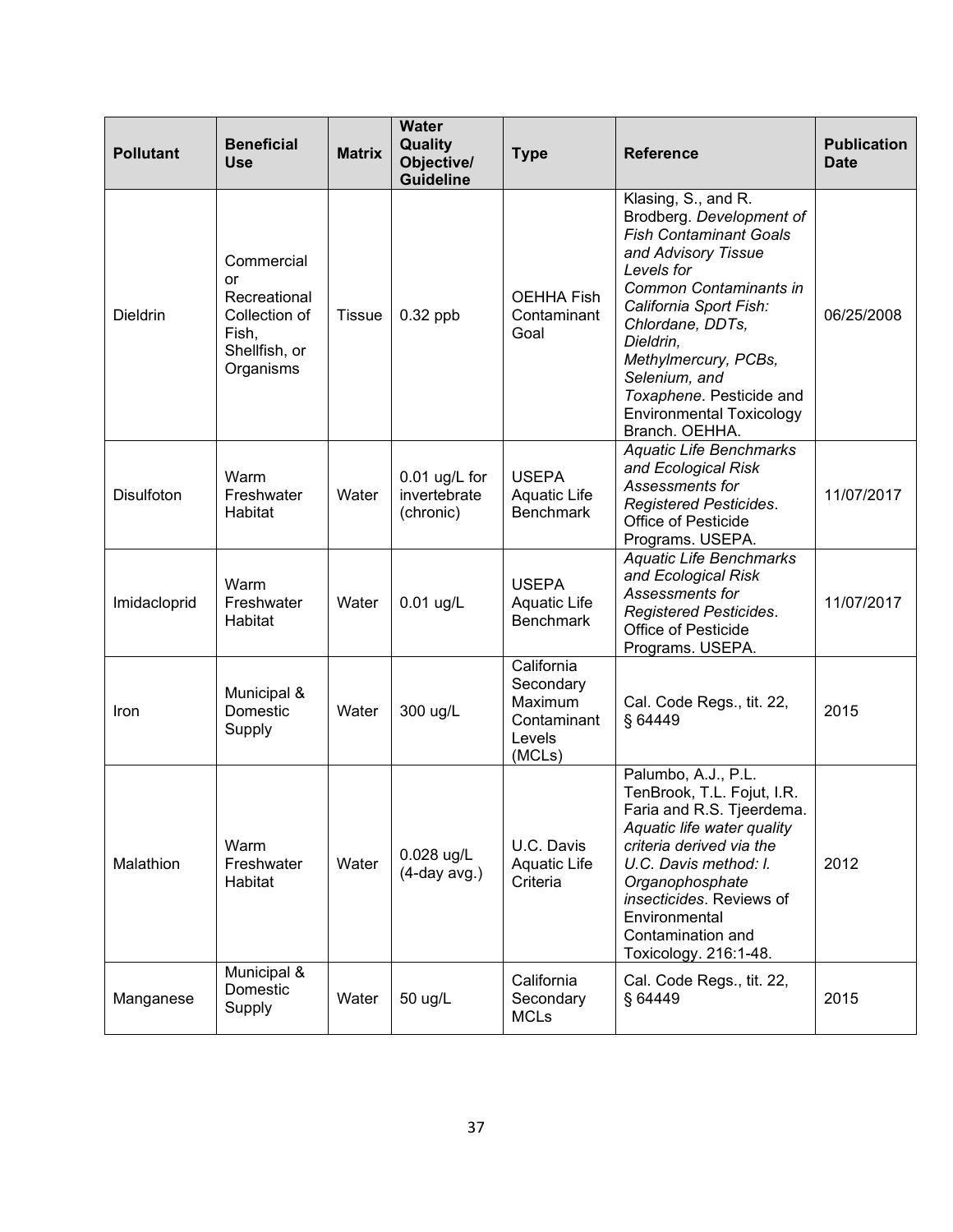| <b>Pollutant</b>                                       | <b>Beneficial</b><br><b>Use</b>                                                          | <b>Matrix</b> | <b>Water</b><br>Quality<br>Objective/<br><b>Guideline</b> | <b>Type</b>                                   | <b>Reference</b>                                                                                                                                                                                                                                                                                                                     | <b>Publication</b><br><b>Date</b> |
|--------------------------------------------------------|------------------------------------------------------------------------------------------|---------------|-----------------------------------------------------------|-----------------------------------------------|--------------------------------------------------------------------------------------------------------------------------------------------------------------------------------------------------------------------------------------------------------------------------------------------------------------------------------------|-----------------------------------|
| Mercury                                                | Commercial<br>or<br>Recreational<br>Collection of<br>Fish,<br>Shellfish, or<br>Organisms | Water         | 0.051 ug/L                                                | California<br><b>Toxics Rule</b><br>Criterion | 40 C.F.R § 131.38,<br>65 Federal Register<br>31682                                                                                                                                                                                                                                                                                   | 05/18/2000                        |
| Oxygen,<br><b>Dissolved</b>                            | Warm<br>Freshwater<br>Habitat                                                            | Water         | Greater than<br>5.0 mg/L                                  | <b>WARM Water</b><br>Habitat<br>Objective     | <b>Water Quality Control</b><br>Plan for the Colorado<br>River Basin Region                                                                                                                                                                                                                                                          | 01/18/2019                        |
| p,p'-DDD<br>(Dichlorodip-<br>henyldichlor-<br>oethane) | Commercial<br>or<br>Recreational<br>Collection of<br>Fish,<br>Shellfish, or<br>Organisms | Water         | 0.0084 ug/L                                               | California<br><b>Toxics Rule</b><br>Criterion | 40 C.F.R § 131.38,<br>65 Federal Register<br>31682                                                                                                                                                                                                                                                                                   | 05/18/2000                        |
| Selenium                                               | Commercial<br>or<br>Recreational<br>Collection of<br>Fish,<br>Shellfish, or<br>Organisms | <b>Tissue</b> | 7.4 ug/g                                                  | <b>OEHHA Fish</b><br>Contaminant<br>Goal      | Klasing, S., and R.<br>Brodberg. Development of<br><b>Fish Contaminant Goals</b><br>and Advisory Tissue<br>Levels for<br>Common Contaminants in<br>California Sport Fish:<br>Chlordane, DDTs,<br>Dieldrin,<br>Methylmercury, PCBs,<br>Selenium, and<br>Toxaphene. Pesticide and<br><b>Environmental Toxicology</b><br>Branch. OEHHA. | 06/25/2008                        |
| <b>Total DDT</b>                                       | Commercial<br>or<br>Recreational<br>Collection of<br>Fish,<br>Shellfish, or<br>Organisms | <b>Tissue</b> | $0.32$ ppb                                                | <b>OEHHA Fish</b><br>Contaminant<br>Goal      | Klasing, S., and R.<br>Brodberg. Development of<br><b>Fish Contaminant Goals</b><br>and Advisory Tissue<br>Levels for<br>Common Contaminants in<br>California Sport Fish:<br>Chlordane, DDTs,<br>Dieldrin,<br>Methylmercury, PCBs,<br>Selenium, and<br>Toxaphene. Pesticide and<br><b>Environmental Toxicology</b><br>Branch. OEHHA. | 06/25/2008                        |
| <b>Toxicity</b>                                        | Warm<br>Freshwater<br>Habitat                                                            | Water         | <b>Below toxic</b><br>levels*                             | Colorado<br><b>River Basin</b><br>Plan        | <b>Water Quality Control</b><br>Plan for the Colorado<br><b>River Basin Region</b>                                                                                                                                                                                                                                                   | 01/18/2019                        |